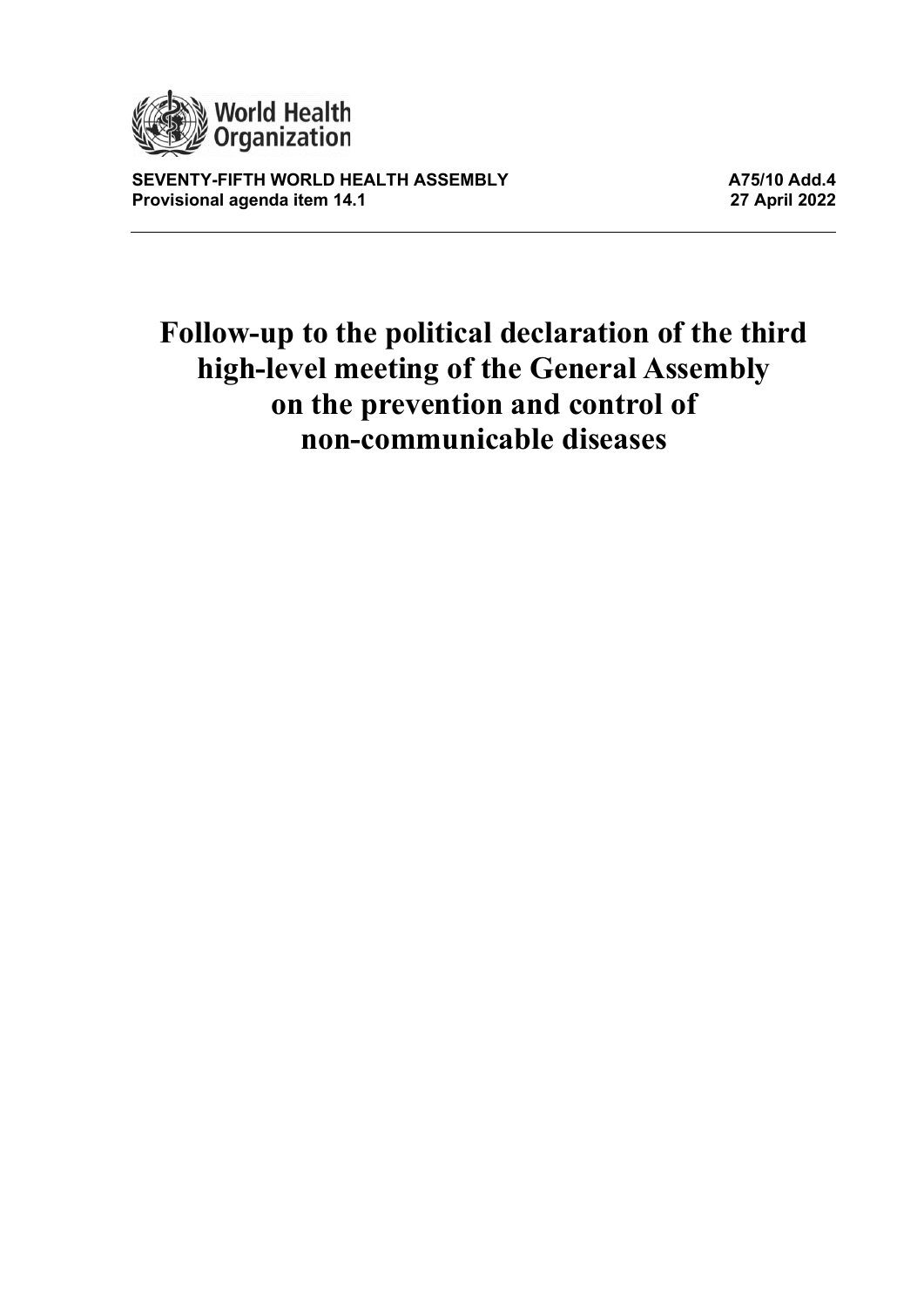## ANNEX 7

# **DRAFT INTERSECTORAL GLOBAL ACTION PLAN ON EPILEPSY AND OTHER NEUROLOGICAL DISORDERS 2022–2031**

#### **BACKGROUND**

1. In November 2020, the Seventy-third World Health Assembly adopted resolution WHA73.10 requesting the Director-General of WHO, inter alia, to develop a 10-year intersectoral global action plan on epilepsy and other neurological disorders, in consultation with Member States, in order to promote and support a comprehensive, coordinated response across multiple sectors.

2. The intersectoral global action plan on epilepsy and other neurological disorders 2022–2031 aims to improve access to care and treatment for people living with neurological disorders, while preventing new cases and promoting brain health and development across the life course. It seeks to support the recovery, well-being and participation of people living with neurological conditions, while reducing associated mortality, morbidity and disability, promoting human rights, and addressing stigma and discrimination through interdisciplinary and intersectoral approaches.

3. The intersectoral global action plan on epilepsy and other neurological disorders 2022–2031 builds on previous global resolutions, decisions, reports and commitments, including resolution WHA68.20 on the global burden of epilepsy and the need for coordinated action at the country level to address its health, social and public knowledge implications. A number of preventive, pharmacological and psychosocial approaches are shared by epilepsy and other neurological disorders. This sharing of strategies and approaches (i.e., synergies) can serve as valuable entry points for accelerating and strengthening services and support for epilepsy and other neurological disorders.

## **OVERVIEW OF THE GLOBAL SITUATION**

4. Disorders of the nervous system are the leading cause of DALYs and the second leading cause of death globally, accounting for 9 million deaths per year. The five largest contributors of neurological DALYs in 2016 were stroke (42.2%), migraine (16.3%), dementia (10.4%), meningitis (7.9%) and epilepsy  $(4.9\%)$ .<sup>[1](#page-1-0)</sup> Globally in 2016, 52.9 million children younger than 5 years had developmental disabilities and 95% of these children lived in low- and middle-income countries.<sup>[2](#page-1-1)</sup>

5. The high burden associated with neurological disorders is compounded by profound health inequities. For example, nearly 80% of the 50 million people with epilepsy live in low- and middle-income countries, where treatment gaps exceed 75% in most low-income countries and exceed 50% in most middle-income countries.[3](#page-1-2) Disabilities associated with neurological conditionsinordinately

<span id="page-1-0"></span><sup>&</sup>lt;sup>1</sup> Global, regional, and national burden of neurological disorders, 1990–2016: a systematic analysis for the Global Burden of Disease Study 2016. Lancet Neurol.2019;18(5):459–480. doi: 10.1016/S1474-4422(18)30499-X. See also Global health estimates 2020: Disease burden by cause, age, sex by country and by region, 2000–2019. Geneva: World Health Organization; 2020.

<span id="page-1-2"></span><span id="page-1-1"></span><sup>2</sup> Developmental disabilities among children younger than 5 years in 195 countries and territories, 1990–2016: a systematic analysis for the Global Burden of Disease Study 2016. Lancet. 2018;6(10):E100–E1121. doi: 10.1016/S2214-  $109X(18)30309-7.$ 

<sup>3</sup> Epilepsy: a public health imperative. Geneva: World Health Organization; 2019.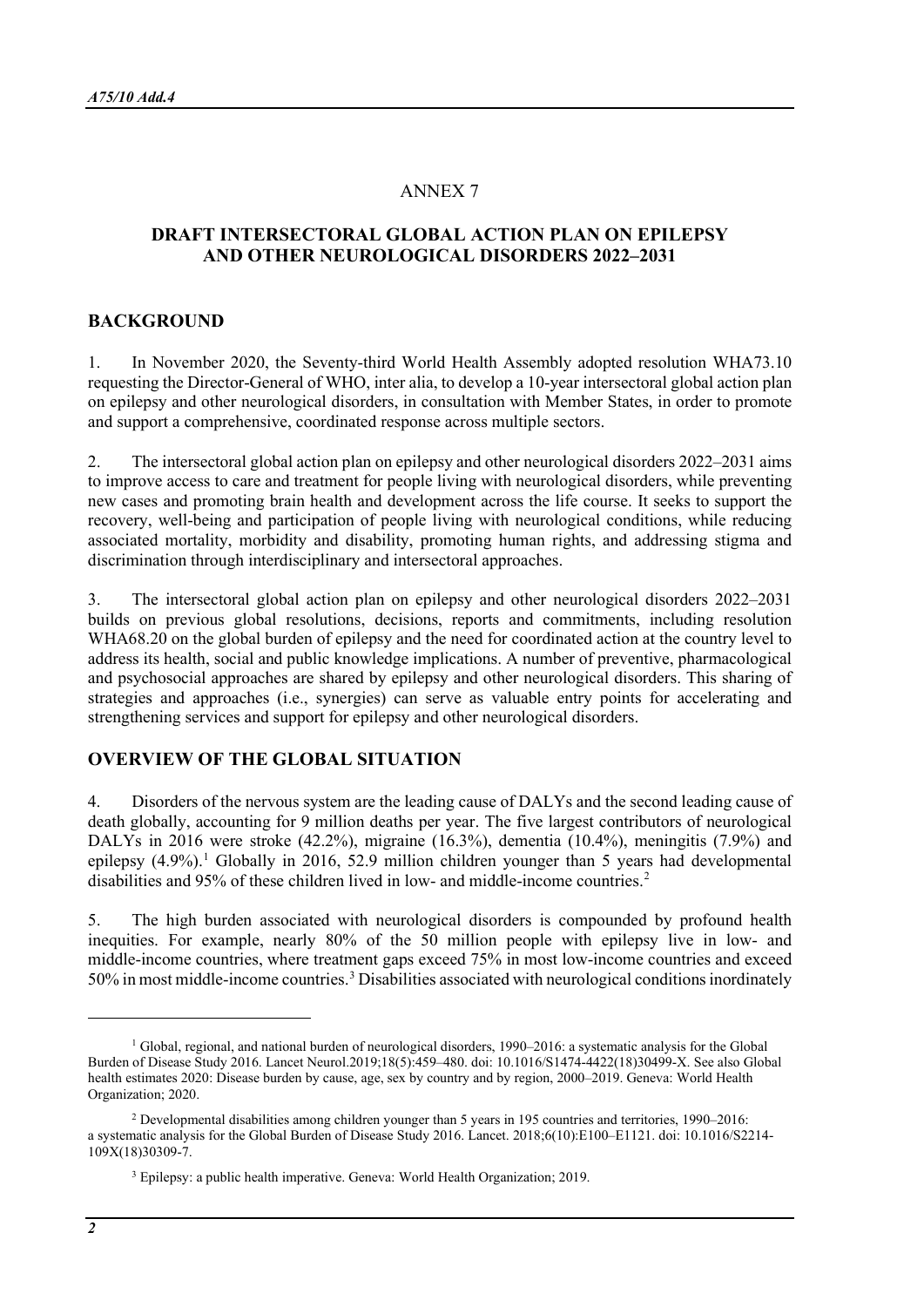affect women, older people, those living in poverty, rural or remote areas and other vulnerable populations. Women are also often disproportionally affected by neurological disorders, such as dementia, migraine and multiple sclerosis. Children from underprivileged households, indigenous populations, ethnic minorities and internally displaced or stateless persons, refugees and migrants are also at significantly higher risk of experiencing disability associated with neurological conditions.

6. Neurological disorders lead to increased costs for governments, communities, families and individuals, as well as to loss of productivity for economies. In 2010, brain disorders were estimated to cost  $\epsilon$  798 billion in Europe alone.<sup>[1](#page-2-0)</sup> In 2019, the total global societal cost of dementia was estimated at US\$ 1.3 trillion, equivalent to 1.5% of global GDP.<sup>[2](#page-2-1)</sup>

7. Many neurological conditions are preventable, including 25% of the global burden of epilepsy cases.[3](#page-2-2) Numerous determinants, including environmental risk factors and protective factors, are known to impact brain development in early life and brain health across the life course. Protective factors for brain development in early life include components such as education, social connection and support, healthy diets, sleep and physical activity.

8. Worldwide, people living with neurological disorders and associated disabilities continue to experience discrimination and human rights violations. For this reason, the intersectoral global action plan on epilepsy and other neurological disorders 2022–2031 is underpinned by a human rights perspective that is grounded in the International Covenant on Civil and Political Rights, the International Covenant on Economic, Social and Cultural Rights, the Convention on the Rights of Persons with Disabilities, the Convention on the Rights of the Child and other relevant international and regional human rights instruments.

9. Supporting the appropriate health system building blocks is particularly important for improving the quality of life of people living with neurological disorders. The implementation of appropriate policy and legislative frameworks is crucial and should aim to promote quality care, provide financial and social protection benefits (including protection from out-of-pocket expenditures) and ensure respect and fulfilment of the rights of people with neurological disorders. Comprehensive responses aimed at tackling neurological disorders should be firmly grounded in a social and economic determinants of health approach.

10. Health systems have not yet adequately responded to the burden of neurological disorders. While approximately 70% of people with neurological disorders live in low- and middle-income countries,[4](#page-2-3) their needs are poorly recognized, with only 28% of low-income countries reporting that they have a dedicated policy for neurological disorders.<sup>[5](#page-2-4)</sup> Currently, the number of health workers specialized in neurological health is insufficient to tackle the treatment gaps globally. The median neurological workforce (defined as the total number of adult neurologists, neurosurgeons and child neurologists) in

<span id="page-2-1"></span><span id="page-2-0"></span><sup>&</sup>lt;sup>1</sup> J Olesen 1, A Gustavsson, M Svensson, H-U Wittchen, B Jönsson, CDBE2010 study group, et al. The economic cost of brain disorders in Europe. Eur J Neurol. 2012; 19(1):155–162. doi: 10.1111/j.1468-1331.2011.03590.x.

<sup>2</sup> Global status report on the public health response to dementia. Geneva: World Health Organization; 2021.

<sup>3</sup> Epilepsy: a public health imperative. Geneva: World Health Organization; 2019.

<span id="page-2-4"></span><span id="page-2-3"></span><span id="page-2-2"></span><sup>4</sup> Feigin VL, Vos T, Nichols E, Owolabi MO, Carroll WM, Dichgans M, et al. The global burden of neurological disorders: translating evidence into policy. Lancet Neurol. 2020 Mar;19(3):255-265. doi: 10.1016/S1474-4422(19)30411-9.

<sup>5</sup> ATLAS Country Resources for Neurological Disorders , second edition. Geneva: World Health Organization; 2017.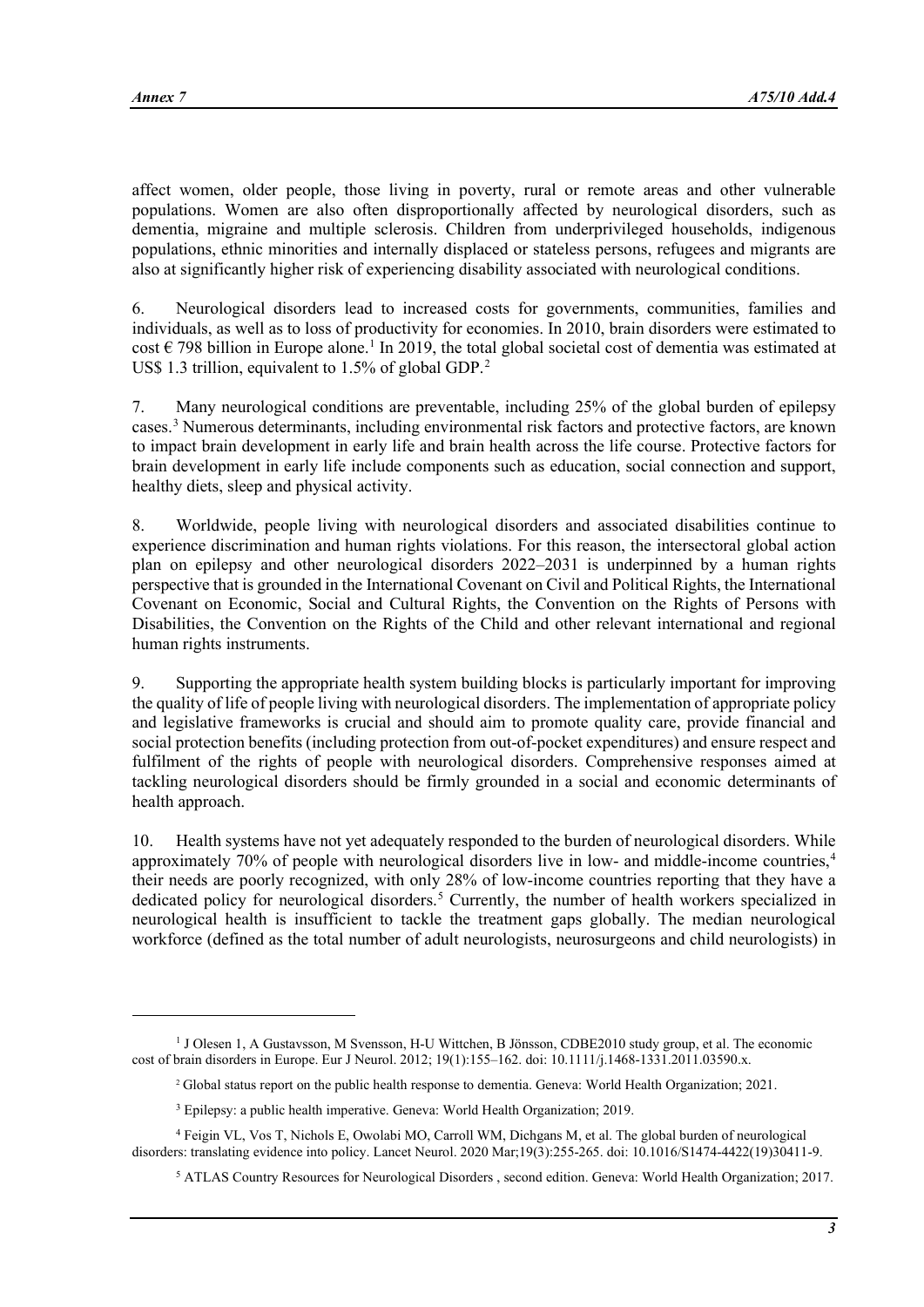low-income countries is 0.1 per 100 000 people, compared to 7.1 per 100 000 people in high-income countries.<sup>[1](#page-3-0)</sup>

11. The ongoing COVID-19 pandemic highlights the relevance of neurology to global public health and its significance in broader global health dialogues. Disruption of services, medication inaccessibility, interruption in vaccination programmes and increased mental health issues have added to the burden of those with neurological disorders. More directly, neurological manifestations of COVID-19 infection are present in both the acute stage and the post-COVID-19 condition. Certain underlying neurological conditions represent a risk factor for hospitalization and death due to COVID-19, especially for older adults.<sup>[2](#page-3-1)</sup> The intersectoral global action plan on epilepsy and other neurological disorders 2022–2031 represents an unprecedented opportunity to address the impact of neurological disorders through a comprehensive response throughout and following the pandemic.

## **SCOPE**

12. The term "neurological disorders" is used to denote conditions of the central and peripheral nervous systems that include epilepsy; headache disorders (including migraine); neurodegenerative disorders (including dementia and Parkinson's disease); cerebrovascular diseases (including stroke); neuroinfectious/neuroimmunological disorders (including meningitis, HIV, neurocysticercosis, cerebral malaria and multiple sclerosis); neuromuscular disorders (including peripheral neuropathy, muscular dystrophies and myasthenia gravis); neurodevelopmental disorders (including autism spectrum disorder and congenital neurological disorders); traumatic brain and spinal cord injuries; and cancers of the nervous system. While some neurological disorders are rare, they are still responsible for high morbidity and mortality.

13. In line with WHO's International Classification of Functioning, Disability and Health, functioning and disability are considered the result of interactions between neurological conditions and contextual factors across the life course. For this reason, a holistic approach is required to account for medical, individual, social and environmental influences.

14. Addressing the needs of people with neurological conditions begins with increasing understanding and awareness and addressing stigma and discrimination, which impact well-being and act as barriers to seeking health care. Rather than adopting a disease-specific structure, the intersectoral global action plan on epilepsy and other neurological disorders 2022–2031 uses an integrated, person-centred framework for the prevention, diagnosis, treatment and care of people with neurological disorders. The prevention of neurological disorders rests upon the promotion and development of optimal brain health across the life course. Good brain health is a state in which every individual can learn, realize their potential and optimize their cognitive, psychological, neurophysiological and behavioural responses, while adapting to changing environments.

15. Other relevant areas or disciplines of public health are closely intertwined with and impact neurological disorders, such as mental health, violence, injuries, noncommunicable and infectious diseases, and environmental health. Many neurological conditions are woven into other WHO strategies, action plans or World Health Assembly resolutions. In addition, neurological disorders have strategic links to health systems and UHC, including the full range of essential health services, from health promotion to prevention, treatment, rehabilitation and palliative care. The intersectoral global action

<sup>&</sup>lt;sup>1</sup> ATLAS Country Resources for Neurological Disorders, second edition. Geneva: World Health Organization; 2017.

<span id="page-3-1"></span><span id="page-3-0"></span><sup>2</sup> WHO's Scientific Brief on Neurology and COVID-19 [\(https://www.who.int/publications/i/item/WHO-2019-nCoV-](https://www.who.int/publications/i/item/WHO-2019-nCoV-Sci-Brief-Neurology-2021.1)[Sci-Brief-Neurology-2021.1,](https://www.who.int/publications/i/item/WHO-2019-nCoV-Sci-Brief-Neurology-2021.1) accessed 6 April 2022).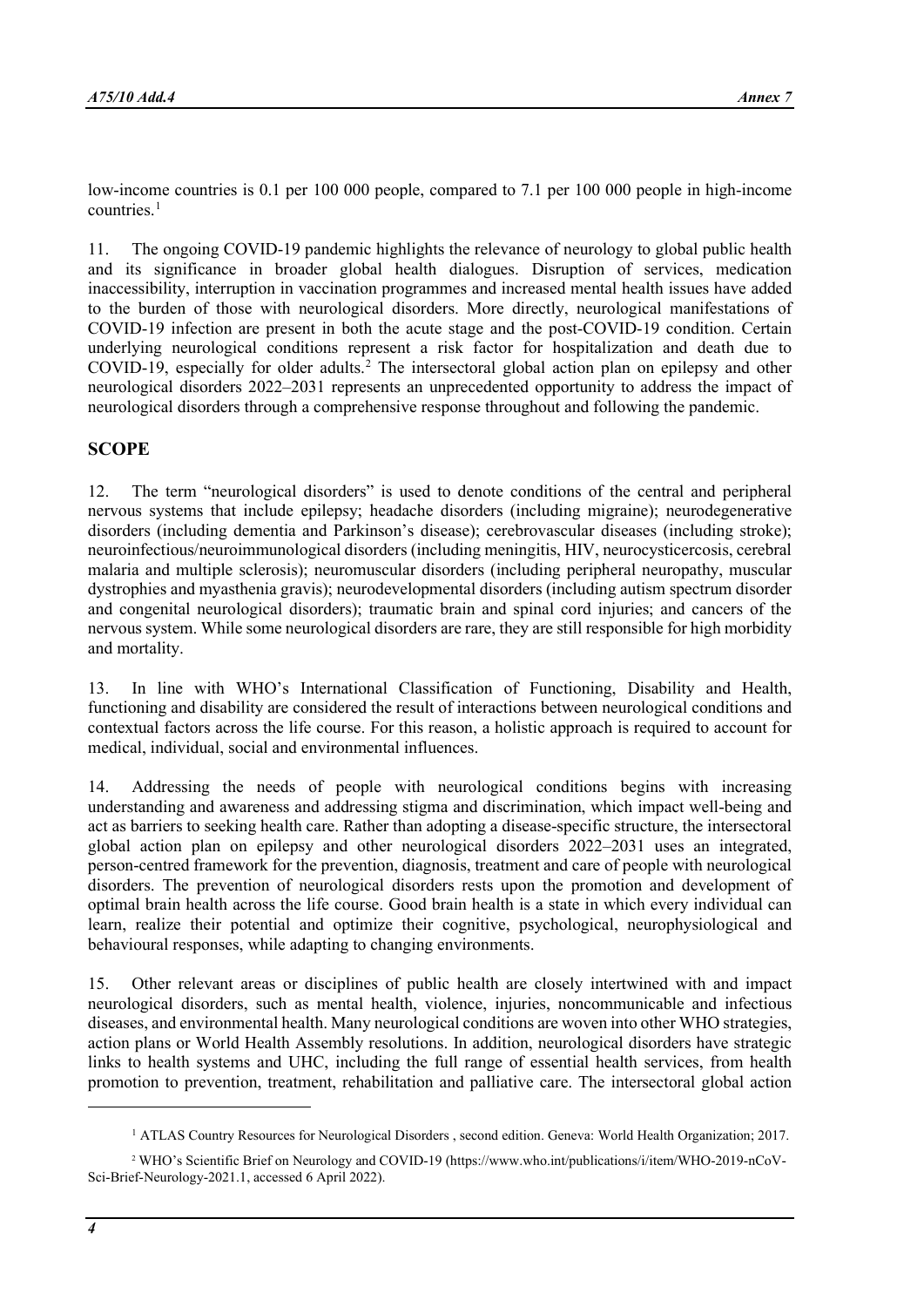plan on epilepsy and other neurological disorders 2022–2031 is consistent with the 2030 Agenda and the SDGs and takes a life course approach, recognizing that there are strong linkages between maternal, newborn, child and adolescent health, reproductive health and ageing, and brain health and neurological disorders.

16. Linking the intersectoral global action plan on epilepsy and other neurological disorders  $2022-2031$  $2022-2031$  with other global commitments<sup>1</sup> reflects WHO's responsiveness to focusing on the impact on people's health and working in a cohesive and integrated manner.

17. The intersectoral global action plan on epilepsy and other neurological disorders 2022–2031 provides the vision, goal, guiding principles and strategic objectives with their action areas and targets. It suggests a range of proposed actions for Member States, the WHO Secretariat and international and national partners. While targets are defined for achievement globally, each Member State can be guided by these to set its own national targets, taking into account national circumstances and challenges.<sup>[2](#page-4-1)</sup>

# **VISION**

18. The vision of the intersectoral global action plan on epilepsy and other neurological disorders 2022–2031 is a world in which:

- brain health is valued, promoted and protected across the life course;
- neurological disorders are prevented, diagnosed and treated, and premature mortality and morbidity are avoided; and
- people affected by neurological disorders and their carers attain the highest possible level of health, with equal rights, opportunities, respect and autonomy.

#### **GOAL**

19. The goal of the intersectoral global action plan on epilepsy and other neurological disorders 2022–2031 is to reduce the stigma, impact and burden of neurological disorders, including their associated mortality, morbidity and disability, and to improve the quality of life of people with neurological disorders, their carers and families.

20. In order to achieve the vision and goal defined above, the prevention, treatment and care of epilepsy and other neurological disorders should be strengthened, wherever possible, utilizing entry points and synergies to achieve the best results for all.

<span id="page-4-0"></span> $<sup>1</sup>$  The list of resolutions and global commitments relevant to neurological disorders is available at</sup> [https://www.who.int/news/item/12-01-2022-draft-intersectoral-global-action-plan-on-epilepsy-and-other-neurological](https://www.who.int/news/item/12-01-2022-draft-intersectoral-global-action-plan-on-epilepsy-and-other-neurological-disorders-2022-2031)[disorders-2022-2031](https://www.who.int/news/item/12-01-2022-draft-intersectoral-global-action-plan-on-epilepsy-and-other-neurological-disorders-2022-2031) (accessed 6 April 2022).

<span id="page-4-1"></span><sup>2</sup> A summary of global targets and indicators is available a[t https://www.who.int/news/item/12-01-2022-draft](https://www.who.int/news/item/12-01-2022-draft-intersectoral-global-action-plan-on-epilepsy-and-other-neurological-disorders-2022-2031)[intersectoral-global-action-plan-on-epilepsy-and-other-neurological-disorders-2022-2031](https://www.who.int/news/item/12-01-2022-draft-intersectoral-global-action-plan-on-epilepsy-and-other-neurological-disorders-2022-2031) (accessed 28 February 2022).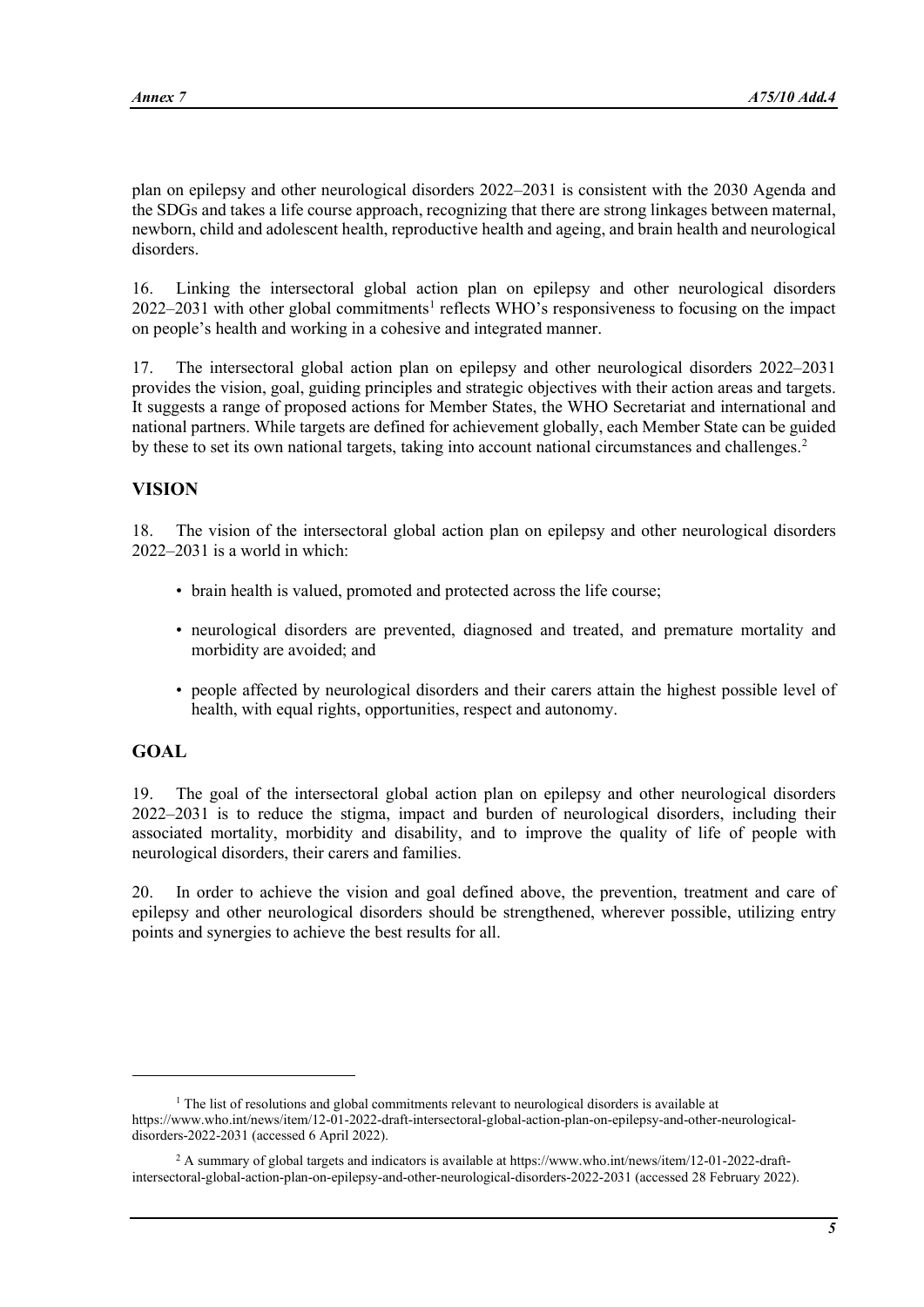## **STRATEGIC OBJECTIVES**

21. The intersectoral global action plan on epilepsy and other neurological disorders 2022–2031 has the following strategic objectives:

- raise policy prioritization and strengthen governance;
- provide effective, timely and responsive diagnosis, treatment and care;
- implement strategies for promotion and prevention;
- foster research and innovation and strengthen information systems; and
- strengthen the public health approach to epilepsy.

## **GUIDING PRINCIPLES**

22. The intersectoral global action plan on epilepsy and other neurological disorders 2022–2031 relies on the following six guiding principles.

(a) People-centred PHC and UHC

All people with neurological disorders and their families should participate in and have equitable access, without discrimination or risk of financial hardship, to a broad range of promotive, preventive, diagnostic, treatment, rehabilitation, palliative and social care, as well as to essential, effective, safe, affordable and quality medicines and other health products.

(b) Integrated approach to care across the life course

Integrated care for neurological disorders is essential for achieving better promotion, prevention and management outcomes. This is particularly important given the multimorbidity of neurological disorders with one another and with other health conditions, which are often linked by common preventable risk factors. Care for neurological disorders requires close alignment to other existing services and programmes, in line with the Framework on Integrated, People-centred Health Services,<sup>[1](#page-5-0)</sup> as well as consideration of the health and social care needs at all stages of the life course.

(c) Evidence-informed policy and practice

Scientific evidence and/or best practices enable the development of public health policies and interventions for the prevention and management of neurological disorders that are cost-effective, sustainable and affordable. This includes existing knowledge, real-world, practice-based evidence, the preferences of people with neurological disorders and culture-based experience, as well as the translation of new evidence into policy and practice that work towards finding disease-modifying treatments or cures, effective prevention and innovative models of care.

<span id="page-5-0"></span><sup>&</sup>lt;sup>1</sup> See document A69/39; see also Framework on integrated people-centred health services (IPCHS) [\(https://www.who.int/teams/integrated-health-services/clinical-services-and-systems/service-organizations-and-integration,](https://www.who.int/teams/integrated-health-services/clinical-services-and-systems/service-organizations-and-integration)  accessed 25 April 2022).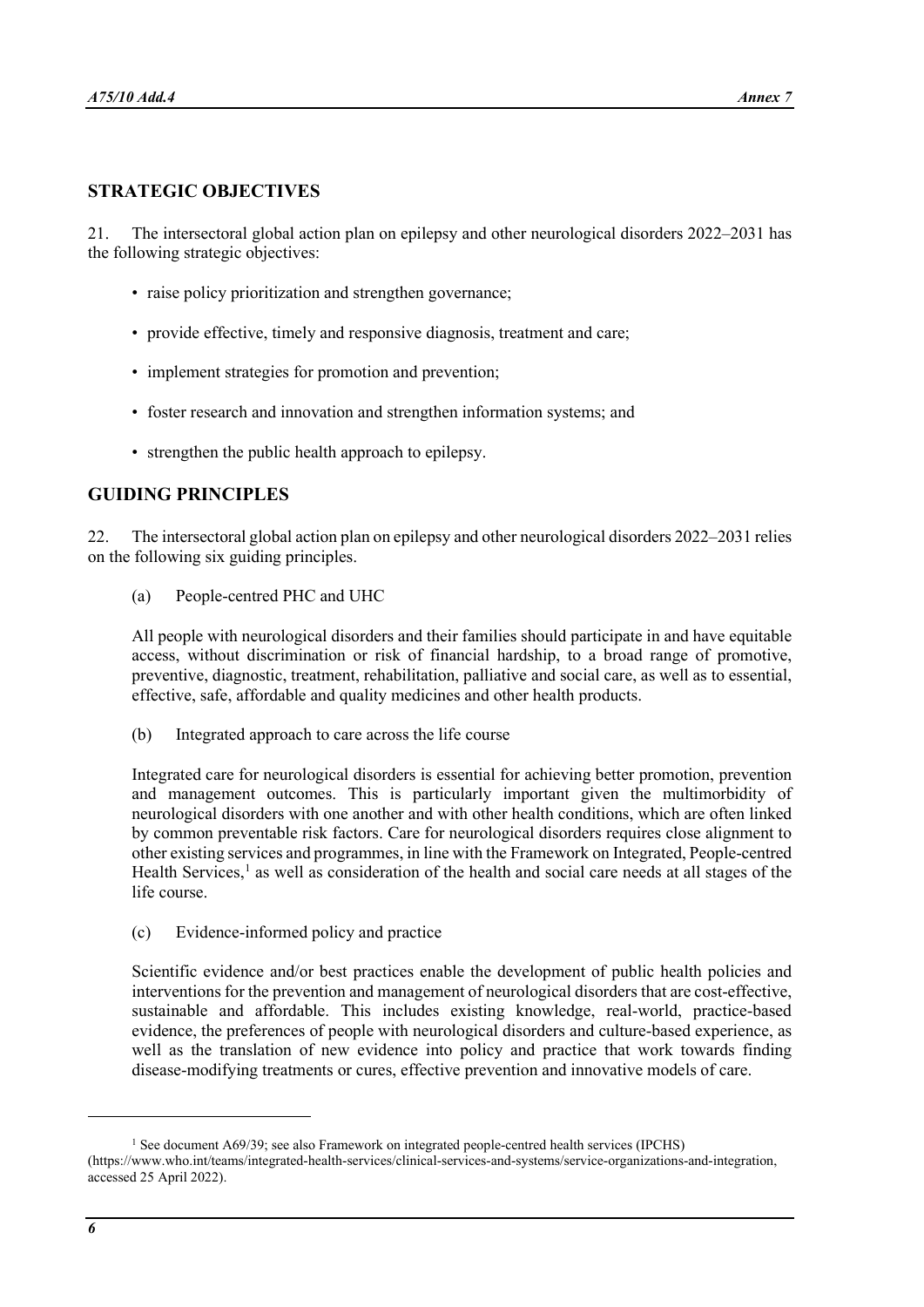## (d) Intersectoral action

A comprehensive and coordinated response to neurological disorders requires partnerships and collaboration among all stakeholders. Achieving such collaboration requires leadership at governmental levels; clear delineation of roles and responsibilities among stakeholders; innovative coordination mechanisms, including public–private partnerships; engagement of all relevant sectors, such as health, social services, education, environment, finance, employment, justice and housing; and partnerships with civil society, academia, private sector actors and associations representing those with neurological disorders.

(e) Empowerment and involvement of persons with neurological disorders and their carers

The social, economic and educational needs and freedoms of persons and families affected by neurological disorders should be promoted, prioritized and protected. People with neurological disorders, their carers, local communities and organizations that represent them should be empowered through engagement and consultative mechanisms in care planning and service delivery as well as in policy and legislation development, programme implementation, advocacy, research, monitoring and evaluation.

(f) Gender, equity and human rights

Mainstreaming a gender perspective on a system-wide basis in all efforts to implement public health responses to neurological disorders is central to creating inclusive, equitable and healthy societies. Universal access to interventions for people with neurological disorders and their carers, as well as a focus on reaching the most vulnerable population groups, including migrants, children, women, older people, those living in poverty and those in emergency settings, are crucial to realizing the rights of people with neurological disorders and reducing stigma and discrimination. The implementation of the intersectoral global action plan on epilepsy and other neurological disorders 2022–2031 must explicitly address disparities specific to each national context and reduce inequalities.

# **STRATEGIC OBJECTIVE 1: RAISE POLICY PRIORITIZATION AND STRENGTHEN GOVERNANCE**

23. A broad public health approach grounded in principles of UHC and human rights is needed to improve the care and quality of life of people with neurological disorders. To achieve this, strengthening governance for neurological disorders involves ensuring that strategic policy frameworks are established and supported by effective oversight, regulatory and accountability mechanisms.

24. Lack of knowledge and awareness needs to be addressed at all levels of society, including among government representatives, people with neurological disorders and other stakeholders, in order to change the major structural and attitudinal barriers to achieving positive brain health outcomes, reduce stigma and discrimination, promote the human rights of people with neurological disorders and improve their care and quality of life.

25. Effective advocacy can influence political commitment and mobilize resources to support policy prioritization of neurological disorders, including interlinkages with achieving broader international commitments such as those outlined in the 2030 Agenda and the SDGs and the Convention on the Rights of Persons with Disabilities.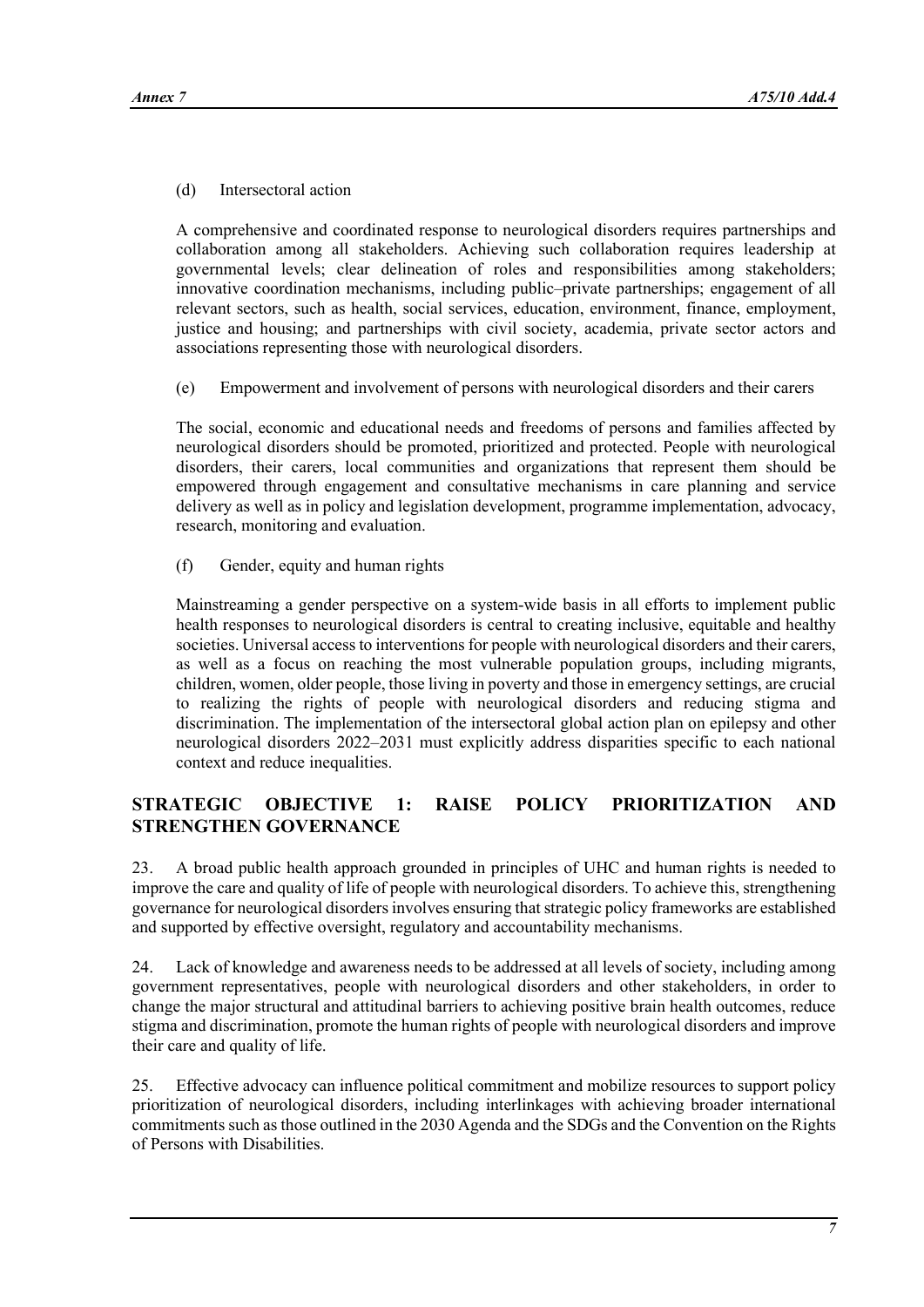26. The integration and mainstreaming of neurological disorders in relevant evidence-informed national policies, legislation and guidelines within and beyond the health sector, including in education, social protection and employment, is important to meet the multifaceted needs of people with neurological disorders.

27. Health financing is a core function of health systems that can enable progress towards achieving UHC. It involves designing and implementing policies to ensure effective health system governance and service arrangements, including through raising revenue, pooling funds and purchasing services (such as the allocation of resources to health service providers) in order to support access to timely, affordable, resilient and quality services, support and treatment for neurological disorders.

## **Global targets for strategic objective 1**

## **Global target 1.1**

75% of countries will have adapted or updated existing national policies, strategies, plans or frameworks to include neurological disorders by 2031.

## **Global target 1.2**

100% of countries will have at least one functioning awareness campaign or advocacy programme for neurological disorders by 2031.

## **1.1 Advocacy**

28. Advocacy represents the first step in raising awareness and better public understanding of brain health and neurological disorders. It is necessary to improve neurological care, reduce stigma and discrimination, prevent violations and promote human rights. Advocacy also includes public and political awareness of the burden and impact of neurological disorders and the dissemination of evidence-based interventions, including the promotion of brain health and the prevention and treatment of neurological disorders.

29. Effective advocacy, including public awareness campaigns, requires tailoring approaches to reflect each country's cultural and social context. In addition, it requires involving people with neurological disorders in the centre of all advocacy efforts to achieve desired health and social outcomes. Public awareness campaigns should include information on the promotion and prevention of neurological disorders and should be designed for people living with neurological disorders.

#### 30. **Proposed actions for Member States**

(a) Engage all relevant stakeholders, such as advocacy experts, health professionals and people with neurological disorders and their carers, to develop awareness-raising programmes to improve the understanding of neurological disorders, promote brain health and prevent and manage neurological conditions across the life course, including the identification of barriers to health seeking behaviours.

(b) Establish national and regional collaboration, knowledge translation and exchange mechanisms to raise awareness of the burden of disease associated with neurological disorders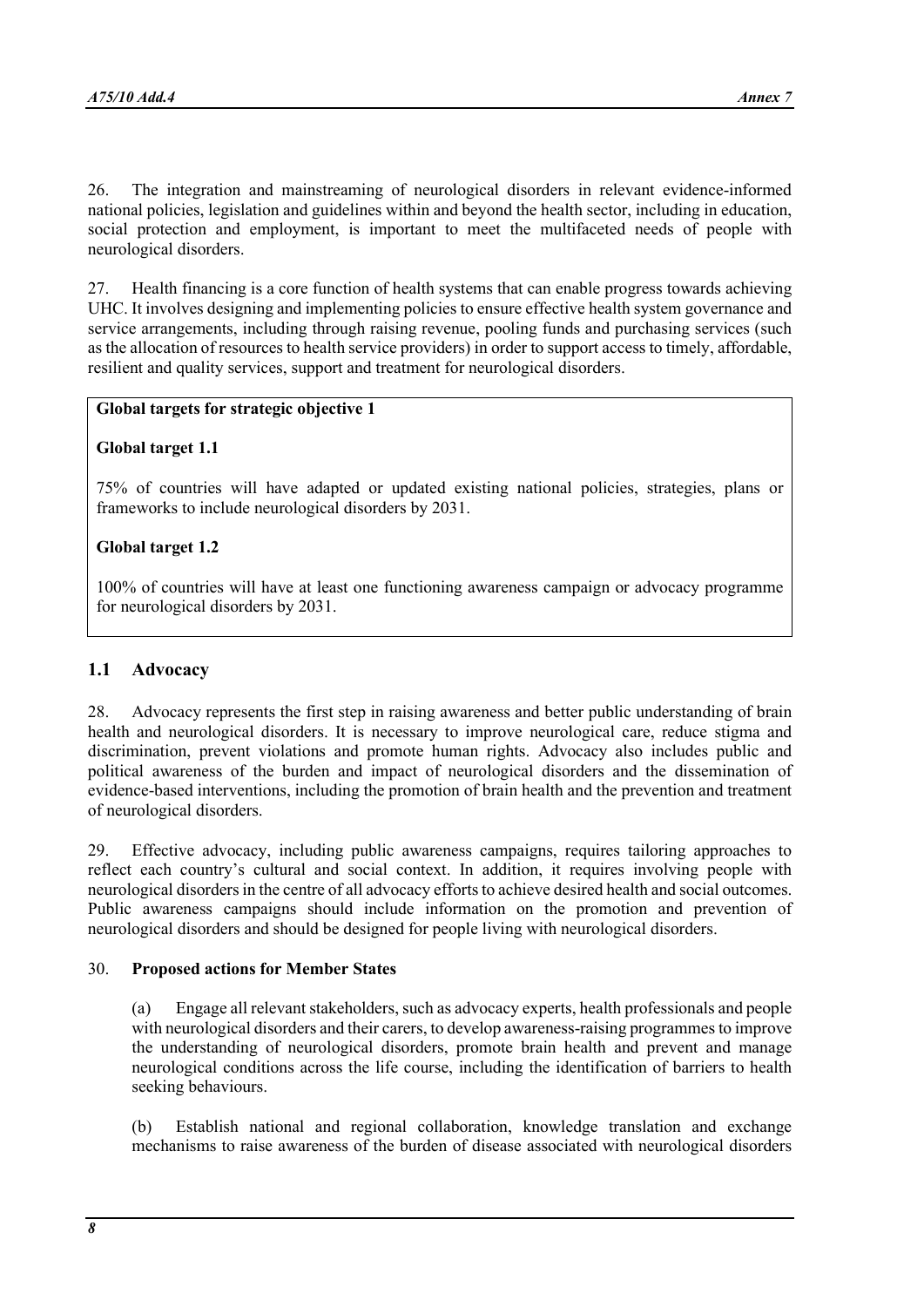and the availability of and access to appropriate evidence-based promotive, preventive, management and care services for people with neurological disorders.

(c) Lead and coordinate intersectoral advocacy strategies for reducing stigma and discrimination and promoting the human rights of people with neurological disorders across the life course, including vulnerable groups. Integrate these within broader health promotion strategies, such as flexible educational and work environments for people with neurological disorders.

# 31. **Actions for the Secretariat**

(a) Engage and include people with neurological disorders, their carers and families in decision-making within WHO's own processes on issues that concern them, through meaningful and structured mechanisms.

(b) Provide technical support and advocacy tools for stigma reduction to help policymakers at national, regional and global levels to recognize the need to prioritise neurological disorders and integrate them into policies and plans.

(c) Provide support and guidance to Member States in meaningfully engaging people with neurological disorders across all age groups by providing a convening platform, generating and leveraging evidence-based information and best practices, and engaging lived experience in decision-making processes.

#### 32. **Proposed actions for international and national partners**

(a) In partnership with other stakeholders, advocate for increasing the visibility of neurological disorders in the SDGs and other global commitments, as well as for prioritizing neurological disorders in policy agendas by raising awareness of the social and economic impacts of neurological disorders and the need for an integrated response across the life course and within health care systems.

(b) Support advocacy efforts for protecting the human rights of people with neurological disorders, redressing inequities in access to neurological services for vulnerable populations and reducing stigma and discrimination. Ensure that people with neurological disorders are equally included in activities of the wider community in order to foster cultural, social and civic participation and enhance autonomy.

(c) Provide a platform for dialogue between associations and organizations of people with neurological disorders and their carers, health and social workers, government sectors and other relevant actors at international, regional and national levels, while including young people and older people and ensuring gender-balanced representation. Engage with different sectors, such as the transportation, education, judicial, financial and employment sectors, in advocacy efforts for increasing the independence and autonomy of people with neurological disorders.

## **1.2 Policy, plans and legislation**

33. The development of comprehensive intersectoral policies, plans and legislation based on scientific evidence and aligned with international human rights standards strengthens governance for neurological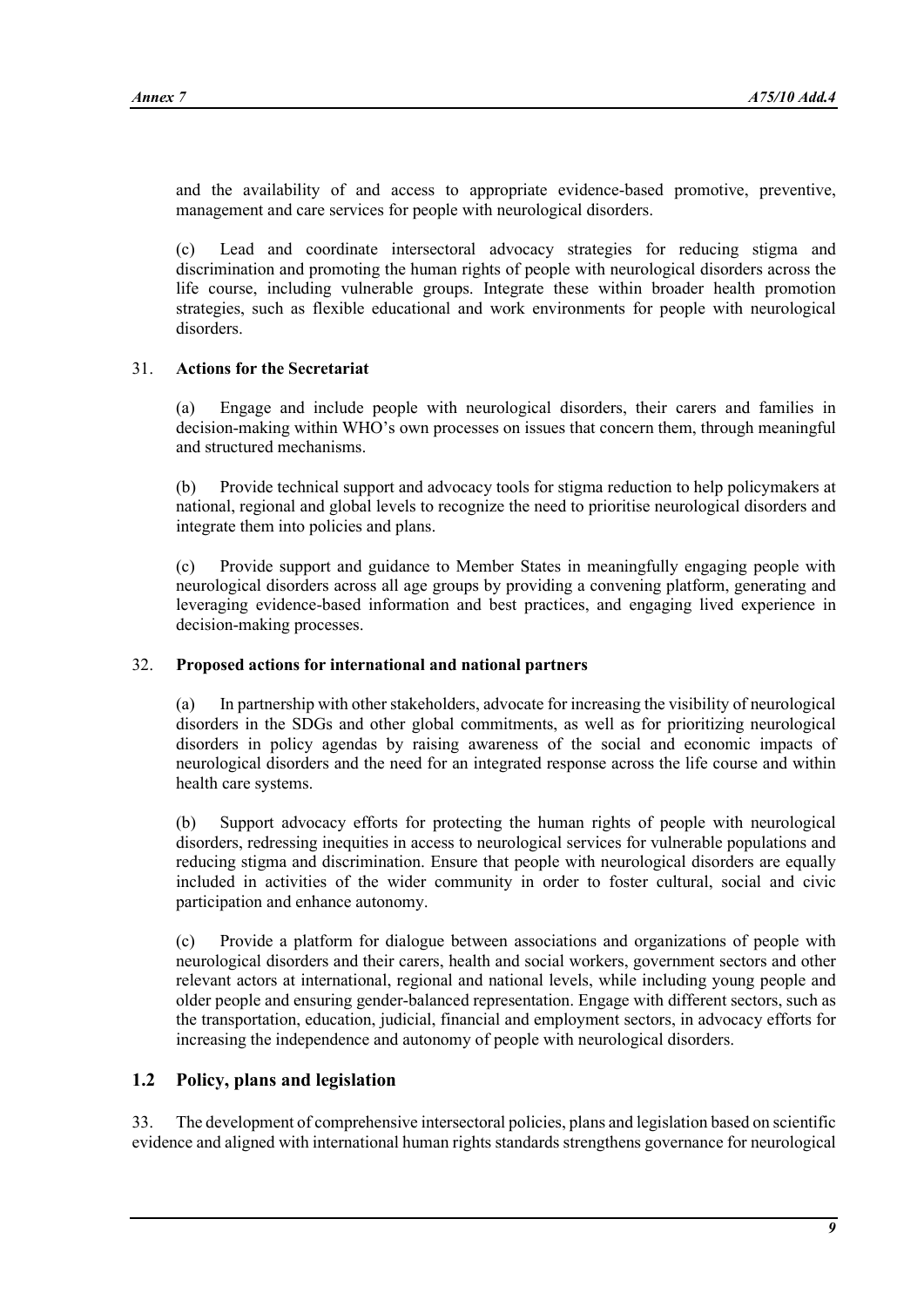disorders and ensures that the complex needs of people with neurological disorders are addressed within the context of each country.

34. Collaboration between people with neurological disorders, technical experts who generate evidence, policymakers and programme managers who formulate, adapt and implement policies, plans, guidelines and legislation, as well as health professionals who provide care and services to people with neurological disorders, is essential to facilitate the development and implementation of evidence-based policies and plans across sectors.

35. Given the interlinkages between neurological disorders and other public health areas, numerous opportunities exist to integrate neurological disorders into policies and plans for these disciplines, for instance in the areas of noncommunicable and communicable diseases, mental health, maternal, children and adolescent health, ageing and disability.

36. Legislation that impacts the lives of people with neurological disorders, for example people with epilepsy, is frequently outdated and fails to protect and promote their human rights. It is crucial to update all laws relevant to persons with neurological disorders, such as those related to education, employment and women's rights, and ensure that they are more inclusive.

## 37. **Proposed actions for Member States**

(a) Develop or review, update, strengthen and implement national and/or subnational policies, plans and legislation based on context-specific evidence relating to neurological disorders, whether as separate instruments or by integrating them into other planned intersectoral actions for NCDs, mental health, disability and other relevant areas across the care continuum of all ages. Formulate and implement national policies and legislation in consultation with people with neurological disorders, their carers and other stakeholders in order to promote and protect their rights and prevent stigma and discrimination.

(b) Establish monitoring and accountability mechanisms for resource allocation, including focal points, units or functional divisions responsible for neurological disorders within the health ministry (or equivalent body).

(c) Review disability and other relevant policies and laws to be more inclusive of people with neurological disorders, including by reviewing criteria to access disability benefits; providing funding to support people with disabilities in employment; establishing quota systems for active hiring; making working environments more accessible with employment regulations and labour laws that govern the public and private sectors; and strengthening mechanisms to address claims and complaints related to human rights violations and discrimination against people with neurological disorders through impartial recourse processes.

38. **Actions for the Secretariat:** Offer technical support, tools and guidance to Member States and policymakers to:

(a) share knowledge and evidence-based best practices to inform the development, strengthening, implementation and evaluation of national and/or subnational policies, plans and legislation that are aligned with international human rights standards for an integrated, intersectoral response to neurological disorders;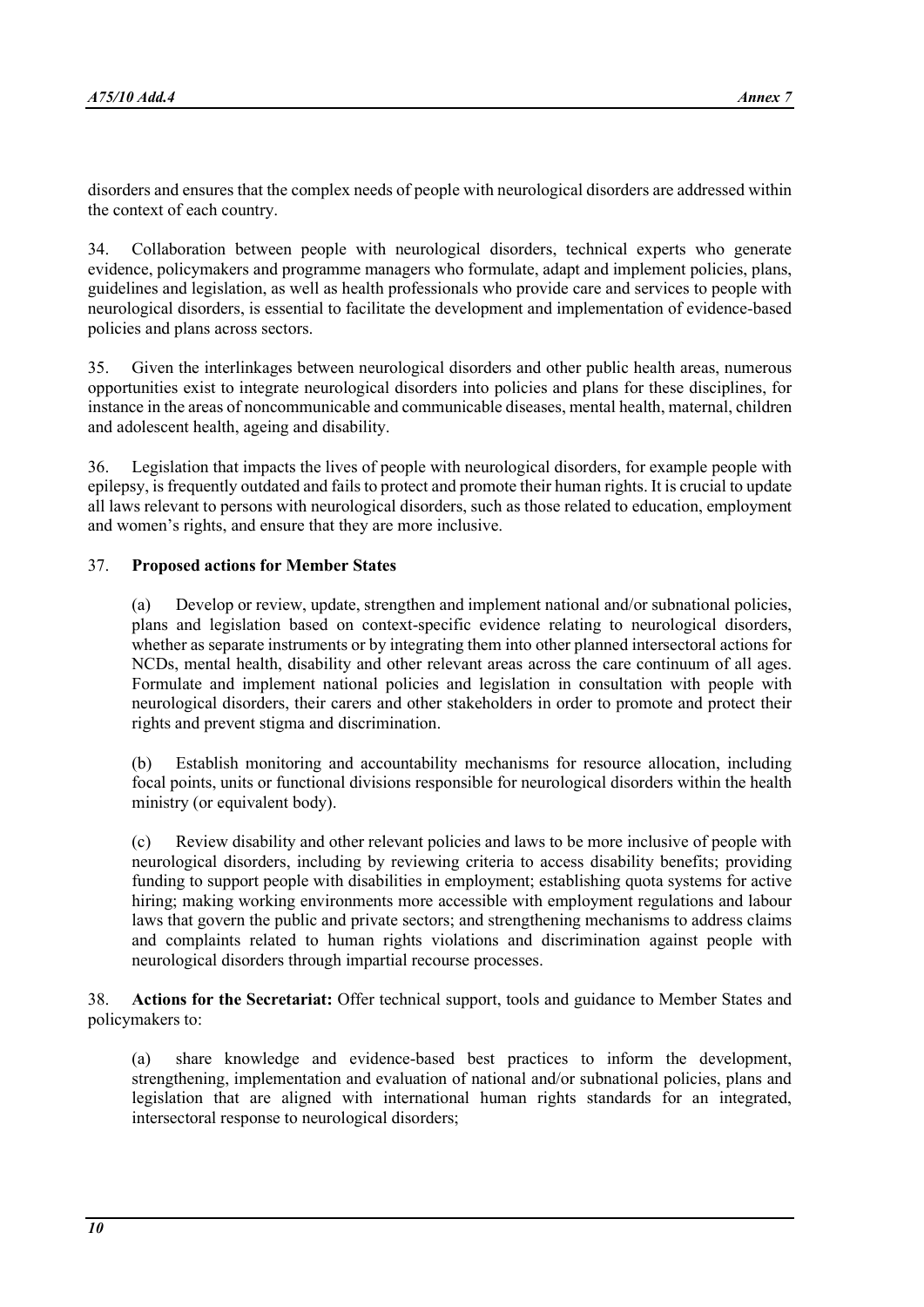(b) strengthen accountability mechanisms and strategies for resolving claims and complaints to address human rights violations and discrimination that are related to people with neurological disorders, for example in employment, access to education, driving, fertility and women's rights;

(c) adopt legislation to ensure universal access to financial, social and disability benefits for people with neurological disorders and their carers;

(d) provide assistance in outlining mechanisms that proactively encourage and support the active participation of people with neurological disorders in all aspects of policy-making, planning and financing services; and

(e) provide ongoing monitoring, guidance and technical support to Member States in implementing the intersectoral global action plan on epilepsy and other neurological disorders 2022–2031, with the help of WHO regional and country offices across all levels.

## 39. **Proposed actions for international and national partners**

(a) Actively engage stakeholders across sectors to inform the development and implementation of evidence-based policies, plans and legislation, paying explicit attention to the human rights of people with neurological disorders and their carers and preventing stigma and discrimination.

(b) Support the creation and strengthening of associations and organizations of people with neurological disorders, their families and carers, and foster their collaboration with other organizations as partners in the implementation of policies for neurological disorders.

(c) Facilitate knowledge exchange and dialogue among associations of people with neurological disorders, their carers and families and their organizations, as well as health and social workers and governments, to ensure that Convention on the Rights of Persons with Disabilities principles such as empowerment, engagement and inclusion are embedded in legislation in order to promote the health of people with disabilities that are associated with neurological disorders.

# **1.3 Financing**

40. Neurological disorders lead to increased costs for governments, communities, families and individuals, as well as productivity losses for economies, many of which could be remedied by prevention, early detection and timely treatment. People with neurological disorders and their families face significant financial hardship due to health and social care costs, as well as reduced or foregone income. This is compounded by a lack of universal health insurance across all countries, with limited investment and resources to address neurological conditions.

41. Appropriately funded policies and programmes are required in order to ensure access to prevention, diagnosis, treatment and care for people with neurological disorders and their carers and reduce the financial impact of out-of-pocket health and social care costs. This investment will be offset by a reduction in the cost of neurological disability and will ultimately reduce long-term costs for governments.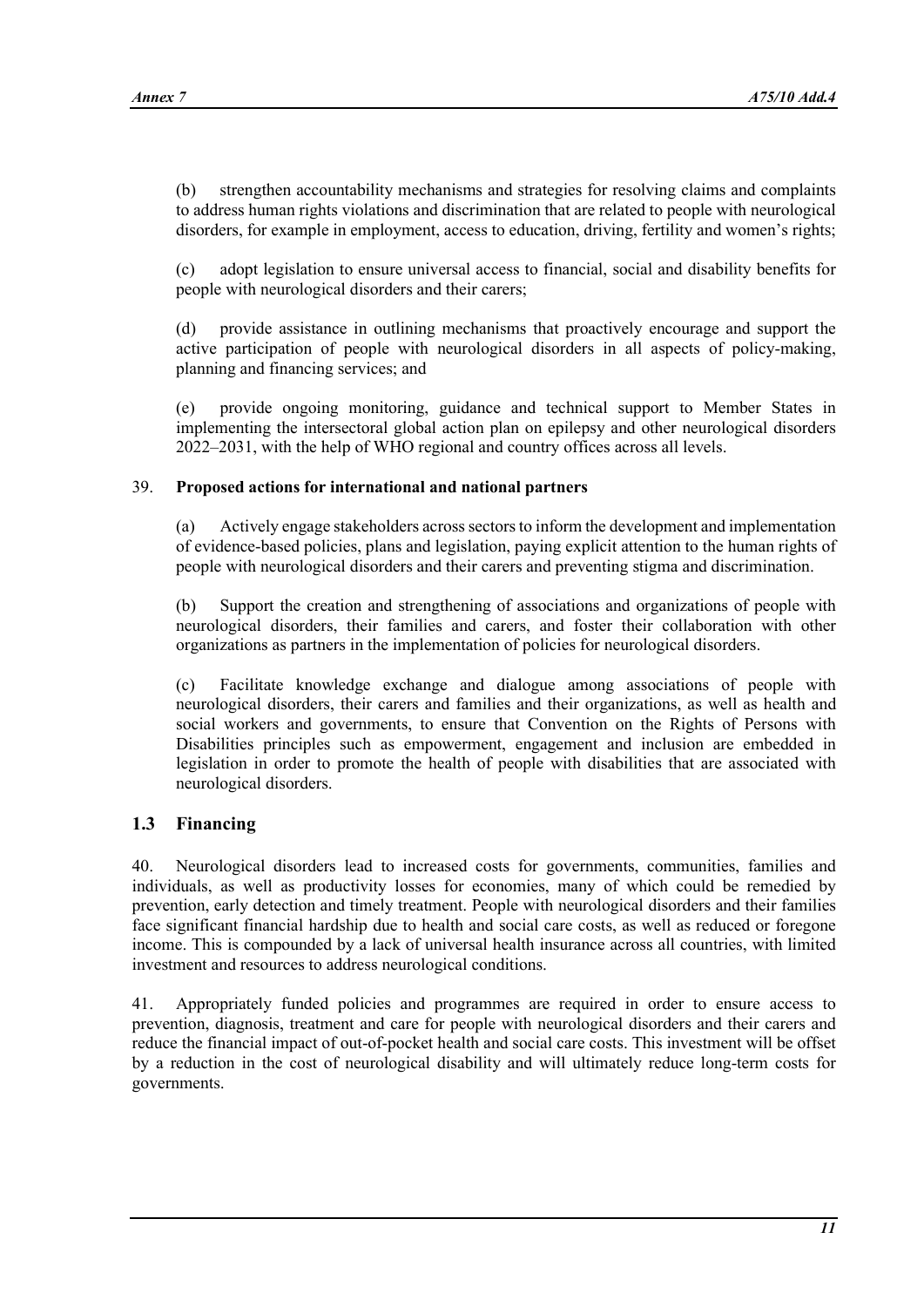#### 42. **Proposed actions for Member States**

(a) Support sustainable funding for policies, plans and programmes for the prevention and management of neurological disorders, based on an integrated response across the life course, through dedicated domestic budgetary allocations, efficient and rational utilization of resources, voluntary innovative financing mechanisms and other means, including multilateral, bilateral, pooled funding and public–private partnerships.

(b) Produce and/or utilize the most recent data on the epidemiological and economic burden of neurological disorders, as well as the economic evidence base for investment and the projected costs of intervention scale-up in order to make informed decisions on budgets that are proportionate to the scale of the burden in the country and to allocate scarce resources optimally.

(c) Develop financial and social protection mechanisms, including national health insurance plans and social security benefits, for addressing the direct and indirect costs related to accessing health care (such as transportation costs) and support affordable and accessible care for persons with neurological conditions, their carers and families.

#### 43. **Actions for the Secretariat**

(a) Promote collaboration and knowledge exchange at international, regional, and national levels to strengthen knowledge on the socioeconomic impact of investment for neurological disorders.

(b) Offer technical support, tools and guidance to Member States in strengthening their national capacity to engage in intersectoral resource planning, budgeting and expenditure monitoring on neurological disorders.

(c) Provide guidance for structured approaches to generating national investment for neurological disorders and brain health promotion, care and protection, in line with other existing investment case methods for supporting governments' choices.

#### 44. **Proposed actions for international and national partners**

(a) Support Member States in mobilizing sustainable financial resources and identifying functional gaps in resource allocation in order to support the implementation, monitoring and evaluation of national and/or subnational policies, programmes and services for neurological disorders.

(b) Support the participation of people with neurological disorders and their carers in decision-making processes related to international financing mechanisms.

(c) Support the development of innovative funding models, such as an international assistance fund to subsidize and fund the costs of diagnostics and therapeutics and offset the costs associated with referral, for example for travel and specialist services and interventions.

(d) Support the accountability and efficiency of resource use in health care systems in order to allocate scarce resources optimally and improve quality and efficiency with minimum wastage of resources.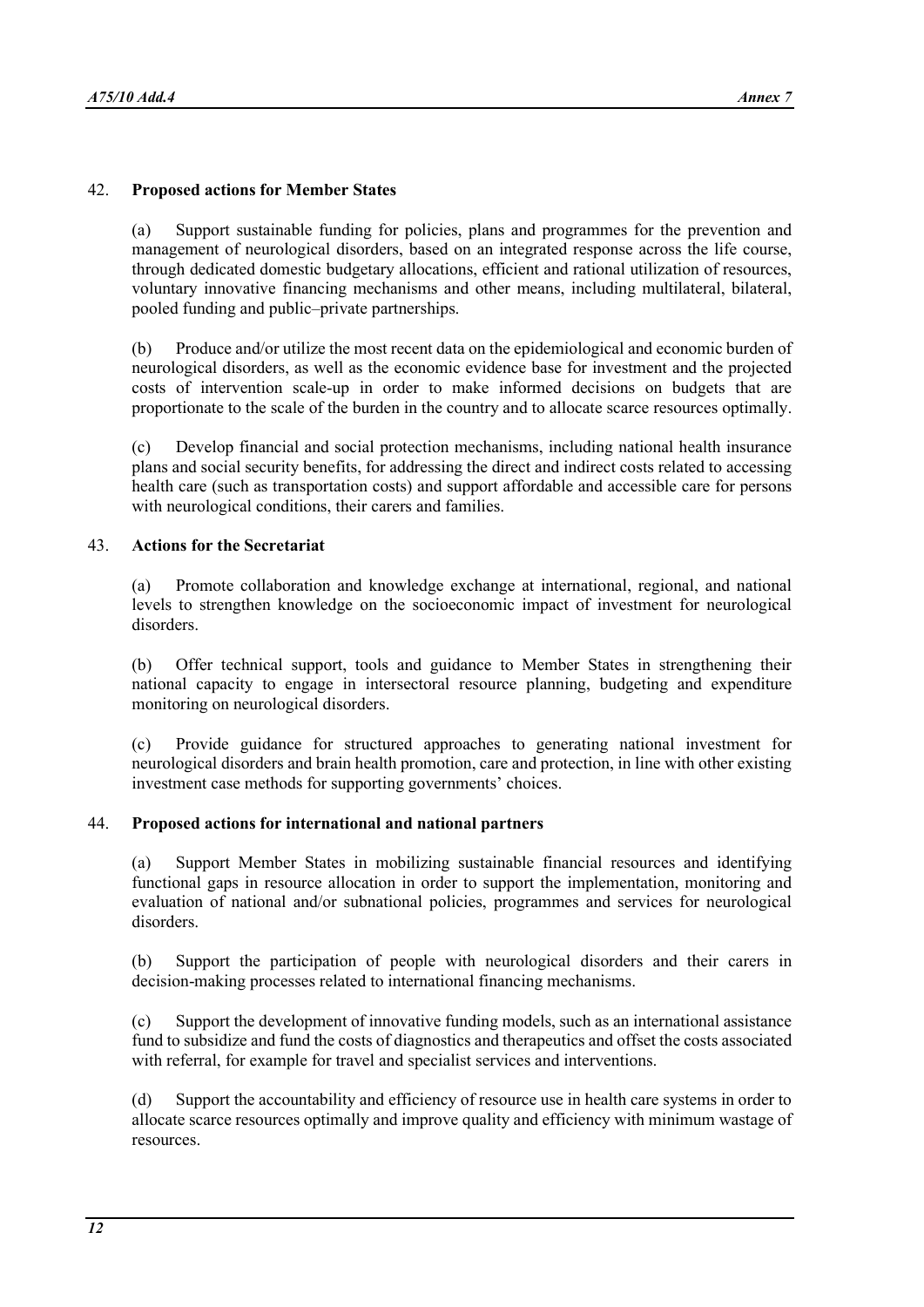# **STRATEGIC OBJECTIVE 2: PROVIDE EFFECTIVE, TIMELY AND RESPONSIVE DIAGNOSIS, TREATMENT AND CARE**

45. Neurological disorders are important causes of mortality, morbidity and disability. They require concerted intersectoral efforts to address the needs of people at risk of, or living with, neurological disorders by providing them with equitable access to effective health care and community-based, social, educational and vocational interventions and services.

46. Integrating care for neurological disorders into primary, secondary and tertiary health care levels and providing essential medicines, diagnostics, training and support for health care workers, carers and families of people with neurological disorders are actions consistent with the principles of UHC, the 2030 Agenda and the SDGs.

47. A strong health system that embraces a people-centred and coordinated care approach and is directed towards ensuring effective, timely and responsive diagnosis, treatment and care over sustained periods is needed to improve the well-being and quality of life of people with neurological disorders, as well as to avoid complications, reduce hospitalization and costly interventions and prevent premature death and disability.

# **Global targets for strategic objective 2**

## **Global target 2.1**

75% of countries will have included neurological disorders in the UHC benefits package by 2031.

## **Global target 2.2**

80% of countries will provide the essential medicines and basic technologies required to manage neurological disorders in primary care by 2031.

# **2.1 Care pathways**

48. Developing interdisciplinary care for people with neurological disorders requires guidelines that are grounded in evidence-based protocols and practices, organization by stages of care and a life course approach.

49. Services and care pathways, including access to quality emergency care, should be responsive to the needs of people with neurological disorders, their carers and families, who live in both urban and rural areas, and should be inclusive of vulnerable population groups, including socioeconomically disadvantaged individuals, children, older people, people affected by domestic and gender-based violence, prisoners, refugees, displaced populations and migrants, indigenous populations and other groups specific to each national context.

50. A care pathway should be oriented to each stage of the life course, from pregnancy through early childhood to care for older adults. This includes continuing care for children and adolescents with neurological disorders as they adapt to the challenges of transitioning into adulthood.

51. Neurological conditions impact people's functioning and often reduce their mobility, communication, cognitive functioning and self-care, which requires rehabilitation. However, the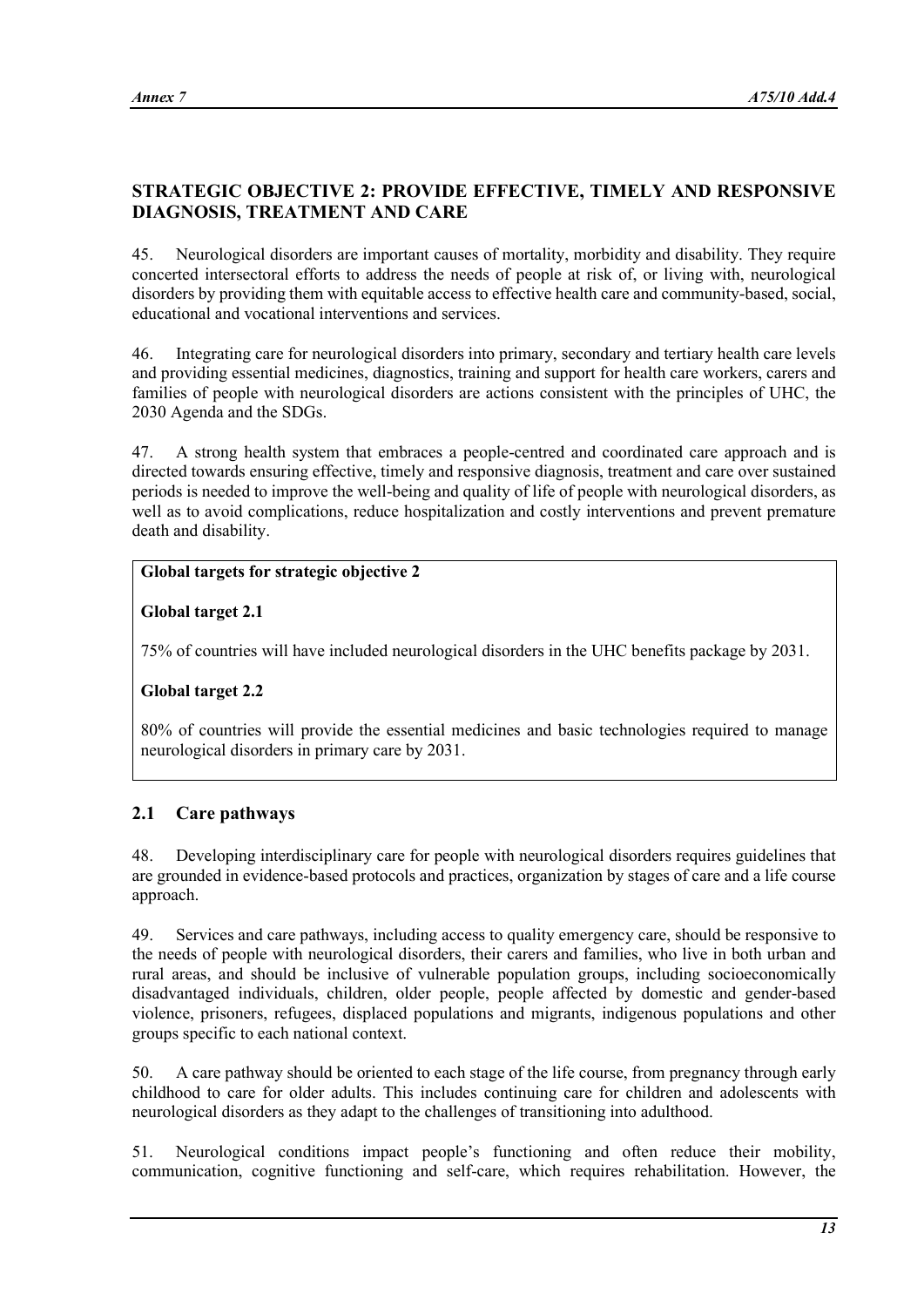rehabilitation needs for people with neurological disorders are largely unmet, with only 16% of countries reporting specialized neurorehabilitation services and only 17% reporting general rehabilitation units that offer neurorehabilitation.<sup>[1](#page-13-0)</sup>

52. Due to the complex needs and high levels of dependency and morbidity of people with neurological disorders, a range of coordinated health and social care is essential, including interventions such as palliative care to provide relief from pain; psychosocial, spiritual and advance care planning support; and interventions to enhance their quality of life.

53. When possible, care pathways should include neurosurgical facilities for the surgical procedures required for the care of neurological conditions such as tumours, epilepsy and acute ischaemic stroke.

54. Continuity of care can be optimized using digital health solutions that foster greater information-sharing between providers, people with neurological disorder and their carers and allow for remote consultation through tele-health.

## 55. **Proposed actions for Member States**

(a) Develop evidence-based pathways of coordinated health and social services for people with neurological disorders across the life course within UHC in order to enable their access to quality care, when and where required. This includes integration at multiple levels of the health and social care system, use of interdisciplinary care teams, service directories and medical health records, and referral mechanisms. In particular:

- enhance equitable access to quality care for acute (emergency) and chronic neurological conditions;
- strengthen care at primary, secondary and tertiary levels, including medical and surgical facilities;
- develop community-based neurological services, with the involvement of other care providers such as traditional healers, and promote self-care; and
- promote continuity of care between providers and health system levels, including through referral and follow-up, ensuring that primary care services are supported by specialist services in hospitals and community health services with efficient referral and back-referral mechanisms.

(b) Develop strategies to rationalize resources and enhance effective collaboration across public, private and nongovernmental actors through:

- the implementation of context-specific, innovative and integrated models of care, from diagnosis to end-of-life across health and social sectors;
- the promotion, implementation and scaling up of digital health solutions and technologies across health and social care; and

<span id="page-13-0"></span><sup>&</sup>lt;sup>1</sup> ATLAS Country Resources for Neurological Disorders, second edition. Geneva: World Health Organization; 2017.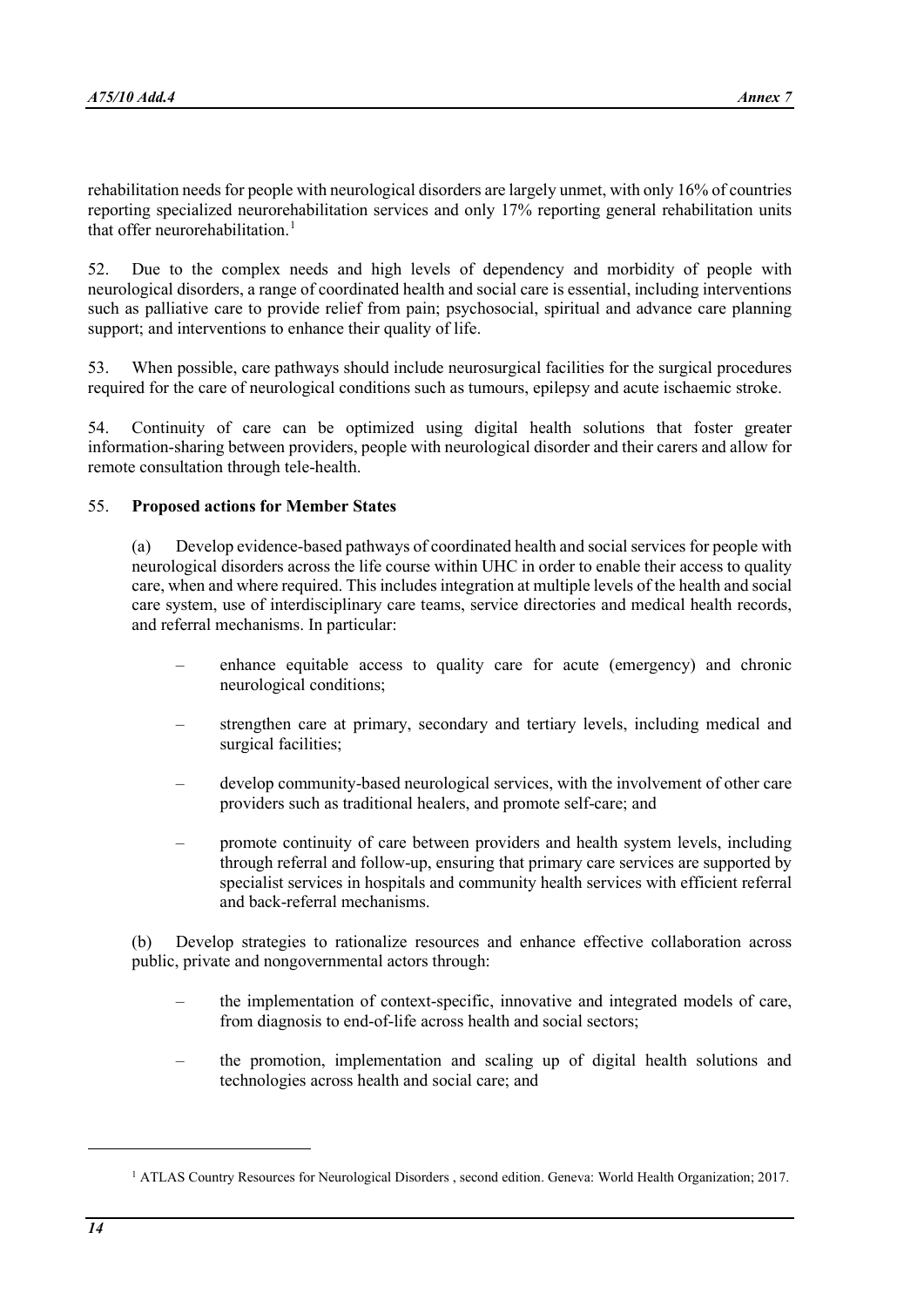– the creation of interdisciplinary health and social care teams and networks and the capacity-building of health and social care professionals.

(c) Review existing related services, such as those on mental health, maternal, newborn, child and adolescent health, immunization and other relevant communicable and NCD programmes in order to identify opportunities for the integration of prevention, early diagnosis and the management of neurological disorders and non-neurological comorbidities.

(d) Promote equitable access to rehabilitation for disabilities associated with neurological conditions by strengthening health systems at all levels, from specialized inpatient settings through to community-delivered rehabilitation.

(e) Develop new and/or strengthen existing services, guidance and protocols to support the implementation of early palliative care coordination and referral mechanisms, while also ensuring equitable access to palliative care for people with neurological disorders.

(f) Proactively identify and provide appropriate care and support to population groups at particular risk for neurological disorders or who have poor access to services, such as socioeconomically disadvantaged individuals, older people and other groups specific to each national context, and promote the continuity of integrated care between paediatric and adult providers for adolescents with neurological disorders as they transition into adulthood.

(g) In partnership with humanitarian actors, integrate support needs into emergency preparedness plans in order to enable access to safe and supportive services for people with pre-existing or emergency-induced neurological disorders such as traumatic injuries.

(h) Empower people with neurological disorders and their carers to participate in service planning and delivery, and enable them to make informed choices and decisions about care that meets their needs by providing evidence-based, accessible information, including on pathways from detection and diagnosis to treatment (including self-care) and care access.

## 56. **Actions for the Secretariat**

(a) Provide guidance and technical support to Member States to identify priority areas for possible intervention and to integrate cost-effective interventions for neurological disorders, their risk factors and comorbidities into health systems and UHC benefit packages.

(b) Provide technical support to Member States in documenting and sharing best practices of evidence-based standards of care across the life course, including service delivery and interdisciplinary care coordination, emphasizing prevention, diagnosis, treatment (including management of comorbid conditions), rehabilitation and palliative care for people with neurological disorders.

(c) Offer technical assistance and policy guidance to support emergency preparedness and enable access to safe, supportive services for those with neurological conditions.

#### 57. **Proposed actions for international and national partners**

(a) Actively engage all relevant stakeholders across sectors, including people with neurological disorders, their carers and families, in order to inform the development and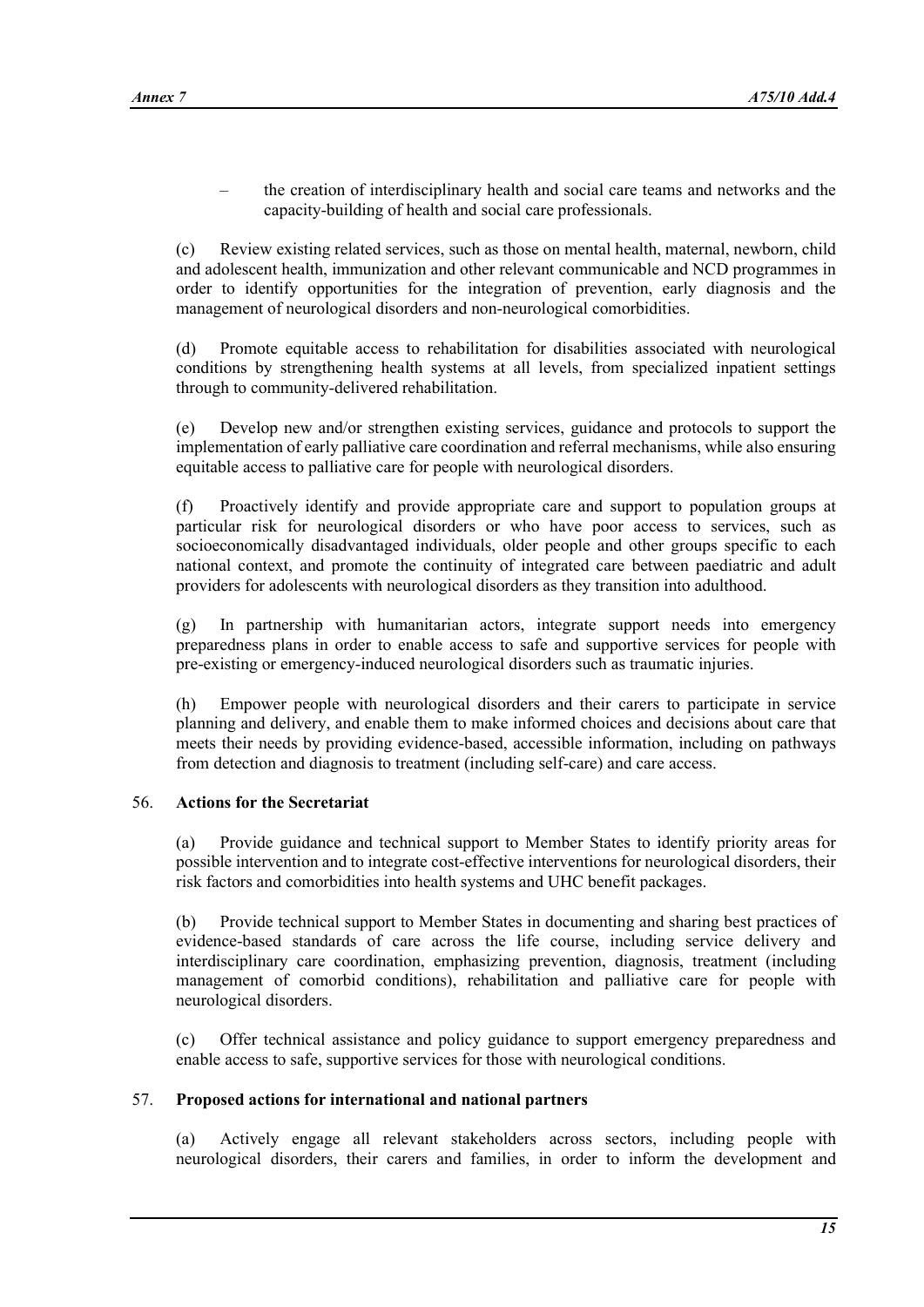implementation of intersectoral and interdisciplinary care coordination and integrated neurological care pathways across the continuum, including prevention, diagnosis, treatment, rehabilitation and palliative care.

(b) Facilitate knowledge exchange and dialogue to review and update health service strengthening efforts following humanitarian emergencies, in collaboration with relevant multilateral and regional agencies, organizations representing people with neurological disorders and other civil society organizations.

(c) Generate evidence and develop tools to support programmes for providing access to integrated care for people with neurological disorders.

(d) Facilitate initiatives, in partnership with relevant stakeholders, to support and encourage people with neurological disorders, their families and carers to access neurological care and services through evidence-based, user-friendly, technology-supported information and training tools such as  $iS$ upport<sup>[1](#page-15-0)</sup> and/or by establishing national helplines and websites with accessible information.

# **2.2 Medicines, diagnostics and other health products**

58. Medicines, diagnostics and other health products, such as assistive technology, biological products, and cell and gene therapy, are essential for prevention, early diagnosis and treatment to reduce mortality and morbidity and improve the quality of life of people with neurological disorders.

59. Essential medicines have a crucial role for both the prevention and treatment of neurological disorders. For example, medicines for multiple sclerosis exist that slow disease progression and improve the quality of life for many people, but their availability and affordability are limited in low- and middle-income countries.

60. The use of medical devices, including imaging and in vitro diagnostics (e.g., neuroimaging, lumbar puncture and microscopy) can reduce morbidity through early detection and by slowing disease progression. Even when effective diagnostic tools are available, they may not be affordable or accessible due to the limited availability of laboratory infrastructure, equipment and trained personnel.

61. Assistive technology enables people to live healthy, productive, independent and dignified lives and reduce the need for formal health and support services, long-term care and the work of carers. Few people in need have access to assistive products due to high costs, lack of awareness, availability, trained personnel, policy and financing. To increase access to assistive products for those who need them the most, they should be available at all levels of health services, especially primary care, and within UHC.

62. The rapid production of new medications and molecules in certain neurological disorders is a model for other neurological or health conditions. Current obstacles to accessing treatment and affordability should be identified in order to pave the way and remove barriers to make future and upcoming medications for neurological conditions available and affordable.

## 63. **Proposed actions for Member States**

<span id="page-15-0"></span><sup>&</sup>lt;sup>1</sup> iSupport for Dementia. Training and support manual for carers of people with dementia. Geneva: World Health Organization; 2019.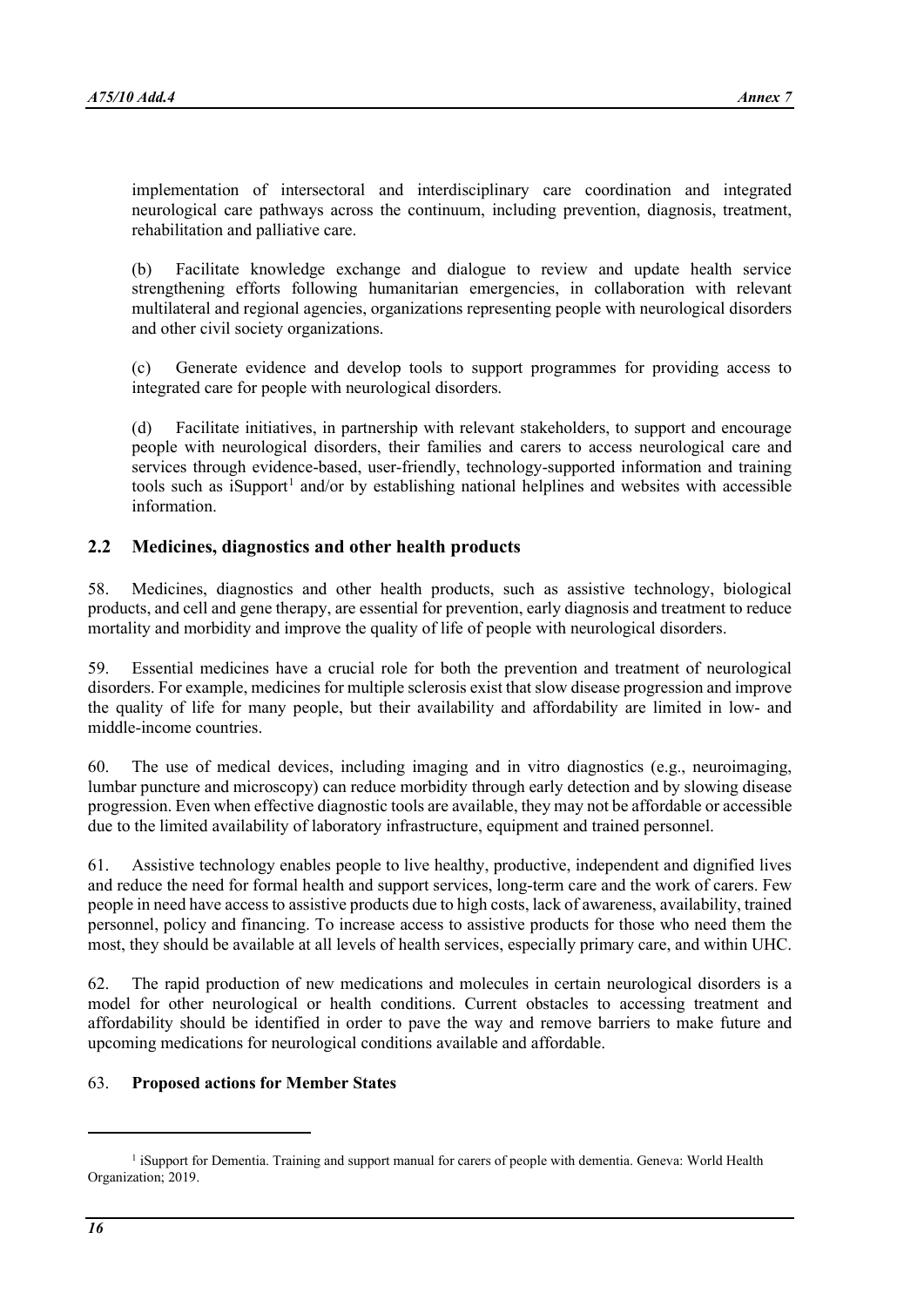(a) Promote the inclusion, updating and availability of essential, effective, safe, affordable and quality medicines and health products for neurological disorders in national essential medicines lists, as guided by the WHO Model List of Essential Medicines, the WHO List of Priority Medical Devices for Management of Cardiovascular Diseases and Diabetes, the WHO List of Priority Medical Devices for Cancer Management and the WHO Priority Assistive Products List, while including access to controlled medicines and minimizing the risk of misuse. Identify key barriers to access across population groups (including in emergency settings) and strategies to systematically address these.

(b) Promote the appropriate, transparent and sustainable use of essential medicines for the prevention and management of neurological disorders through measures such as quality assurance, preferential registration procedures, generic and biosimilar substitution, the use of international non-proprietary names and financial incentives, where appropriate. Optimize the training of health professionals, people with neurological disorders and their carers, including by using evidence-based strategies to address the treatment of comorbidities, adverse events and drug interactions such as those due to polypharmacy.

(c) Enable the availability, access and use of appropriate relevant diagnostics as guided by the WHO Model List of Essential In Vitro Diagnostics, such as microscopy, electrophysiology, genetic testing and neuroimaging technology, for example computed tomography (CT) and magnetic resonance imaging (MRI). Improve infrastructure and train technicians and health care workers in the use of these technologies.

(d) Establish transparent regulatory frameworks, resources and capacity to ensure that quality, safety and ethical standards are met for health products and diagnostics such as biotherapeutic treatments, genetic testing, pre-implantation genetic testing and assistive products like hearing aids, wheelchairs and prostheses.

(e) Improve the availability of life-saving medicines and health products for managing neurological disorders during humanitarian emergencies.

## 64. **Actions for the Secretariat**

(a) Accelerate action and offer technical support to Member States to increase equitable access to medicines, diagnostics and other health products for people with neurological disorders, including through the setting of norms and standards at a global level; evidence-based, context-specific regulatory guidance; good practices for standards-based procurement and manufacturing; and technical, legislative and regulatory training.

(b) Update the WHO Model List of Essential Medicines, the WHO Model List of Essential In Vitro Diagnostics, the WHO Lists of Priority Medical Devices, the WHO Priority Assistive Products List and other relevant documents to ensure that they are appropriate for neurological conditions and that pathways are in place for the timely implementation and use of effective treatments and diagnostics.

## 65. **Proposed actions for international and national partners**

(a) Encourage all relevant stakeholders to engage in activities to promote efforts for improving access to affordable, safe, effective and quality medicines, diagnostics and other health products, such as neuroimaging.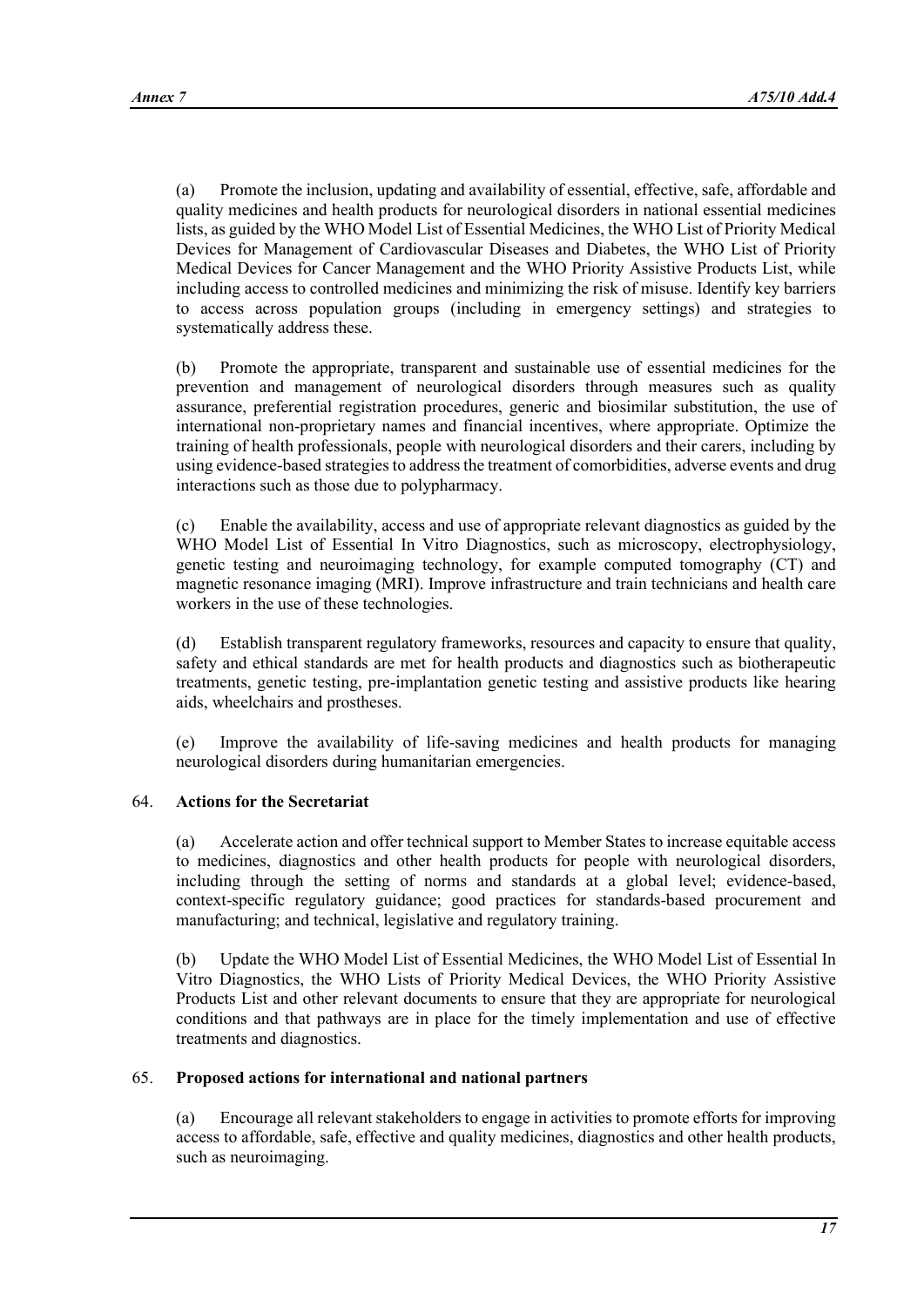(b) Support the global, regional, intergovernmental, national and/or subnational strengthening of regulatory and procurement processes (including through pooled procurement, innovative health financing mechanisms and human resource capacity-building) in order to promote access to and appropriate use of medicines, diagnostics and other health products.

(c) Encourage the involvement of people with neurological disorders and their carers in research, development and implementation processes for new medicines, diagnostics and other health products.

# **2.3 Health workers' capacity-building, training and support**

66. Achieving improved health outcomes depends greatly on the combination of an adequate neurological workforce (e.g., adult neurologists, child neurologists, neurosurgeons); other health care providers, including but not limited to psychologists, psychiatrists, radiologists, physical therapists, occupational therapists and speech therapists; and competent health workers serving at the PHC level who are trained in identifying and managing neurological disorders.

67. The training and education of an interdisciplinary workforce, including social care workers, rehabilitation specialists trained in neurological conditions, technicians (electrophysiological, imaging, laboratory), pharmacists, biomedical engineers, community health workers, family, carers and traditional healers, where appropriate, is required to support the delivery of person-centred care to people with neurological disorders, reduce their mortality and morbidity and improve their quality of life.

## 68. **Proposed actions for Member States**

- (a) Identify and apply context-appropriate evidence in order to establish:
	- appropriately resourced programmes and policies to address projected health workforce needs for the future in light of demographic changes, increasing ageing populations and the prevalence of diseases such as dementia, stroke and Parkinson's disease; and
	- adequate compensation and incentives for health and social care workers trained in neurological disorders to work in underserved areas and to promote the retention of workers in those areas.

(b) Strengthen health and social care workforce capacity to rapidly identify and address neurological disorders, including common comorbid and treatable conditions such as infectious diseases, hypoxic ischaemic perinatal brain injury, hypothyroidism, cataracts and NCDs. These initiatives should focus on the enhanced capacity of the existing workforce, both specialist and generalist, including relevant associate health professionals, as appropriate to their roles, and should include:

implementing various modes of training programmes (e.g., mental health gap action programme (mhGAP) e-learning course) for general and specialized health and social care workers to deliver evidence-based, culturally appropriate and human rights-oriented neurological care, including by addressing stigma and discrimination for all people across the life course;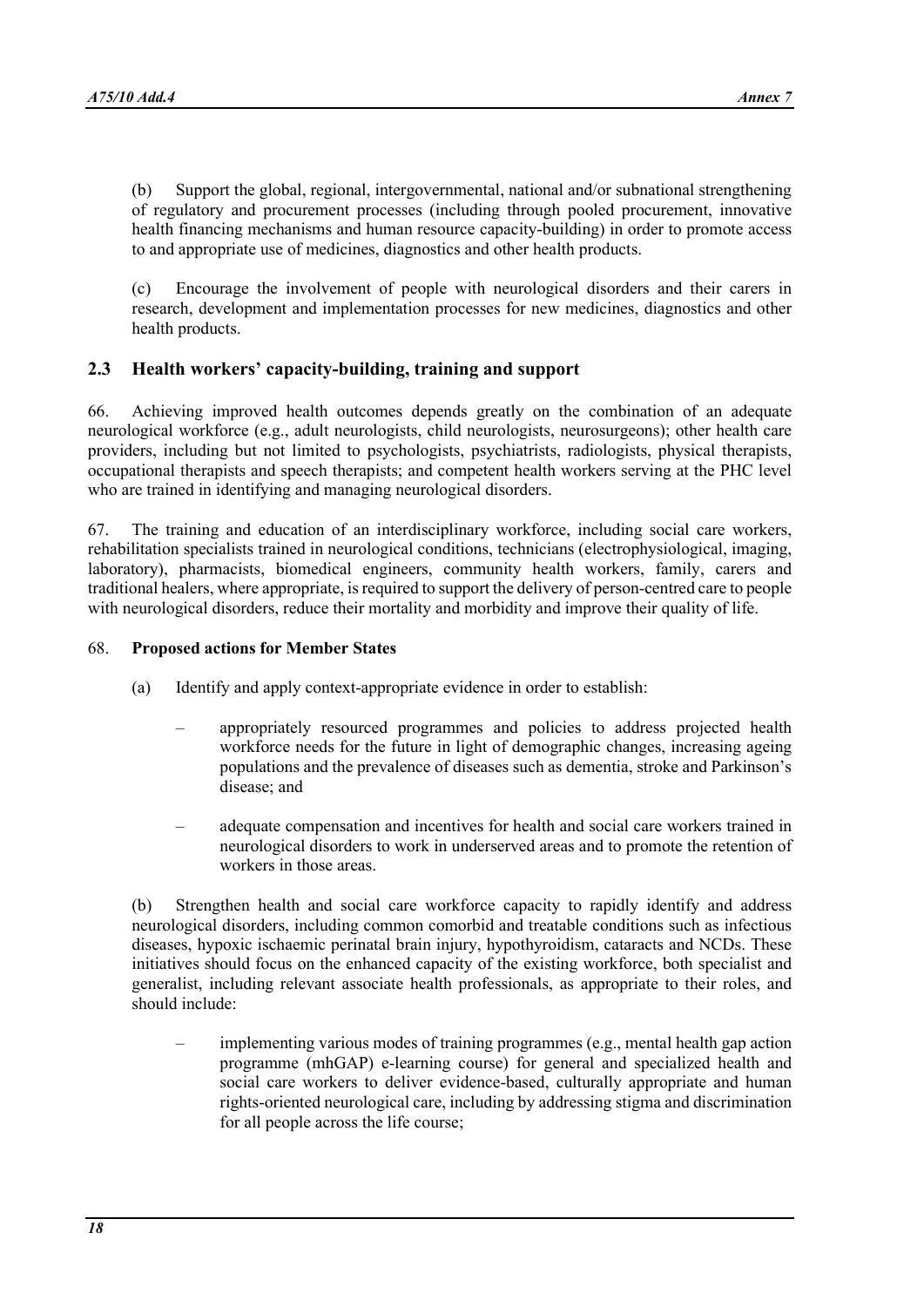- developing career tracks for the neurological workforce by strengthening postgraduate training and working in partnership with medical societies to raise awareness of the appeal of working in brain health;
- expanding existing educational curricula and providing continuing education on the care of people with neurological disorders;
- expanding the role of the neurological workforce to encompass the supervision and support of general health workers in providing neurological interventions;
- harnessing the potential of community health workers and strengthening collaboration with other informal care providers, such as traditional healers, with effective training, support and supervision; and
- ensuring that people with neurological disorders are involved in the planning, development and delivery of training, as appropriate.

(c) Support health and social care workers to implement and scale-up services using information and communication technologies such as telemedicine and internet/mobile phone technologies in order to expand neurological care to remote and low-resource settings and support home-based services.

## 69. **Actions for the Secretariat**

(a) Support Member States with adequate tools to incorporate neurological care needs into routine planning for health workers, based on the monitoring and collection of the best available data and following a health labour market approach. Planning considerations should include the identification of service gaps, neurological care training requirements and core competencies for health and social workers in the field, as well as advanced neurological care training.

(b) Support Member States in building health and social care workforce capacity, including informal care providers, by promoting, strengthening and developing guidance and tools and the application of the competency-based training models required for the diagnosis, treatment and care of neurological disorders.

#### 70. **Proposed actions for international and national partners**

(a) Facilitate the exchange of information on best practices and the dissemination of findings in health workers' development and training in order to support national efforts related to the prevention, management and care of people with neurological disorders.

(b) Support the implementation of capacity-building programmes, including training and education, for general and specialized health care workers to identify neurological disorders and provide evidence-based interventions to promote diagnosis, treatment and care for neurological disorders.

(c) Support national authorities in the development of appropriate health care infrastructure and institutional capacity for the training of health personnel in order to strengthen health systems and expand quality services.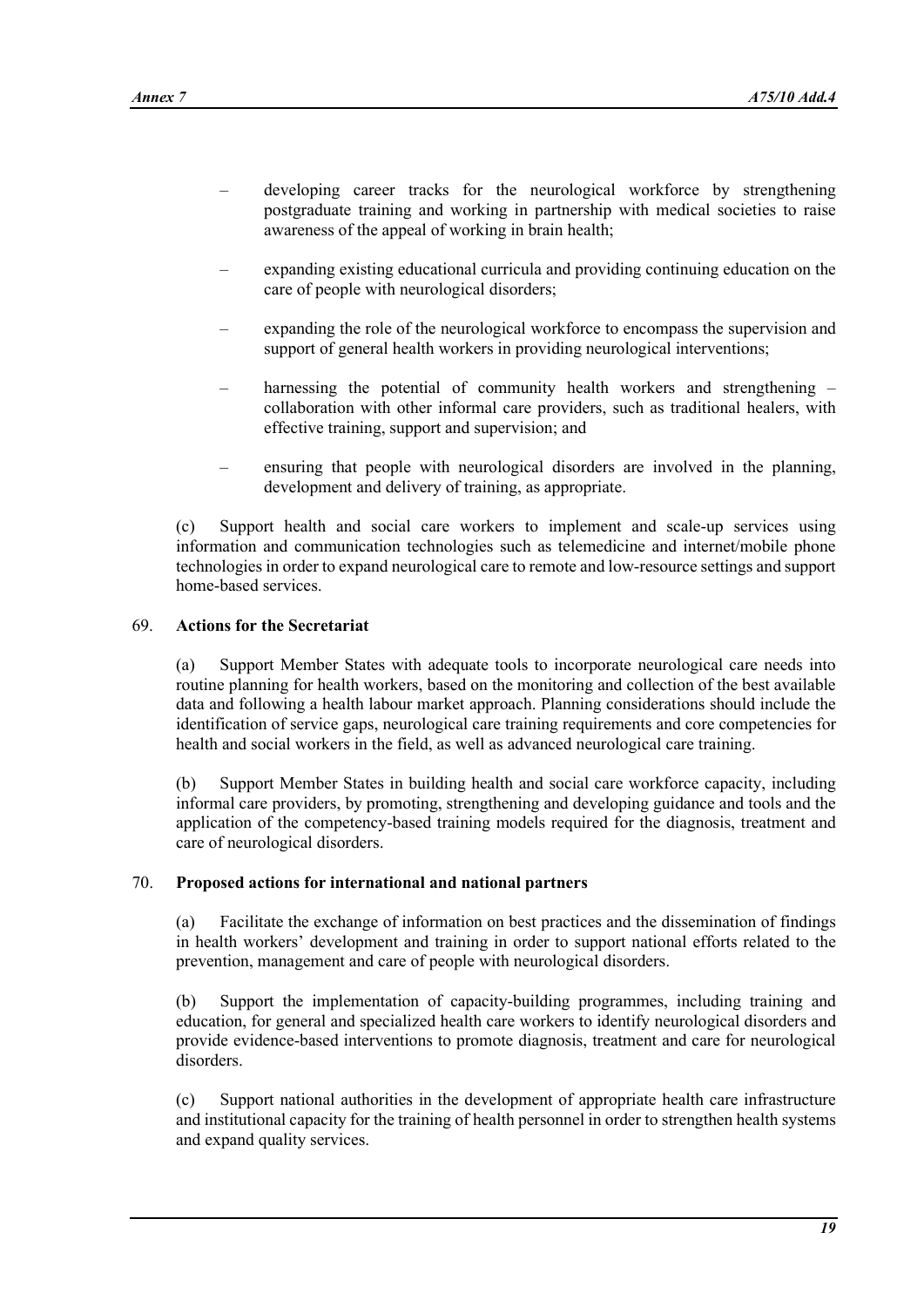# **2.4 Carer support**

71. Neurological disorders have a profound impact on individuals, families and communities. Due to their chronic course, people with neurological disorders often require ongoing care that is provided in large part by informal carer providers.

72. Carers can be defined by their relationship to the person with a neurological condition and their care input. Many carers are relatives, but close friends or volunteers can also take on caregiving responsibilities. Carers provide "hands-on" care and support for people with neurological disorders and play a significant role in organizing lifelong care.

73. Challenges for carers include stress, role strain, financial burden, social isolation and bereavement in the event of loss. Roles and challenges may vary depending on the age of the carer and are also different when caring for children, adolescents or older adults.

74. Caring for a person with a neurological disorder may affect the carer's own health, well-being and social relationships. The global action plan on the public health response to dementia identifies key actions to support carers that are also relevant to other neurological conditions.

## 75. **Proposed actions for Member States**

(a) Develop mechanisms to involve people with neurological disorders and their carers into care planning, policy-making and legal review and remove barriers to enable their participation, while paying attention to the wishes and preferences of people with neurological disorders and their families.

(b) Provide accessible and evidence-based information on available resources in the community, such as training programmes, respite care, mental health services and other resources that are tailored to the needs of carers of people with neurological disorders.

(c) Within the context of community-based neurological care, provide training programmes, in collaboration with relevant stakeholders, for health and social care staff in the identification and reduction of carer stress.

(d) Develop or strengthen mechanisms to protect carers, such as through the implementation of social and financial benefits (e.g., pension, leave or flexible work hours) and policies and legislation aimed at reducing stigma and discrimination and supporting carers beyond their caregiving role.

#### 76. **Actions for the Secretariat**

(a) Support Member States in developing and evaluating evidence-based information, data, training programmes and respite services for carers of people with neurological disorders through an intersectoral approach that is in line with the Convention on the Rights of Persons with Disabilities.

(b) Facilitate access to affordable, evidence-based resources for carers of people with neurological disorders in order to improve knowledge and skills related to neurological disorders, reduce emotional stress and improve coping, self-efficacy and health, using resources such as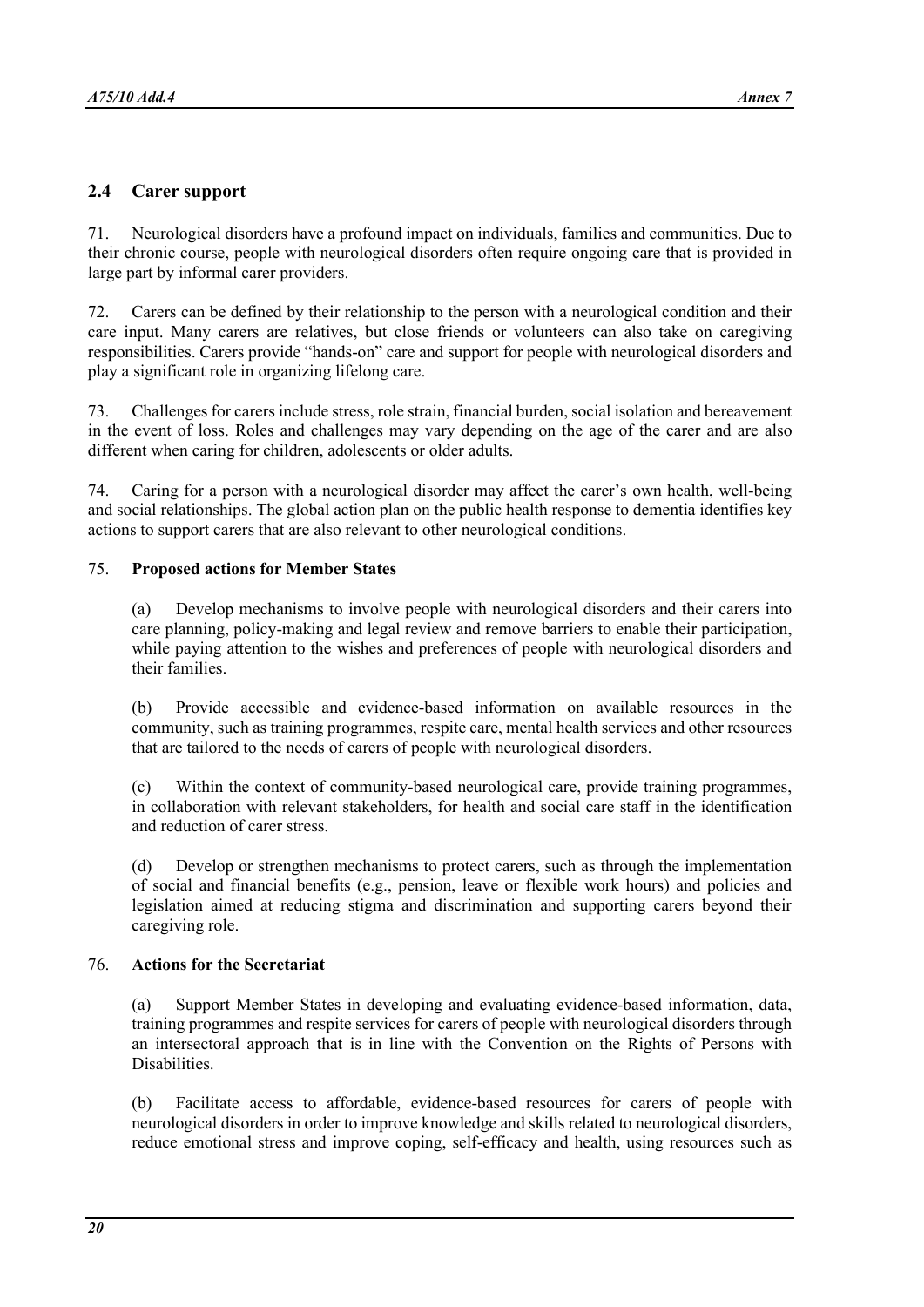WHO's mhGAP, iSupport, mDementia,<sup>[1](#page-20-0)</sup> the Caregivers Skills Training Programme for Children with Developmental Disorders or Delays and other education, skills training and social support resources.

## 77. **Proposed actions for international and national partners**

(a) Increase awareness of the impact of caring for people with neurological disorders, including the need to protect carers from discrimination, support their ability to continue to provide care throughout the disease progression and promote their self-advocacy.

(b) Assist in implementing culturally sensitive, context-specific and person-centred training programmes for carers and families in order to promote well-being and enhance knowledge and caregiving skills throughout the progression of neurological disorders, starting with existing resources such as WHO's iSupport and mhGAP.

## **STRATEGIC OBJECTIVE 3: IMPLEMENT STRATEGIES FOR PROMOTION AND PREVENTION**

78. The promotion of brain health and the prevention of neurological disorders involves reducing modifiable risk factors and enhancing protective factors, including during critical periods of brain development.

79. Promoting optimal brain development across the life course starts with preconception, pregnancy, childhood and adolescence, is linked to healthy ageing and encourages healthy behaviour, adequate nutrition, infectious disease control, prevention of head and spinal trauma and reducing exposure to violence and environmental pollutants.

80. UHC represents a key component for promoting brain health and well-being. An important element includes addressing social and economic determinants through a coordinated intersectoral response in a gender-sensitive manner. Collaboration with local populations, including indigenous people, should be undertaken to explore culturally appropriate ways of preventing neurological disorders that respect local customs and values.

81. Incorporating a One Health<sup>[2](#page-20-1)</sup> approach for neurological disorders to design and implement programmes, policies, legislation and research, with communication between multiple sectors, public health, animal and plant health and the environment will contribute towards achieving better health outcomes by preventing neurological disorders.

## **Global targets for strategic objective 3**

#### **Global target 3.1**

80% of countries will have at least one functioning intersectoral programme for brain health promotion and the prevention of neurological disorders across the life course by 2031.

<sup>&</sup>lt;sup>1</sup> Be Healthy Be Mobile. A handbook on how to implement mDementia. Geneva: World Health Organization; 2021.

<span id="page-20-1"></span><span id="page-20-0"></span><sup>2</sup> One Health. Q&A. Geneva: World Health Organization; 2017 [\(https://www.who.int/news-room/q-a-detail/one](https://www.who.int/news-room/q-a-detail/one-health)[health,](https://www.who.int/news-room/q-a-detail/one-health) accessed 1 December 2021).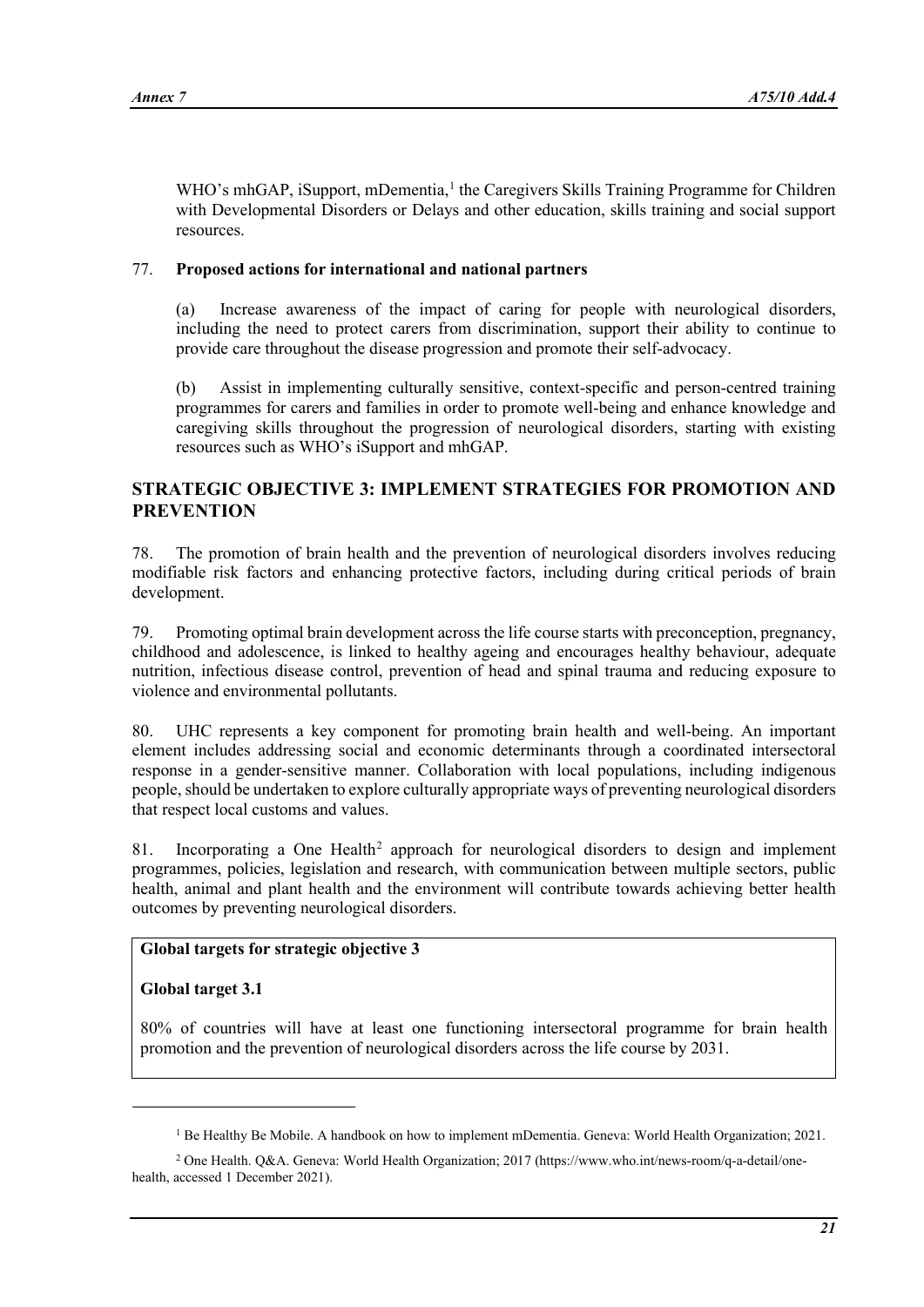## **Global target 3.2**

The global targets relevant for prevention of neurological disorders are achieved, as defined in:

- the NCD-GAP:
- Defeating meningitis by 2030: a global road map; and
- Every newborn: an action plan to end preventable deaths.

## **3.1 Promoting healthy behaviour across the life course**

82. Promoting and emphasizing brain health across the life course includes focusing on healthy behaviour. There are strong interrelationships between several neurological disorders, such as dementia and stroke, with NCDs such as hypertension, diabetes, obesity and other related disorders, as well as with behavioural risk factors such as physical inactivity, unbalanced diets, tobacco use and the harmful use of alcohol.

83. An understanding of the risk factors contributing to the neurological burden of disease can inform preventive measures and lead to the development of better disease-modifying strategies.

84. Smoking is a behavioural risk factor associated with neurological disorders such as stroke, dementia and multiple sclerosis. Second-hand tobacco smoke was estimated to account for 4% of the global stroke burden in  $2010<sup>1</sup>$  $2010<sup>1</sup>$  $2010<sup>1</sup>$ 

85. The harmful use of alcohol, such as heavy alcohol consumption, can directly affect the nervous system and result in neurological disorders such as cerebellar degeneration, neuropathy, myopathy, delirium tremens and thiamine deficiency leading to Wernicke encephalopathy or Korsakoff syndrome. It also contributes to road traffic crashes, violence, falls and associated brain and spinal cord injuries.

86. Good sleep hygiene is necessary for children's and adults' overall health and well-being. Irregular sleep can be a risk factor for certain neurological disorders and people with neurological disorders often experience sleep disturbances as a consequence of their underlying disorder.<sup>[2](#page-21-1)</sup>

87. Behavioural risk-factor modification can strengthen the capacity to make healthier choices and follow healthy behaviour patterns that foster good brain health and reduce the burden of neurological disorders. For example, exercise and regular physical activity are associated with social, mental and brain health benefits and a better quality of life, improved functioning and lower caregiver burden in people with chronic neurological disorders such as Parkinson's disease.

#### 88. **Proposed actions for Member States**

(a) Support actions that have been shown to reduce the risk of neurological disorders across the life course by advancing strategies for healthy behaviours, such as promoting the cessation of

<span id="page-21-1"></span><span id="page-21-0"></span><sup>1</sup> Prüss-Üstün A, Wolf J, Corvalán CF., Bos R, Neira MP. Preventing disease through healthy environments: a global assessment of the burden of disease from environmental risks. 2016; World Health Organization.

<sup>2</sup> Worldwide Project on Sleep and Health. Project Overview. Geneva: World Health Organization; 2018.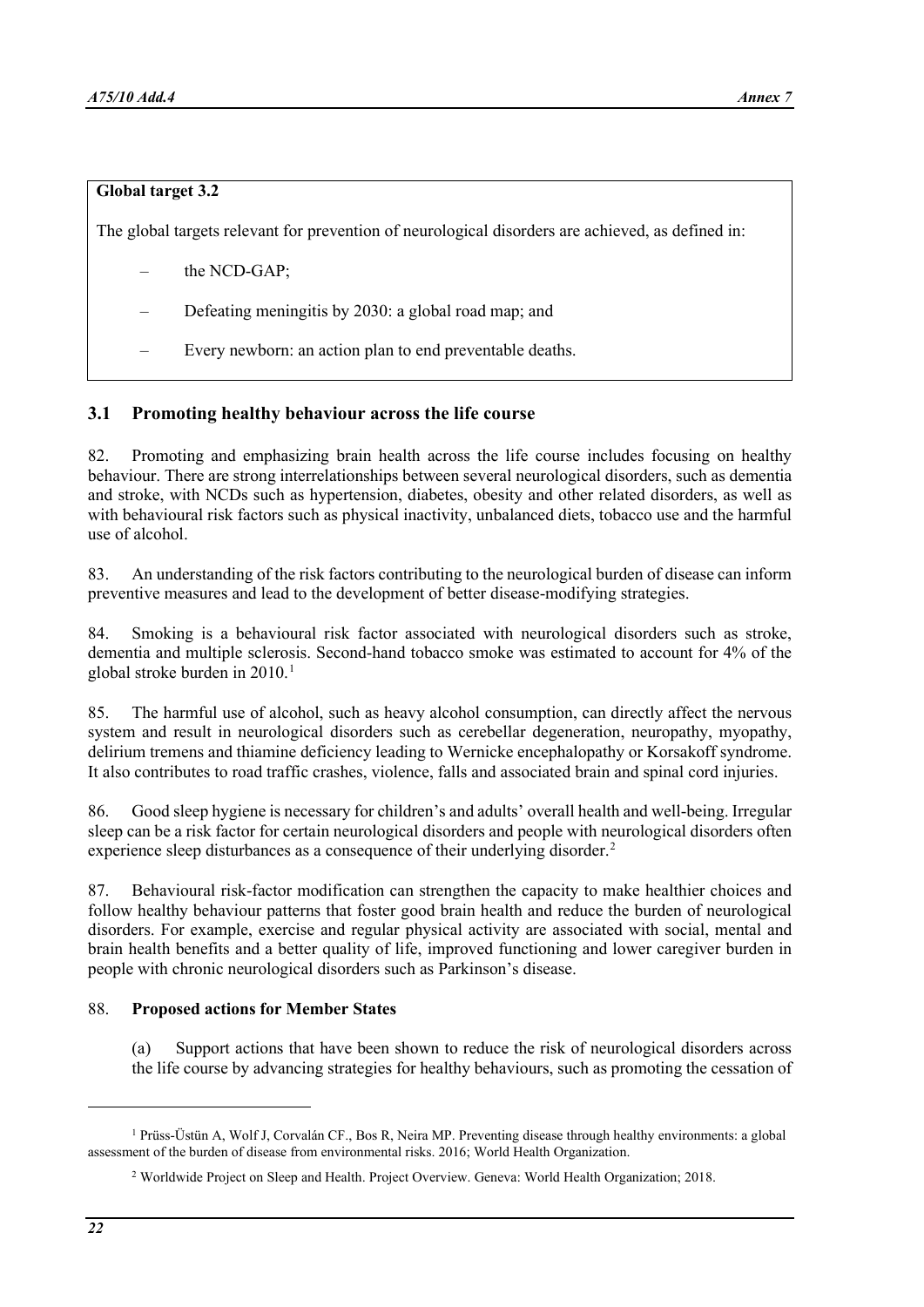tobacco use and excessive alcohol intake, vaccination and increasing physical activity, in line with the NCD-GAP, the global strategy to reduce the harmful use of alcohol, the WHO Guidelines on physical activity and sedentary behaviour and the WHO Guidelines on risk reduction of cognitive decline and dementia. These actions should be undertaken in collaboration with people with neurological disorders, their carers and other relevant stakeholders.

(b) Develop, implement and monitor appropriately resourced, population-wide strategies that promote healthy nutrition and diet, as outlined in the WHO's comprehensive implementation plan on maternal, infant and young child nutrition, the NCD-GAP and the 2030 Agenda.

(c) Encourage urban planning that improves access to sport, education, transport and physical activity in leisure/recreation in order to promote activity and provide alternatives to a sedentary lifestyle.

## 89. **Actions for the Secretariat**

(a) Provide technical support and strengthen global, regional and national capacities and capabilities to:

- raise awareness of the links between neurological disorders and other NCDs; and
- implement strategies for the reduction and control of modifiable risk factors for neurological disorders by developing evidence-based guidelines for cost-effective, coordinated health care interventions and integrating relevant WHO guidelines into national health planning processes and development agendas.

(b) Strengthen, share and disseminate evidence to support policy interventions for reducing potentially modifiable risk factors for neurological conditions by promoting healthy workplaces, health-promoting schools and other educational institutions, healthy cities initiatives, health-sensitive urban development and social and environmental protection.

## 90. **Proposed actions for international and national partners**

(a) Promote and mainstream population brain health strategies that are age-inclusive, gender-sensitive and equity-based at national, regional and international levels in order to support healthy behaviour for people with neurological disorders, their carers and families.

(b) Facilitate knowledge exchange on evidence-based best practices to support actions that have been shown to reduce the risk of neurological disorders across the life course, in line with WHO's Framework Convention on Tobacco Control, the global strategy to reduce harmful use of alcohol, the global strategy on diet, physical activity and health and other relevant strategies.

# **3.2 Infectious disease control**

91. The neurological consequences of infectious diseases such as meningitis, encephalitis, neurocysticercosis, malaria, HIV, toxoplasmosis, polio, enterovirus, syphilis and rabies contribute to global morbidity and mortality, especially among the most vulnerable, marginalized populations and can result in lifelong consequences (e.g., vision and hearing loss, developmental delay, cognitive or motor impairment) that necessitate specialized follow-up care, including rehabilitation. Yet, many of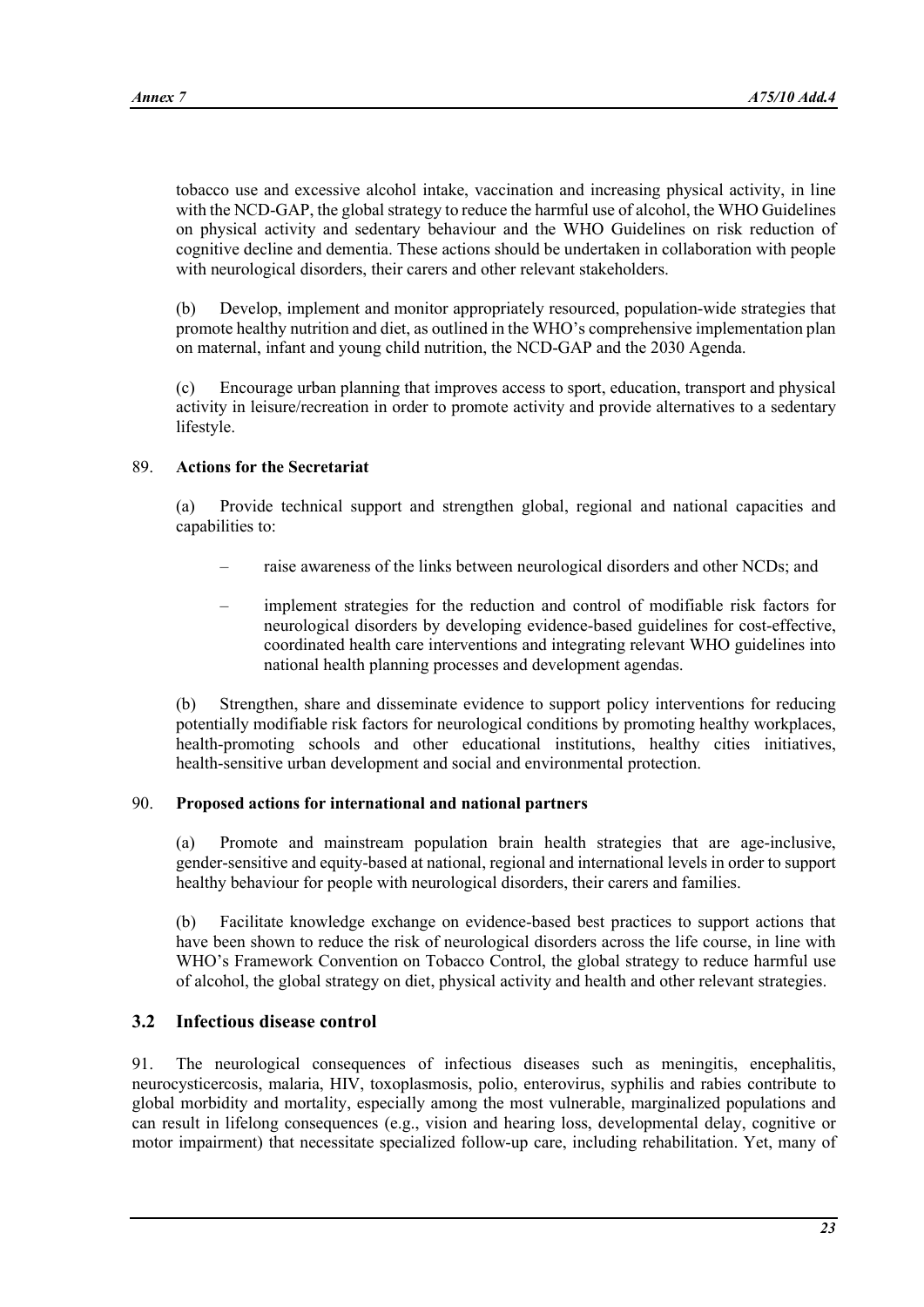these neurological consequences are preventable through immunization programmes and infectious disease control.

92. The emergence of neurotropic zoonotic infections can be attributed to several causes, including unsustainable agricultural intensification and the increased use and exploitation of wildlife. [1](#page-23-0)

93. Despite advances in global infectious disease control, epidemic infections such as Zika and SARS-CoV-2 have underscored the importance of infectious disease control as a preventive measure for neurological disorders. For example, the COVID-19 pandemic is expected to impact brain health across the life course, with a wide spectrum of associated neurological manifestations in the acute and post-acute stages of illness.

## 94. **Proposed actions for Member States**

(a) Implement infectious disease management, eradication/elimination/control and immunization programmes based on WHO guidance, such as WHO's road map for neglected tropical diseases 2021–2030, the WHO guidelines on management of Taenia solium neurocysticercosis and the global road map on defeating meningitis by 2030. Include approaches for the control of other common and treatable neuroinfectious diseases such as encephalitides and their respective treatments within the health and agricultural sectors, as outlined in WHO's guidance on preventing disease through healthy environments.<sup>[2](#page-23-1)</sup>

(b) Support and promote the availability of rapid and affordable diagnostics for infections of the nervous system (for example lumbar puncture, microscopy, neuroimaging).

(c) Collaborate with all relevant sectors and stakeholders to mitigate the risks of emerging infectious diseases that cause neurological disorders. Close coordination and intersectoral action within and beyond the health sector, including vector control, water and sanitation, animal and environmental health and education, will be needed to maximize synergies.

(d) Create national operational plans to deliver interventions for neurological diseases that are in line with a One Health approach, by developing a coordinated plan that outlines stakeholder accountability for human-, animal-, food- and ecosystem-related actions and by treating animals to prevent the transmission of neuro-infectious pathogens such as mass dog vaccinations for rabies prevention.

(e) Promote vaccination campaigns and sharing knowledge about the usefulness of vaccinations as a method of reducing neurological disabilities.

#### 95. **Actions for the Secretariat**

(a) Offer technical support, tools and guidance to Member States in order to strengthen global, regional and national awareness of infectious disease control and reduce the risk of zoonotic

<span id="page-23-0"></span> $1$  United Nations Environment Programme and International Livestock Research Institute. Preventing the Next Pandemic: Zoonotic diseases and how to break the chain of transmission. Nairobi, Kenya; 2017.

<span id="page-23-1"></span><sup>2</sup> Prüss-Üstün A, Wolf J, Corvalán CF, Bos R, Neira MP. Preventing disease through healthy environments: a global assessment of the burden of disease from environmental risks. 2016; World Health Organization.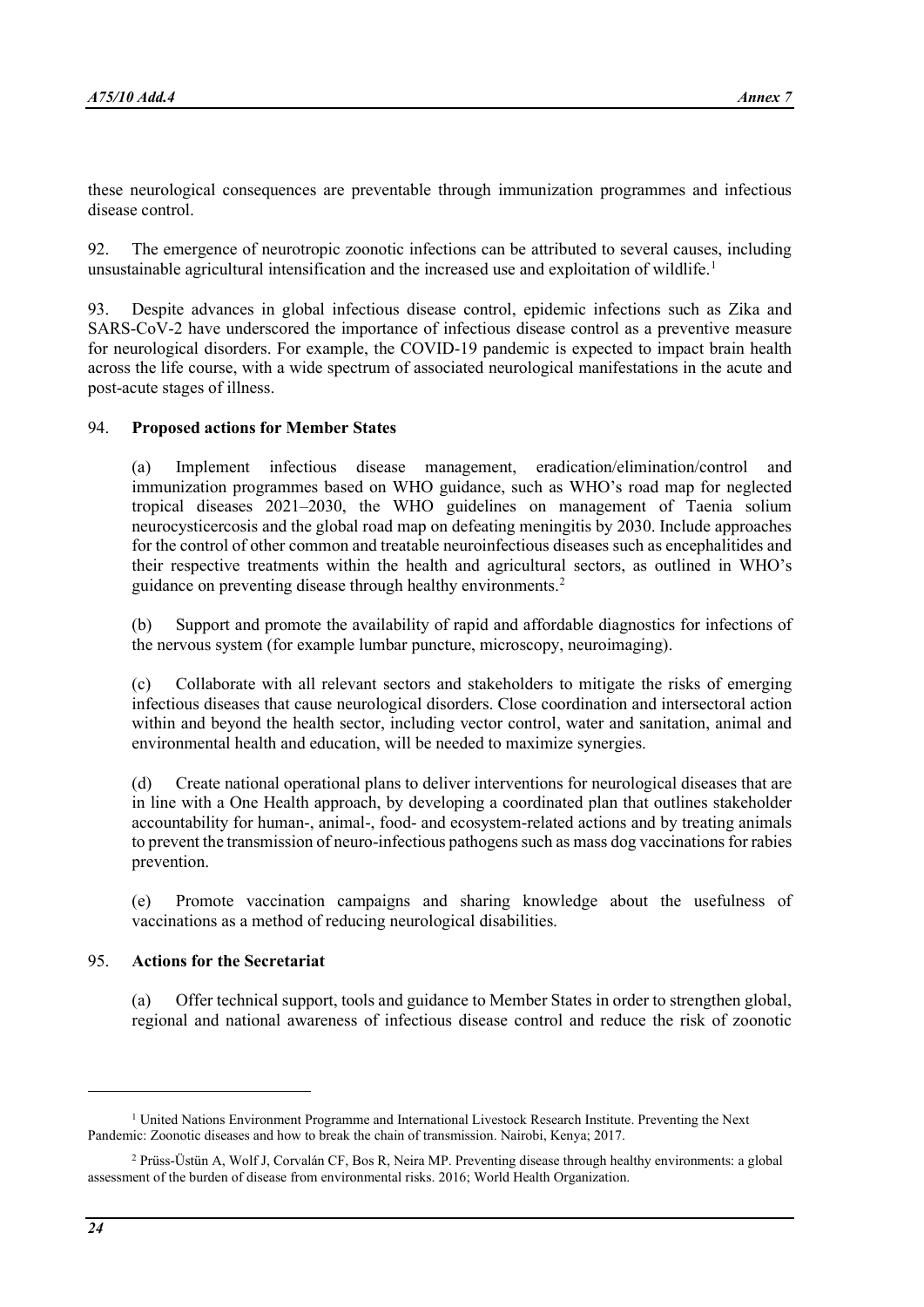infections and antimicrobial and insecticide resistance, including by establishing animal or livestock trading and farming policies.

(b) Highlight the neurological consequences of the COVID-19 pandemic and provide guidance on their management in order to strengthen countries' response and improve service delivery at all levels of the health system.

## 96. **Proposed actions for international and national partners**

(a) Promote multistakeholder collaboration within and beyond the health sector, taking a One Health approach and in line with the 2030 Agenda and the SDGs.

# **3.3 Preventing head/spinal trauma and associated disabilities**

97. Traumatic brain and spinal cord injury require complicated and costly medical care. In 2016, there were 27 million new cases of traumatic brain injury and close to 1 million new cases of spinal cord injury globally.[1](#page-24-0) Road traffic injuries and falls constitute the highest number of new cases of traumatic brain injury, while other causes such as child abuse and intimate partner violence and sports injuries are also preventable.

98. Each year, 37 million falls are severe enough to require medical attention and mostly affect adults aged 60 years and older, particularly those with comorbidities that impair ambulation such as dementia, Parkinson's disease or multiple sclerosis.<sup>[2](#page-24-1)</sup>

99. Key risk factors for road traffic injuries include speeding; alcohol or drug consumption; non-use of helmets; lack of seat belts and child restraints; inadequate visibility of pedestrians; driver distractions or fatigue; and inadequate enforcement of traffic laws.

100. Many sport-related injuries can also result in traumatic brain and spinal cord injury. Repetitive mild head trauma is associated with chronic traumatic encephalopathy and increases dementia risk. Awareness, laws and policies to educate sports professionals, parents and athletes and the implementation of helmet or protective devices policies are needed to prevent some cases of traumatic brain and spinal cord injury.

101. Despite the high number of head and spinal cord injuries in low- and middle-income countries, there remains a lack of services, capacity and trained specialists in neurosurgery and neurorehabilitation, which are vital in preventing long-term disability and providing follow-up care for survivors of traumatic brain and spinal cord injury.

## 102. **Proposed actions for Member States**

(a) Implement the recommendations included in the World report on road traffic injury prevention and proposed by the Commission for Global Road Safety.<sup>[3](#page-24-2)</sup> These cover road safety

<span id="page-24-0"></span><sup>&</sup>lt;sup>1</sup> Global, regional, and national burden of traumatic brain injury and spinal cord injury, 1990-2016: a systematic analysis for the Global Burden of Disease Study 2016. Lancet Neurol.2019;18(1):56–87. doi: 10.1016/S1474- 4422(18)30415-0.

<span id="page-24-2"></span><span id="page-24-1"></span><sup>2</sup> Prüss-Üstün A, Wolf J, Corvalán CF, Bos R, Neira MP. Preventing disease through healthy environments: a global assessment of the burden of disease from environmental risks. 2016; World Health Organization.

<sup>3</sup> Make Roads Safe: A New Priority for Sustainable Development. Commission for Global Road Safety; 2006.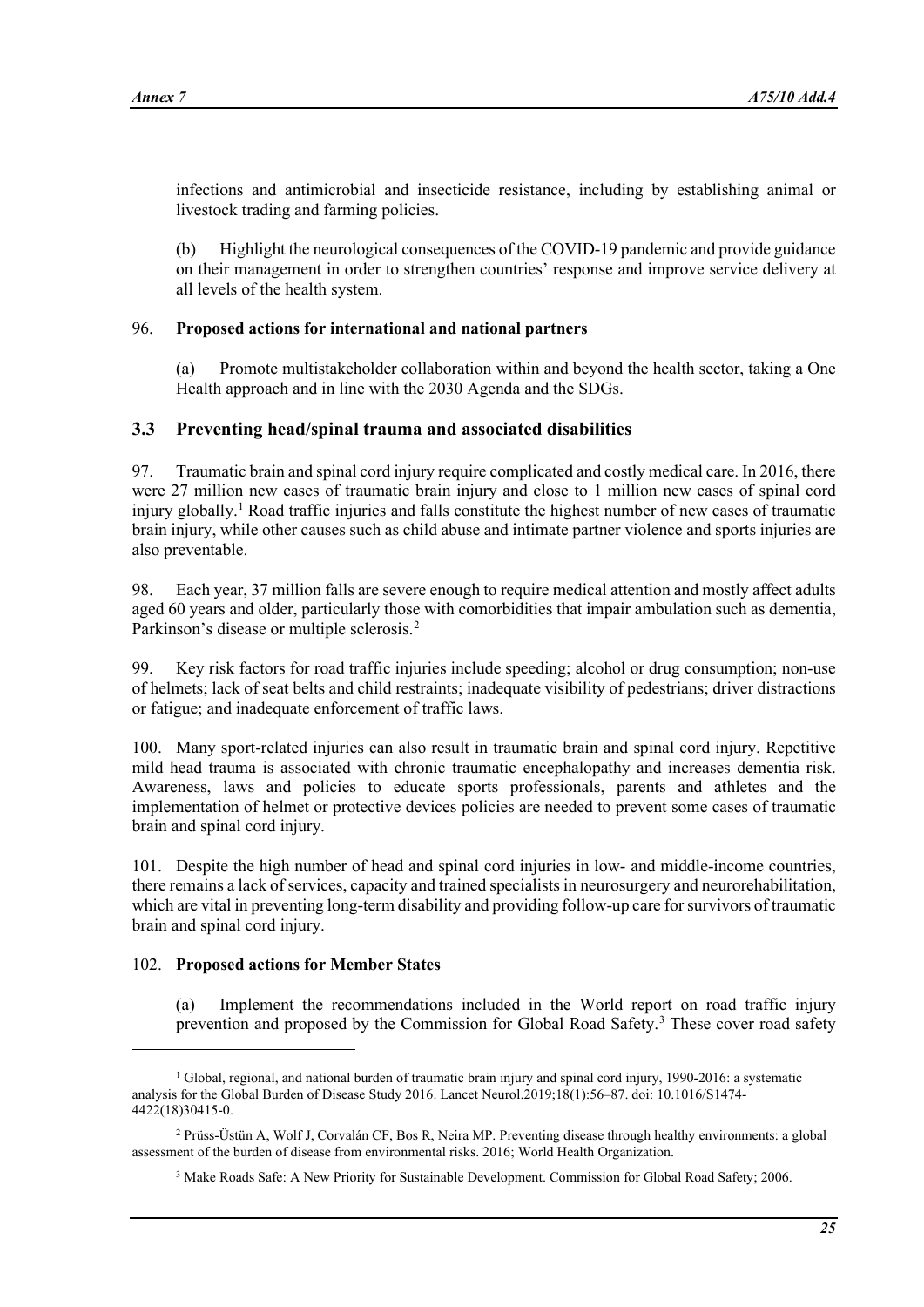management, safer roads and mobility, safer vehicles, safer road users, increased responsiveness to post-crash emergencies and longer-term rehabilitation for victims.

(b) Strengthen information systems to collect data on traumatic brain injury and spinal cord injury in order to improve understanding on the scale of the issue and its implications.

(c) Promote safer contact sports and develop and implement policies and mandatory education for athletes, parents and coaches to inform them about the risks and neurological complications, such as epilepsy, that are associated with traumatic brain and spinal cord injury.

(d) Develop and implement policies, standards and effective interventions to address unsafe home and community environments for older adults, including poor lighting, slippery floors, loose rugs and beds without rails, as outlined in the Global strategy and action plan on ageing and health.

#### 103. **Actions for the Secretariat**

(a) Collect and disseminate evidence and best practices to prevent or reduce traumatic brain injury and spinal cord injury, including the prevention of road traffic crashes and falls through the implementation of the Global Plan for the Decade of Action for Road Safety.

(b) Provide guidance, evidence-based practices and technical support for early rehabilitation and support to people affected by the long-term cognitive or physical consequences of traumatic brain and spinal cord injury in order to minimize both physical and psychological impacts and protect against discrimination and stigma.

#### 104. **Proposed actions for international and national partners**

(a) Promote multistakeholder collaboration to raise awareness about the inherent safety and protective quality of road networks for the benefit of all road users, especially the most vulnerable (e.g., pedestrians, bicyclists and motorcyclists) in order to prevent traumatic brain and spinal cord injury.

(b) Encourage knowledge-sharing and facilitate the global, regional, intergovernmental and national strengthening of policies for safe driving, sports injuries and the promotion of national efforts for increasing helmet use in accordance with WHO's Helmets: a road safety manual for decision-makers and practitioners.

#### **3.4 Reducing environmental risks**

105. Exposure to environmental and occupational hazards can directly influence brain health. For example, in 2019 approximately 5% of the global stroke burden (in DALYs) was attributable to ambient air pollution.[1](#page-25-0) Across the world, vulnerable communities are subject to greater exposure to environmental toxins due to the conditions in which they work and live.

<span id="page-25-0"></span><sup>&</sup>lt;sup>1</sup> See GBD Compare. Viz Hub. Institute for Health Metrics and Evaluation; 2021 [\(https://vizhub.healthdata.org/gbd](https://vizhub.healthdata.org/gbd-compare/)[compare/,](https://vizhub.healthdata.org/gbd-compare/) accessed 1 December 2021).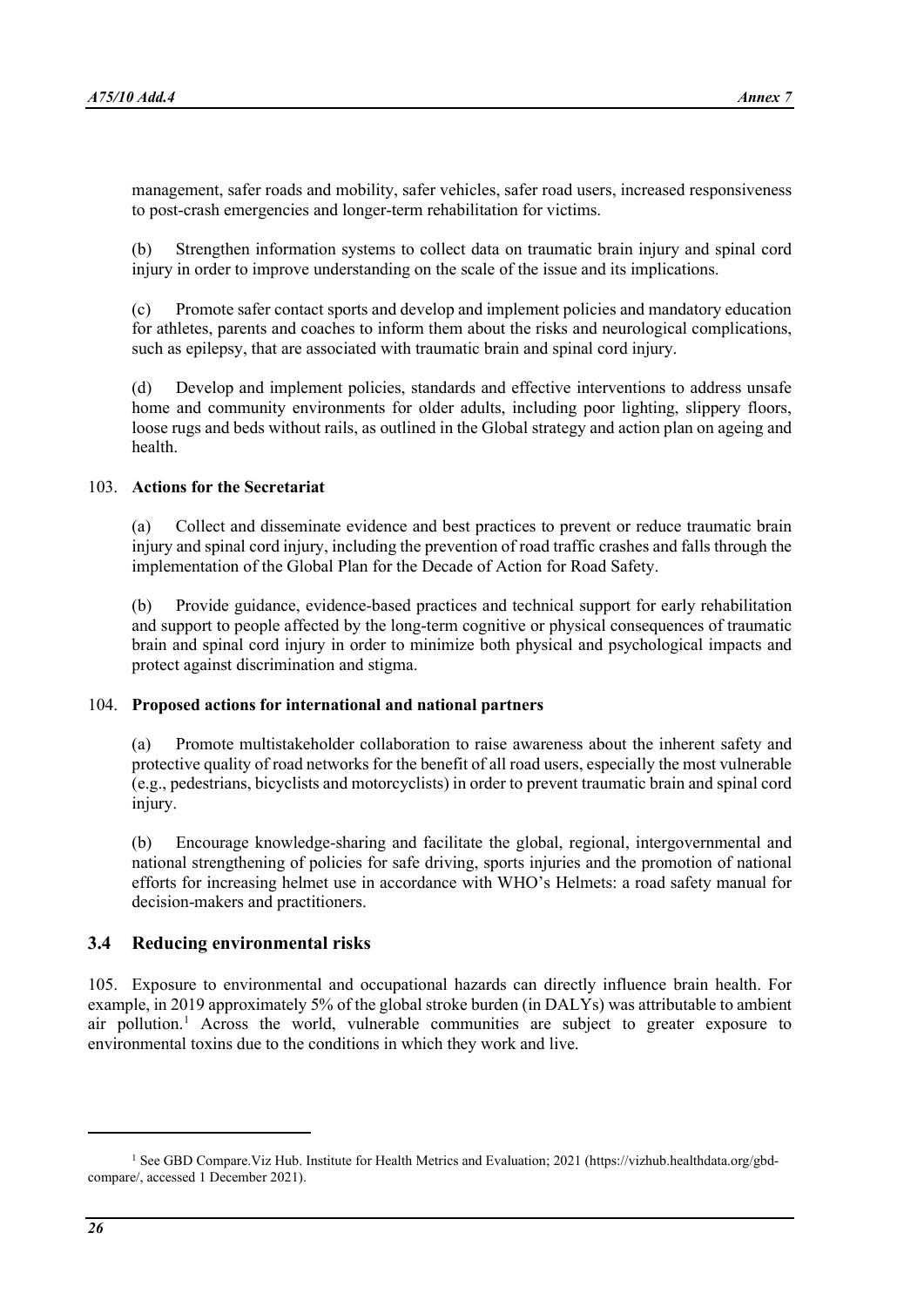[1](#page-26-0)06. Toxin-induced encephalopathies, including exposure to heavy metals such as lead, $\frac{1}{1}$  mercury and air pollutants (e.g., carbon monoxide) can cause serious health and nervous system damage in all age groups.[2](#page-26-1)

107. Parkinson's disease has been associated with exposure to pesticides in occupational and non-occupational settings.<sup>[3](#page-26-2)</sup> In addition, migraines can be triggered by environmental pollutants such as bright lights, poor air quality and noise.<sup>[4](#page-26-3)</sup>

108. Climate change is one of several concurrent global environmental changes that simultaneously affect human health and neurological conditions, often in an interactive manner. For example, the transmission of vector-borne neurotropic viruses such as Zika, Japanese encephalitis and West Nile disease is jointly affected by climatic conditions, population movement, deforestation, land-use patterns, biodiversity losses, freshwater surface configurations and human population density.<sup>[5](#page-26-4)</sup>

#### 109. **Proposed actions for Member States**

(a) Promote joint collaborations across relevant ministries (e.g., environment, health, water and sanitation) to link brain health promotion and the prevention of neurological disorders with strategies that focus on healthy living, working and environmental conditions, in line with WHO's guidance on preventing disease through healthy environments.<sup>4</sup> In particular:

- accelerate progress towards the global phase-out of lead paint through regulatory and legal measures;
- develop and implement health promotion and protection strategies and programmes across sectors in order to limit exposure to pesticides and other high-priority chemicals, such as trichloroethylene, which have been associated with neurotoxic effects; and
- address the health aspects of exposure to mercury and mercury compounds through collaboration between health authorities, environment authorities and others.

(b) In partnership with nongovernmental organizations, the private sector and other intersectoral stakeholders, integrate environmental determinants that are specific to brain health and neurological disorders into broader mitigation strategies for reducing the impact of climate change, including interventions and policies that promote access to clean air (ambient and

<span id="page-26-0"></span><sup>&</sup>lt;sup>1</sup> Global elimination of lead paint: why and how countries should take action: technical brief. Geneva: World Health Organization; 2020.

<span id="page-26-1"></span><sup>2</sup> Chemical safety. Geneva: World Health Organization [\(https://www.who.int/health-topics/chemical](https://www.who.int/health-topics/chemical-safety#tab=tab_1)[safety#tab=tab\\_1,](https://www.who.int/health-topics/chemical-safety#tab=tab_1) accessed 1 December 2021).

<span id="page-26-2"></span><sup>3</sup> Ascherio A, Schwarzschild MA. The epidemiology of Parkinson's disease: risk factors and prevention. Lancet Neurol. 2016;15(12):1257–1272. doi: 10.1016/S1474-4422(16)30230-7; Ascherio A, Chen H, Weisskopf MG, O'Reilly E, McCullough ML, Calle EE, et al. Pesticide exposure and risk for Parkinson's disease. Ann Neurol. 2006;60(2):197–203. doi: 10.1002/ana.20904.

<span id="page-26-3"></span><sup>4</sup> Prüss-Üstün A, Wolf J, Corvalán CF, Bos R, Neira MP. Preventing disease through healthy environments: a global assessment of the burden of disease from environmental risks. 2016; World Health Organization.

<span id="page-26-4"></span><sup>5</sup> Climate change and health. Key facts. Geneva: World Health Organization [\(https://www.who.int/news-room/fact](https://www.who.int/news-room/fact-sheets/detail/climate-change-and-health)[sheets/detail/climate-change-and-health,](https://www.who.int/news-room/fact-sheets/detail/climate-change-and-health) accessed 1 December 2021).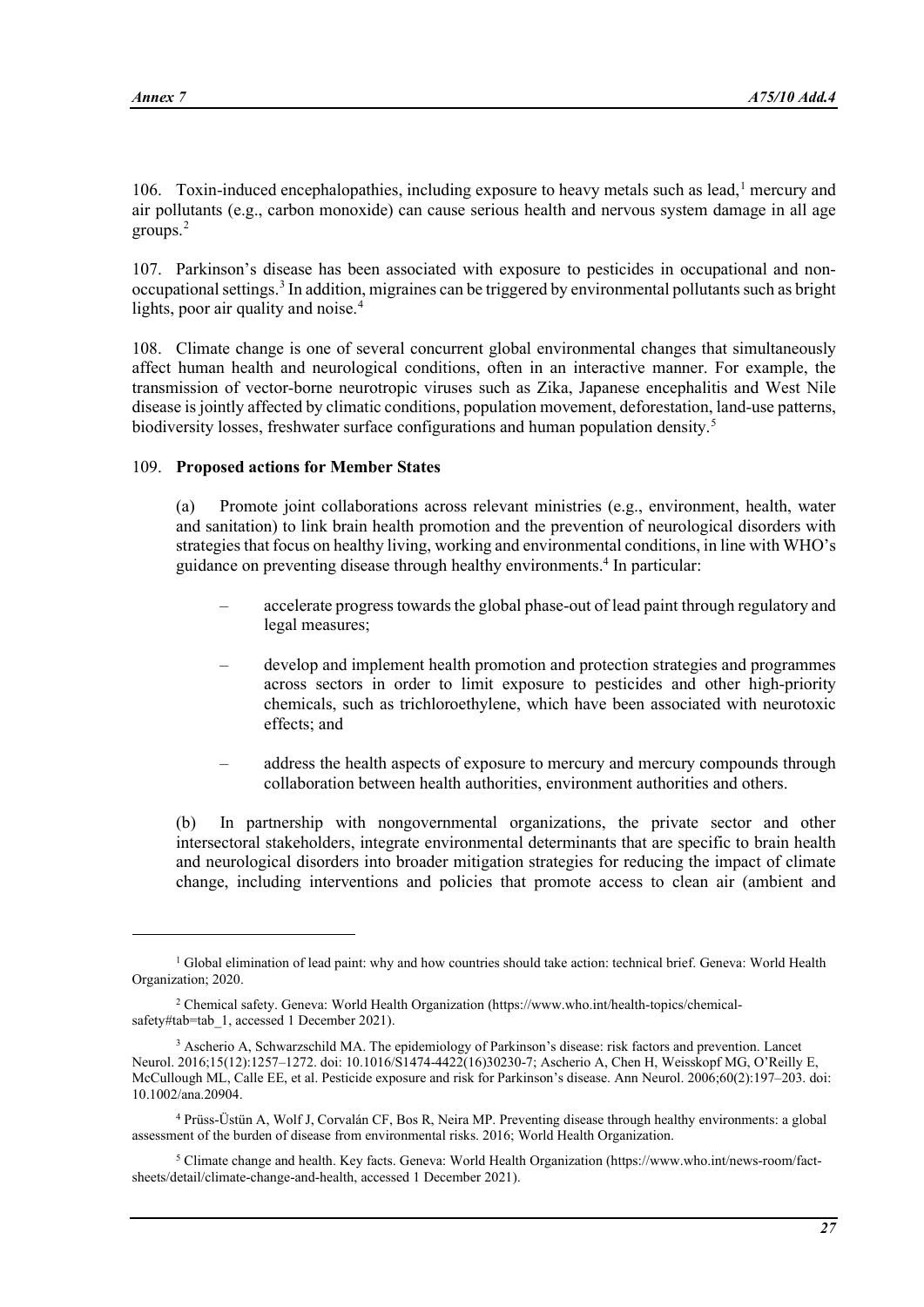household), such as the reduction of fossil fuels and the promotion of cleaner cookstoves and safe water, sanitation, and hygiene.

#### 110. **Actions for the Secretariat**

(a) Provide support to Member States in evaluating and implementing evidence-based options that suit their needs and capacities in order to assess the health impact of public policies, evidence generation and guidance regarding environmental risk such as air pollution, heavy metals, pesticide and industrial solvents for optimal brain health and the prevention of neurological disorders.

## 111. **Proposed actions for international and national partners**

(a) Promote at national, regional and international levels WHO's guidance on preventing disease through healthy environments and highlight the importance of climate change on brain health, in line with the 2030 Agenda and the SDGs.

(b) Collaborate with stakeholders to support the development of international standards for environmental pollutants (e.g., emissions, second-hand smoke and levels of environmental toxins) to help guide legislation.

(c) Support research to understand the contribution of environmental risk factors to the morbidity and mortality of neurological disorders, especially in low-resource settings.

## **3.5 Promotion of optimal brain development in children and adolescents**

112. The early stages of life, including the fetal stage and birth, present a particularly important opportunity to promote brain health and prevent neurological disorders that can have lifelong consequences as a child's brain develops and adapts rapidly in response to the surrounding environment, nutrition and stimulation.

113. Optimizing brain development in the formative stages involves creating conditions for nurturing  $care<sup>1</sup>$  and family and parenting support through public policies, programmes and services. These enable communities and caregivers to attend to children's good health, nutrition and protection from threats.

114. Access to formal education and inclusive education for children with disabilities have also been shown to improve brain health outcomes. All children and adolescents should be able to live, study and socialize in supportive, healthy and safe environments without stigma, discrimination or bullying. Exposure to early life adversity such as maltreatment, neglect, experience of war or conflict, inadequate maternal nutrition (such as lack of folic acid or iron), poor caregiver health, substance use, congenital infections (such as TORCH syndrome – toxoplasmosis, rubella, cytomegalovirus, herpes simplex) or birth complications can have a negative impact on the developing brain and carry lifelong implications for brain health.

115. Certain environmental pollutants are specifically known to affect neurodevelopment. These include air pollution, heavy metals in soil and water, lead in household paint, mercury in seafood and

<span id="page-27-0"></span><sup>&</sup>lt;sup>1</sup> Nurturing care for early childhood development: a framework for helping children survive and thrive to transform health and human potential. Geneva: World Health Organization; 2018.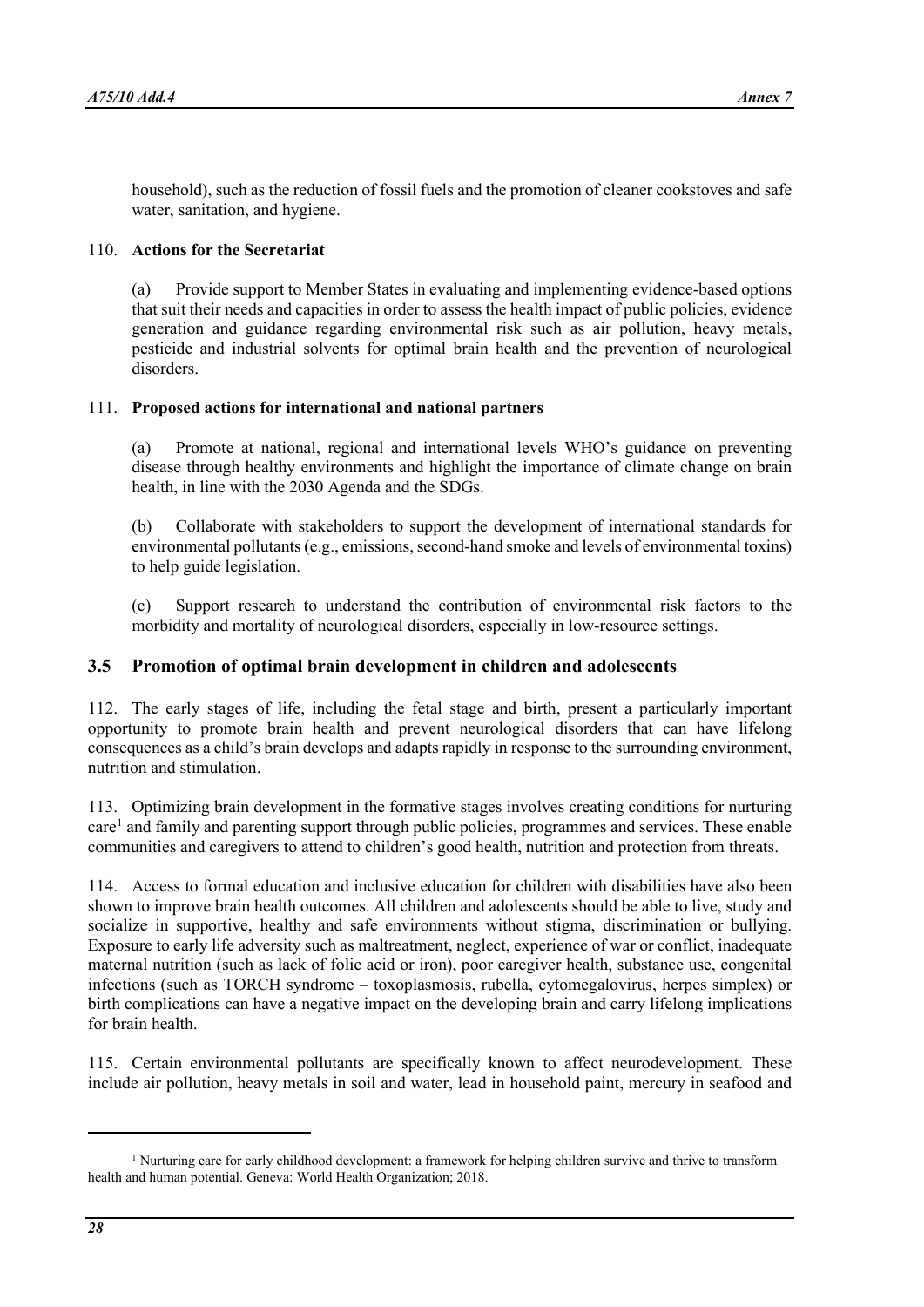workplace exposure and pesticides. [1](#page-28-0) Young children are especially vulnerable to lead toxicity and even low levels of exposure can result in reduced attention span, behavioural problems and reduced educational attainment.

116. Physical activity can confer health benefits for children and adolescents living with neurological conditions, hence limiting sedentary behaviour such as screen-based entertainment (television and computers) and digital communications such as mobile phones is recommended. In addition, adequate sleep regimens maximize health benefits and brain development for children and adolescents.

#### 117. **Proposed actions for Member States**

(a) Develop, fund and implement strategies to promote healthy brain development and prevent neurological disorders in childhood and adolescence, focusing on early intervention and rehabilitation.

(b) Optimize perinatal and child health care, including safe labour and delivery to prevent hypoxic ischaemic brain damage, neonatal intensive care, the use of birth attendants, skin to skin contact (kangaroo mother care), breastfeeding, maternal mental health care, adequate nutrition, immunization, and child development interventions for responsive caregiving and early learning in line with the WHO nurturing care framework. Encourage and strengthen neurodevelopmental assessment in children and adolescents for early diagnosis and intervention.

(c) In partnership with relevant national regulatory authorities and other stakeholders, develop, strengthen and monitor breastfeeding and national food and nutrition policies and action plans in line with the global strategy for infant and young child feeding, the comprehensive implementation plan on maternal, infant and young child nutrition and WHO's set of recommendations on the marketing of foods and non-alcoholic beverages to children.[2](#page-28-1)

(d) Accelerate the full implementation of the WHO Framework Convention on Tobacco Control in order to reduce fetal exposure, childhood second-hand smoke exposure and adolescent smoking.

(e) Develop and implement, as appropriate, comprehensive and intersectoral national policies and programmes to reduce the harmful use of alcohol during pregnancy so as to reduce complications such as fetal alcohol spectrum disorder.

(f) Promote adolescent access to the recommended interventions in the Global Strategy for Women's, Children's and Adolescents' Health, including in humanitarian and fragile settings. Support interventions to promote adolescent brain health and development and establish, as appropriate, adolescent-friendly spaces as a first response to adolescent needs for protection, psychosocial well-being and nonformal education.

(g) Develop appropriately resourced policies for the improved provision of quality physical education in educational settings, including opportunities for physical activity before, during and after the formal school day. Parks, trees and green areas within urban centres can improve local

<span id="page-28-0"></span><sup>1</sup> Prüss-Üstün A, Wolf J, Corvalán CF, Bos R, Neira MP. Preventing disease through healthy environments: a global assessment of the burden of disease from environmental risks. 2016; World Health Organization.

<span id="page-28-1"></span><sup>&</sup>lt;sup>2</sup> Guidance on ending the inappropriate promotion of foods for infants and young children: implementation manual. Geneva: World Health Organization; 2017.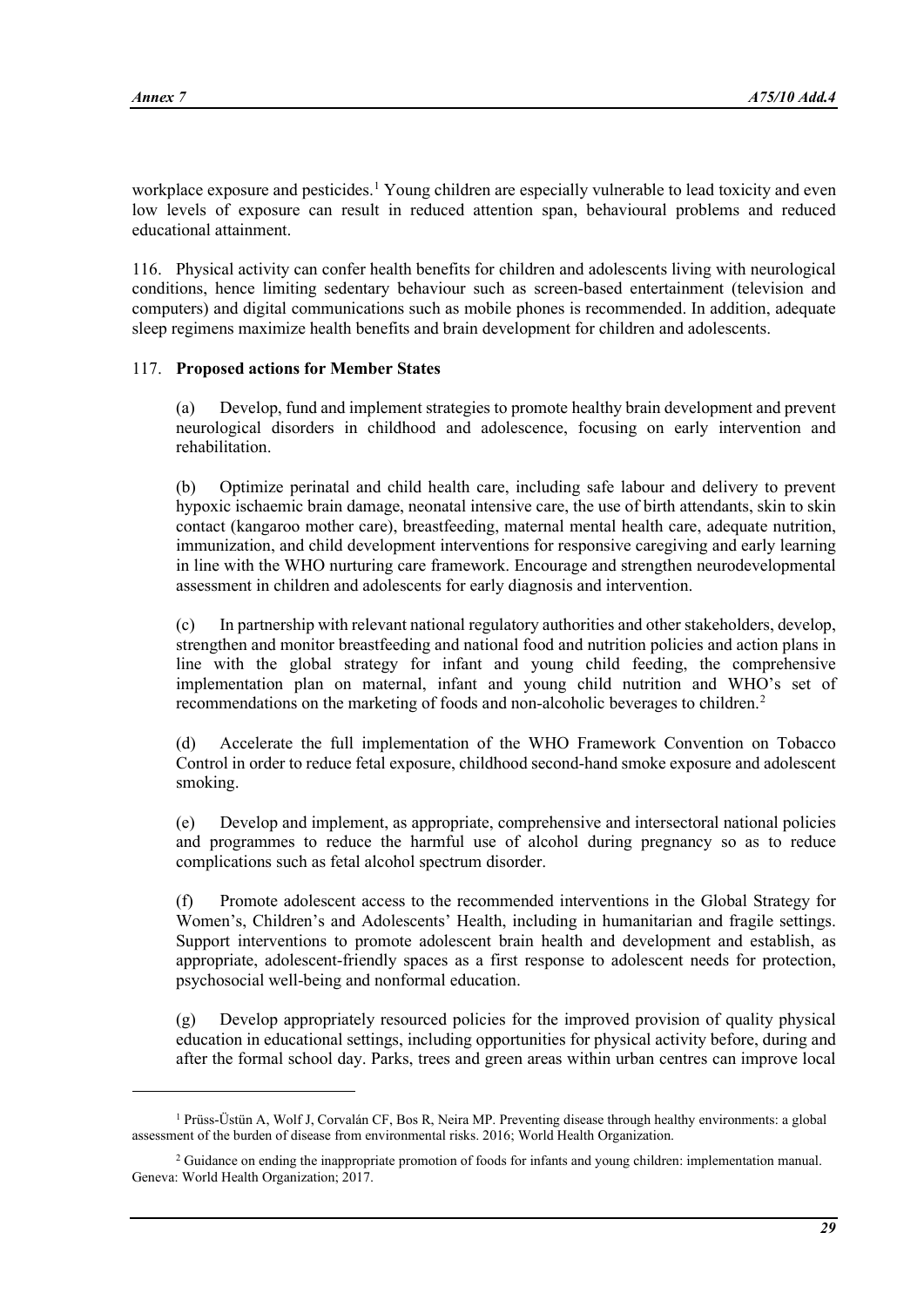air quality and offer a refuge for children to play. Implement WHO Guidelines on physical activity and sedentary behaviour, including the recommendations on recreational screen time.

(h) Strengthen surveillance mechanisms for the core indicators of brain health and development in children and adolescents, including protective and risk factors.

#### 118. **Actions for the Secretariat**

(a) Offer technical support, tools and guidance to Member States and strengthen national capacity for the promotion of optimal brain development in children and adolescents by:

- enhancing leadership within health ministries and other sectors for the development, strengthening and implementation of evidence-based national and/or subnational strategies and associated intersectoral resource planning to optimize brain development in children and adolescents; and
- compiling and sharing knowledge and best practices related to existing policies that address early childhood and adolescent development, including codes of practice and mechanisms to monitor the protection of human rights.

#### 119. **Proposed actions for international and national partners**

(a) Support the development and implementation of global, regional, national and/or subnational policies and programmes for children and adolescents to address maltreatment, neglect, inadequate maternal nutrition, poor caregiver health, substance use (such as alcohol and smoking), congenital infections, birth complications and environmental pollutants.

# **STRATEGIC OBJECTIVE 4: FOSTER RESEARCH AND INNOVATION AND STRENGTHEN INFORMATION SYSTEMS**

120. Evidence generation through high-quality research is needed to inform policy, planning and programming for neurological disorders. It can provide insight into effective services, care models and treatment options, and foster innovation and equitable access to products such as health technology for prevention, risk reduction, early diagnosis, treatment and the potential for cure or care for neurological disorders.

121. The complexity surrounding brain and neurological research requires improved coordination in the research environment, with multistakeholder involvement and public–private partnerships and allocation of sufficient resources. In this context, cultivating an environment that fosters research collaborations, including data-sharing, is vital to reduce duplication, identify knowledge gaps, fast-track innovation and build capacity in low-income settings.

122. Implementation research, including health systems evaluation, should be prioritized to harness and scale prevention and treatment strategies for neurological disorders. Such an approach will facilitate the monitoring of interventions and allow for the replication and adaptation of successful interventions.

123. Better representation of low- and middle-income countries in the neuroscience research environment should also acknowledge country-specific and local needs so that strategies for diagnosis and management of neurological disorders are tailored to the context.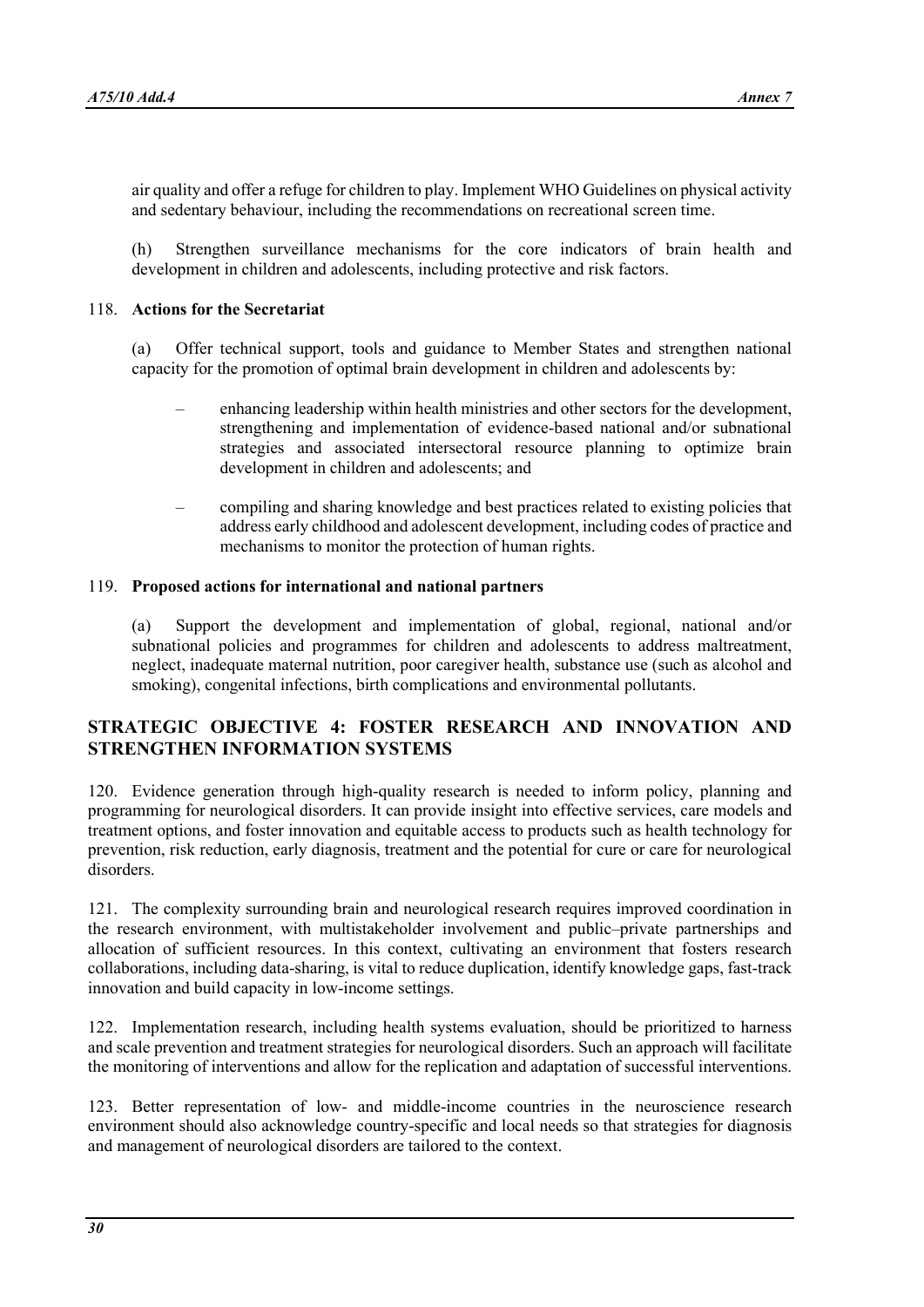124. The meaningful engagement of people with neurological disorders, their carers and families to better support and guide the research and development of innovative solutions for neurological disorders is a principal component of the research agenda.

125. Robust, standardized and easily accessible data forms the basis for effective planning and the establishment of targeted interventions. Yet significant data gaps on neurological disorders exist not only in low- and middle-income countries but also in high-income countries.

# **Global targets for strategic objective 4**

## **Global target 4.1**

80% of countries routinely collect and report on a core set of indicators for neurological disorders through their national health data and information systems at least every three years by 2031.

# **Global target 4.2**

The output of global research on neurological disorders doubles by 2031.

# **4.1 Investment in research**

126. If the incidence of neurological disorders is to be reduced and the lives of people with neurological disorders are to be improved, sustained investment in biomedical, clinical, implementation and translational research is crucial to inform prevention, diagnosis, treatment and care and create the potential to cure more neurological disorders.

127. All research and innovation activities for neurological disorders must be rooted in equity, diversity and inclusiveness, with increased engagement of people with neurological disorders.

128. Investments in neurological research should be accompanied by increased collaboration between Member States and relevant stakeholders, with a particular focus on strengthening global and regional cooperation. Facilitating a global research agenda for neurology will increase the likelihood of effective progress towards better prevention, diagnosis, treatment and care for people with neurological disorders, while reducing redundancies and the duplication of research and costs.

129. Concerted action to build research infrastructure, strengthen human resources in research and development and increase collaboration among the research community, health professionals, people with neurological disorders and the private sector is needed to catalyze neurological research and development, particularly in low- and middle-income countries.

## 130. **Proposed actions for Member States**

(a) Increase investment and improve research governance as an integral component of the national response to address the burden of neurological disorders. Facilitate the development of new diagnostics, treatments, technology and innovations for people with, and at risk of developing, neurological disorders. Such innovations include, but are not limited to, the use of big data, AI, diagnostics, precision medicine, disease monitoring and assessment tools, assistive technologies, pharmaceuticals and new models of care.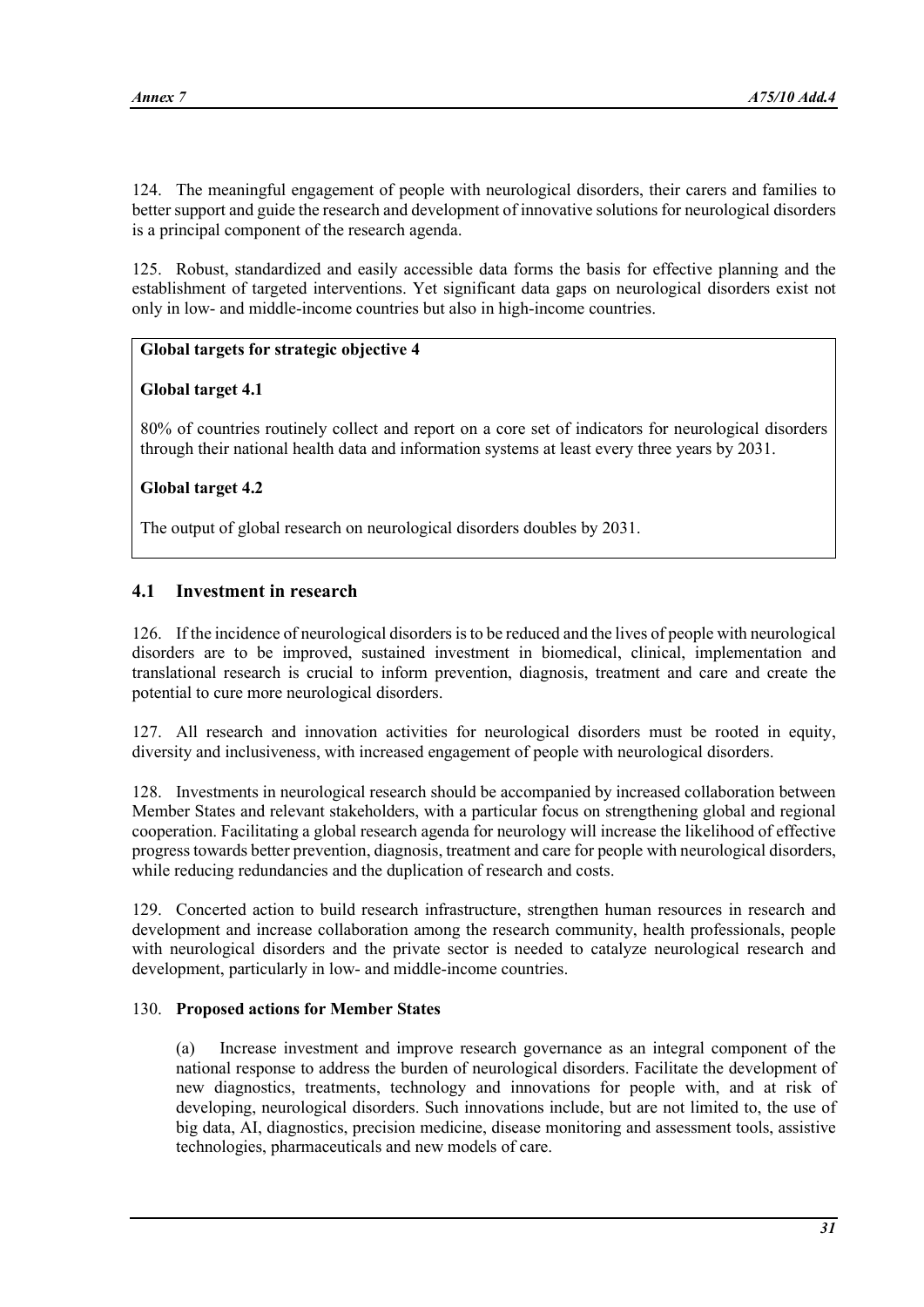(b) Support national, regional and international research collaboration on neurological disorders in order to generate new knowledge on the promotion, prevention, diagnosis, treatment and care of neurological disorders and translate existing evidence about neurological disorders into action. Encourage the sharing of, and open access to, research data.

(c) Build the knowledge and capacity of decision-makers on the need for innovation in the area of brain health and highlight the importance of prioritizing funding for neurological disorders research in national research organizations.

(d) Strengthen national institutional capacity for research and innovation, such as for the development of new drugs for neurological disorders, including for children, by improving research infrastructure, equipment and supplies.

(e) Involve and support people with neurological disorders, their carers and the organizations that represent them in actively participating in the research process from planning to implementation.

## 131. **Actions for the Secretariat**

(a) Support advocacy efforts for increased investment in research for neurological disorders through research prioritization and agenda-setting in the fields of biomedical, clinical, implementation and translational research at global, regional and national levels.

(b) Engage WHO collaborating centres, academic institutions, research organizations and alliances to strengthen the capacity for research on neurological disorders.

(c) Support international coordination mechanisms to facilitate harmonized global research efforts in neurology, and foster regular communication and information exchange between stakeholders to build a globally connected research community.

(d) Offer guidance and technical support to Member States in developing new diagnostics, treatments and innovative technologies for neurological disorders and mechanisms in order to ensure equitable access and implementation, particularly in low-resource settings.

#### 132. **Proposed actions for international and national partners**

(a) Promote and mobilize financial support for research in neurological disorders, participate in priority-setting exercises and contribute to the dissemination of research findings in user-friendly language to policymakers, the public, people with neurological disorders, their carers and families.

(b) Engage the research community, health professionals, policymakers and the private sector in promoting the innovation and development of new tools and treatments for neurological disorders, while ensuring equitable and affordable access of these products in low- and middle-income countries.

(c) Support national efforts to strengthen capacity for research, development and innovation and knowledge exchange, including institutional capacity-building, research collaborations and the creation of fellowships and scholarships for the prevention, diagnosis, treatment and care of neurological disorders.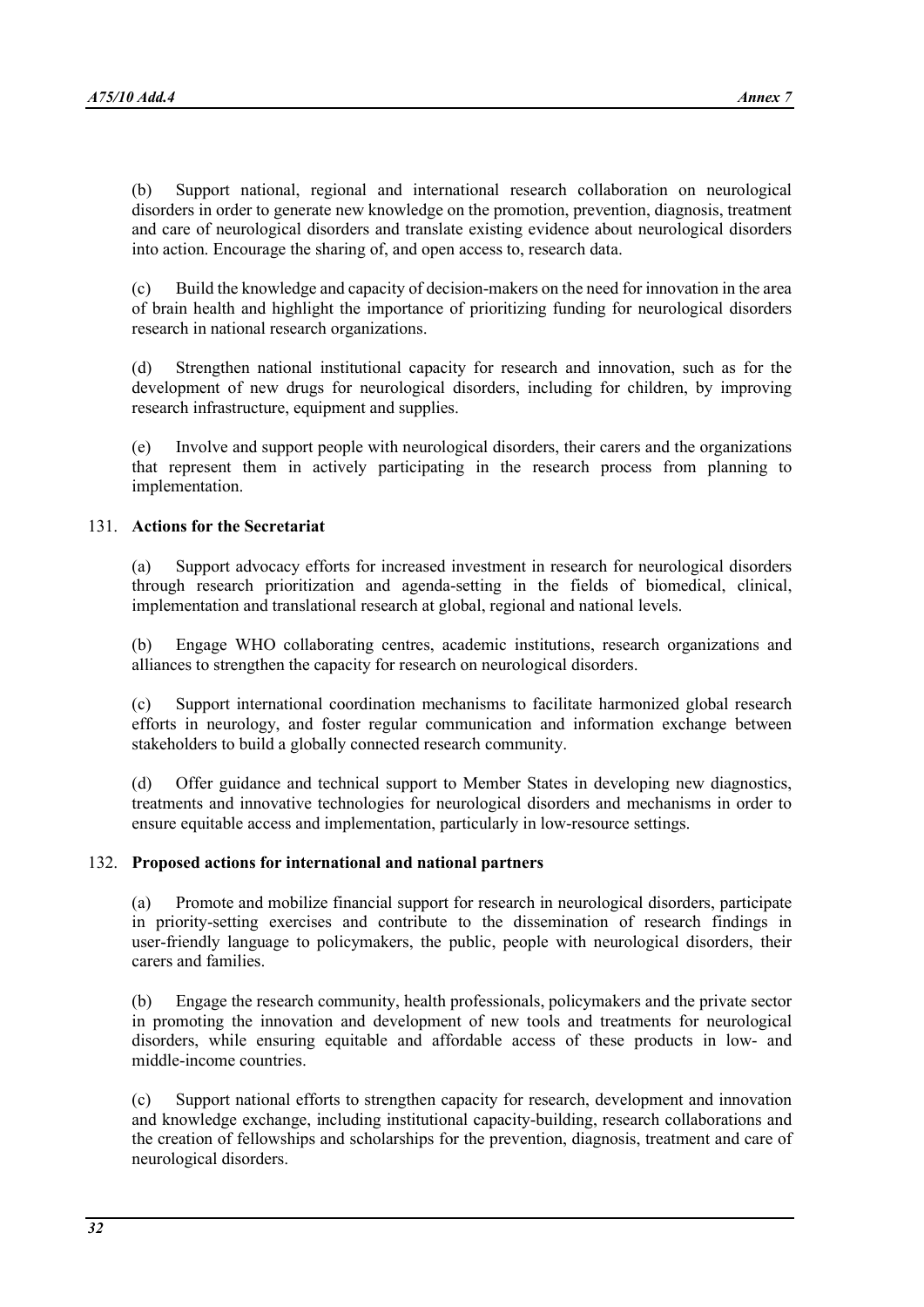(d) Support implementation research in low- and middle-income countries in order to generate knowledge about barriers to integrating the treatment of neurological disorders into widespread clinical care and about effective strategies to overcome such barriers.

# **4.2 Data and information systems**

133. The availability of health and social care data on neurological disorders can support the identification of gaps in service delivery, improve the accessibility to and coordination of care for people with neurological disorders and promote better understanding and detection of population-level changes and trends.

134. Information systems for neurological disorders are often rudimentary or absent, especially in low-income countries, which complicates data acquisition on the availability and utilization of neurological services and the needs of people with neurological disorders and their carers.

135. The systematic integration of data collection into population-level and routine health information systems and the regular monitoring of neurological disorders based on a core set of measures forms the basis of evidence-based actions to improve services and measure progress towards implementing national programmes for neurological disorders and brain health.

## 136. **Proposed actions for Member States**

(a) Integrate the monitoring of neurological disorders into routine health information systems and across all levels of care in order to identify, collate and routinely report core data, disaggregated by sex, age and other equity measures, in order to improve neurological care service delivery and promotion and prevention strategies and provide an understanding of the social determinants of neurological disorders.

(b) Encourage patient registries, surveillance programmes, analysis and publication of data on the availability and evaluation of utilization and the coverage of services and effective treatments for neurological disorders.

(c) Support data collection and cross-referencing to other monitoring and accountability mechanisms in order to avoid duplication of efforts at country level.

#### 137. **Actions for the Secretariat**

- (a) Offer technical support to Members States to:
	- develop and/or improve national data collection systems in order to strengthen data collection for neurological disorders;
	- build national capacity and resources for the systematic collection and analysis of data related to neurological disorders and the facilitation of its use;
	- develop a core set of indicators and targets in line with this and other global action plans and WHO monitoring frameworks in order to monitor outcomes related to neurological disorders.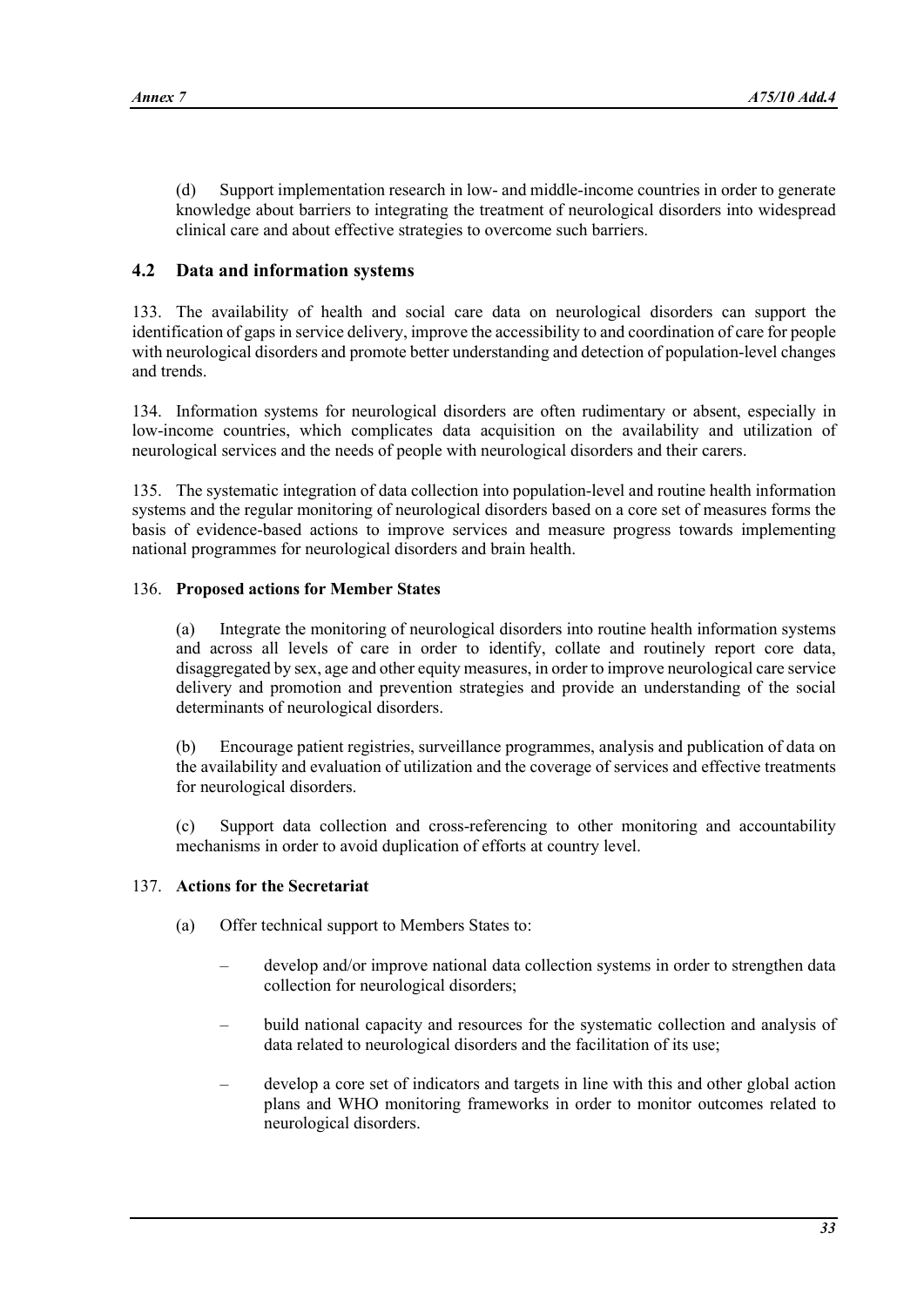#### 138. **Proposed actions for international and national partners**

(a) Provide support to Member States in establishing surveillance, information systems and registries that capture core indicators and patient outcome measures on neurological disorders.

(b) Advocate for and facilitate the involvement of people with neurological disorders, their families and carers in the collection, analysis and use of data on neurological disorders.

(c) Support the creation of exchange and dialogue platforms between countries for best practices in collection, management and use of data.

# **STRATEGIC OBJECTIVE 5: STRENGTHEN THE PUBLIC HEALTH APPROACH TO EPILEPSY**

139. Epilepsy affects people of all ages, genders, races and income levels. Poor populations and those living in low- and middle-income countries bear a disproportionate disease burden, which poses a threat to public health and economic and social development.

140. In many parts of the world, people with epilepsy and their families suffer from stigmatization and discrimination due to ignorance, misconceptions and negative attitudes surrounding the disease. They often face serious difficulties in education, employment, marriage and reproduction.

141. The risk of premature death in people with epilepsy is three times higher than the general population. Important causes of death and injury include sudden unexpected deaths in epilepsy, status epilepticus, burns, drowning and suicide. Excess mortality is higher in low- and middle-income countries and is associated with lack of access to health facilities, large treatment gaps and a failure to address the potentially preventable causes of epilepsy.

142. Epilepsy often coexists with and can be compounded by other comorbid health conditions, including other neurological disorders, necessitating a synergistic approach to addressing co-existing conditions.

#### **Global targets for strategic objective 5**

#### **Global target 5.1**

By 2031, countries will have increased service coverage for epilepsy by 50% from the current coverage in 2021.

#### **Global target 5.2**

80% of countries will have developed or updated their legislation with a view to promoting and protecting the human rights of people with epilepsy by 2031.

## **5.1 Access to services for epilepsy**

143. Epilepsy is a highly treatable condition and more than 70% of people with epilepsy could live seizure-free lives if they had access to appropriate anti-seizure treatment, the most cost-effective of which are included in the WHO Model List of Essential Medicines. Despite this, the current treatment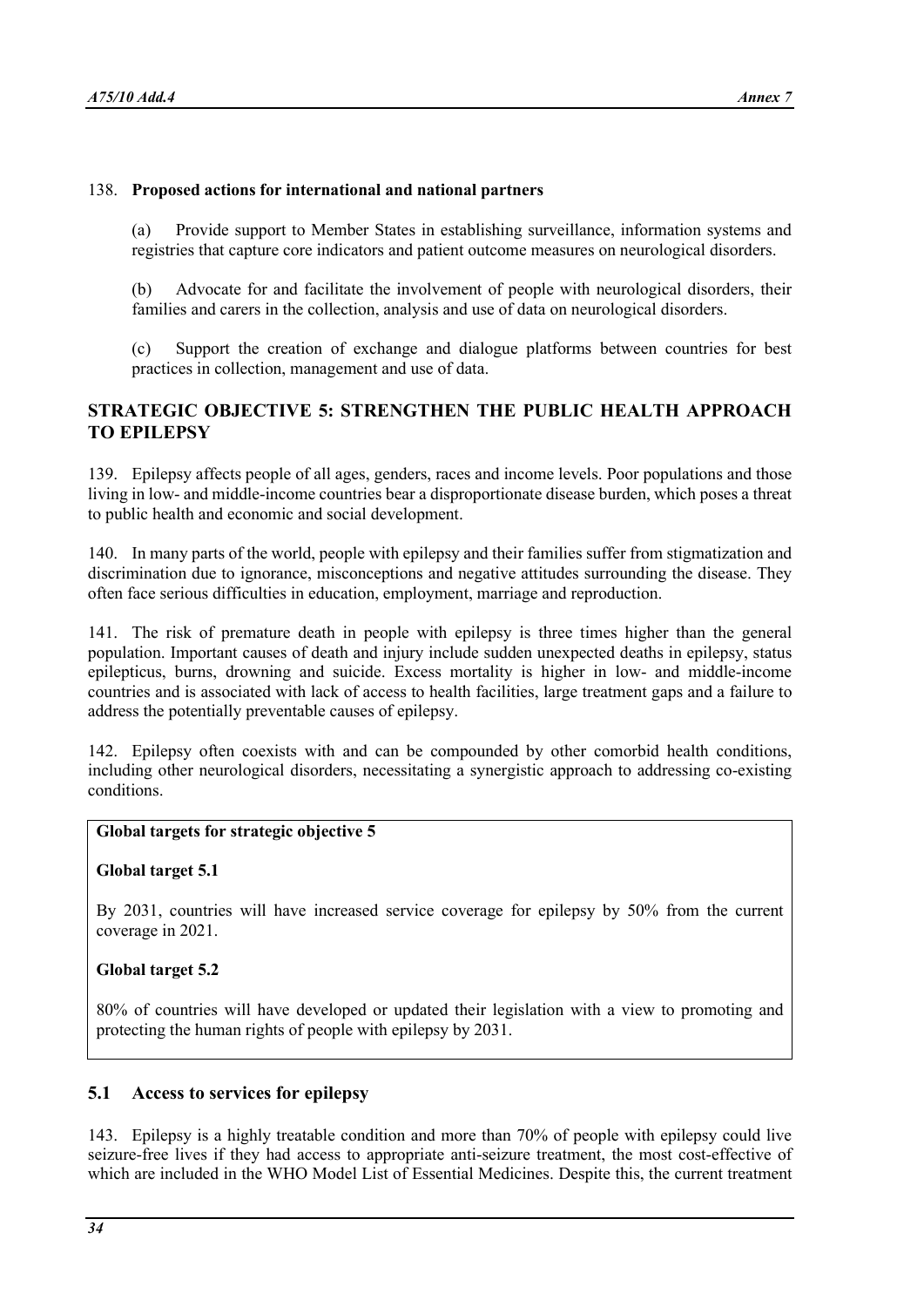gap for epilepsy is estimated at 75% in low-income countries and is substantially higher in rural than in urban areas. $<sup>1</sup>$  $<sup>1</sup>$  $<sup>1</sup>$ </sup>

144. Wide treatment gaps may result from a combination of decreased capacity in health care systems, the inequitable distribution of resources and the low priority assigned to epilepsy care. Factors that widen this gap include staff shortage, limited access to anti-seizure medicines, lack of knowledge and confidence of PHC workers in the management of epilepsy, misconceptions and stigma.

145. PHC provides a platform to address the health needs of people with epilepsy through a person-centred approach. With political will and a combination of innovative strategies, epilepsy prevention, diagnosis and treatment can be integrated into primary health services in cost-effective ways, even in low-resource settings.

## 146. **Proposed actions for Member States**

(a) Develop and strengthen models of care for epilepsy that promote high-quality, people-centred primary care as the core of integrated health services throughout the life course. Strong and functional referral systems with specialist services, as well as care for refractory epilepsy, should be made available. Specialists support the integration of epilepsy care in PHC by, for example, confirming the diagnosis of epilepsy, providing care for refractory epilepsy and assessing the need for resective surgery.

(b) Enhance training and support in epilepsy diagnosis and management of the PHC workforce, including facility-, outreach- and community-based health workers, school staff and emergency care workers, as well as specialist training at secondary and tertiary levels.

(c) Develop strategies for the meaningful engagement of the community in order to increase the demand for epilepsy services.

(d) Implement strategies to make anti-seizure medicines more available, accessible and affordable, considering also the specific needs of children, adolescents and women of childbearing age.

Strategic options include:

- including essential anti-seizure medicines in national essential medicine lists and formularies;
- strengthening supply chains and systems of selection;
- increasing procurement and distribution; and
- improving access to controlled medicines such as phenobarbital.

(e) Improve care to prevent the common causes of epilepsy such as perinatal injury, including hypoxic ischaemic brain injury, central nervous system infections, stroke and traumatic brain injuries, by promoting safe pregnancies and births, preventing head trauma and controlling

<span id="page-34-0"></span><sup>&</sup>lt;sup>1</sup> Epilepsy: a public health imperative. Geneva: World Health Organization; 2019.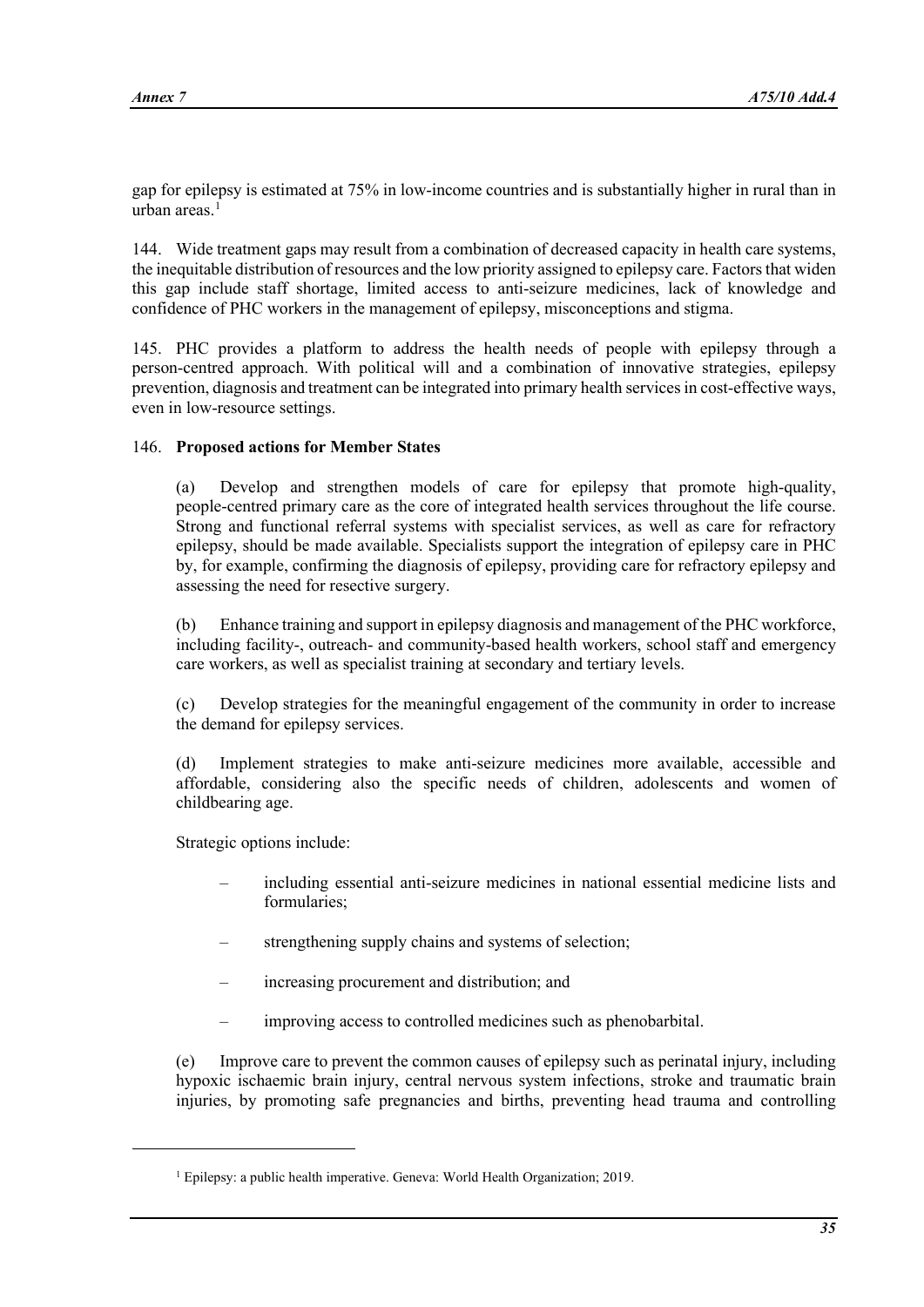neuroinfectious diseases such as neurocysticercosis, meningitis, encephalitis and malaria, in line with other global initiatives.

(f) Provide people with epilepsy with information about their disorder to help them understand the importance and benefits of medication adherence, and raise awareness of seizure triggers and monitoring and fundamental strategies for self-management and self-care (e.g., through adequate sleep and regular meals).

(g) Strengthen the monitoring and evaluation of epilepsy services through well-functioning health information systems that generate reliable data and support the use of information for improved decision-making and learning by local, national and global actors. Data should be collected from multiple sources, including registries and disease-specific reporting systems, surveys and administrative and clinical data sets.

## 147. **Actions for the Secretariat**

(a) Develop and disseminate technical guidance to address key gaps and strengthen actions for epilepsy at global and national levels by addressing key policy, implementation and research considerations.

(b) Provide guidance on strengthening the implementation of the epilepsy component of WHO's mental health gap action programme, including updated recommendations, to provide quality care and evidence-based interventions through PHC and using digital technology.

(c) Offer support to Member States for documenting and sharing best practices of evidence-based epilepsy service delivery and care coordination.

#### 148. **Proposed actions for international and national partners**

(a) Establish community teams to support people with epilepsy, their carers and family in the community and strengthen mechanisms to engage with complementary and alternate medicine providers such as traditional healers.

(b) Advocate for the availability of anti-seizure medicines at affordable prices at all levels of the health care system, especially PHC centres.

(c) Support people with epilepsy and their families and carers to access services, for example by developing evidence-based, user-friendly information and training tools for epilepsy and available services and/or by setting up websites with information and advice at local levels.

(d) Conduct implementation research, including the dissemination of lessons learned to accelerate the scale-up of successful strategies to strengthen epilepsy services.

## **5.2 Engagement and support for people with epilepsy**

149. People with epilepsy and their families across all resource settings are subjected to stigmatization and discrimination as a result of the misconceptions and negative attitudes that surround epilepsy, including the belief that epilepsy is the result of possession by evil spirits or that it is contagious.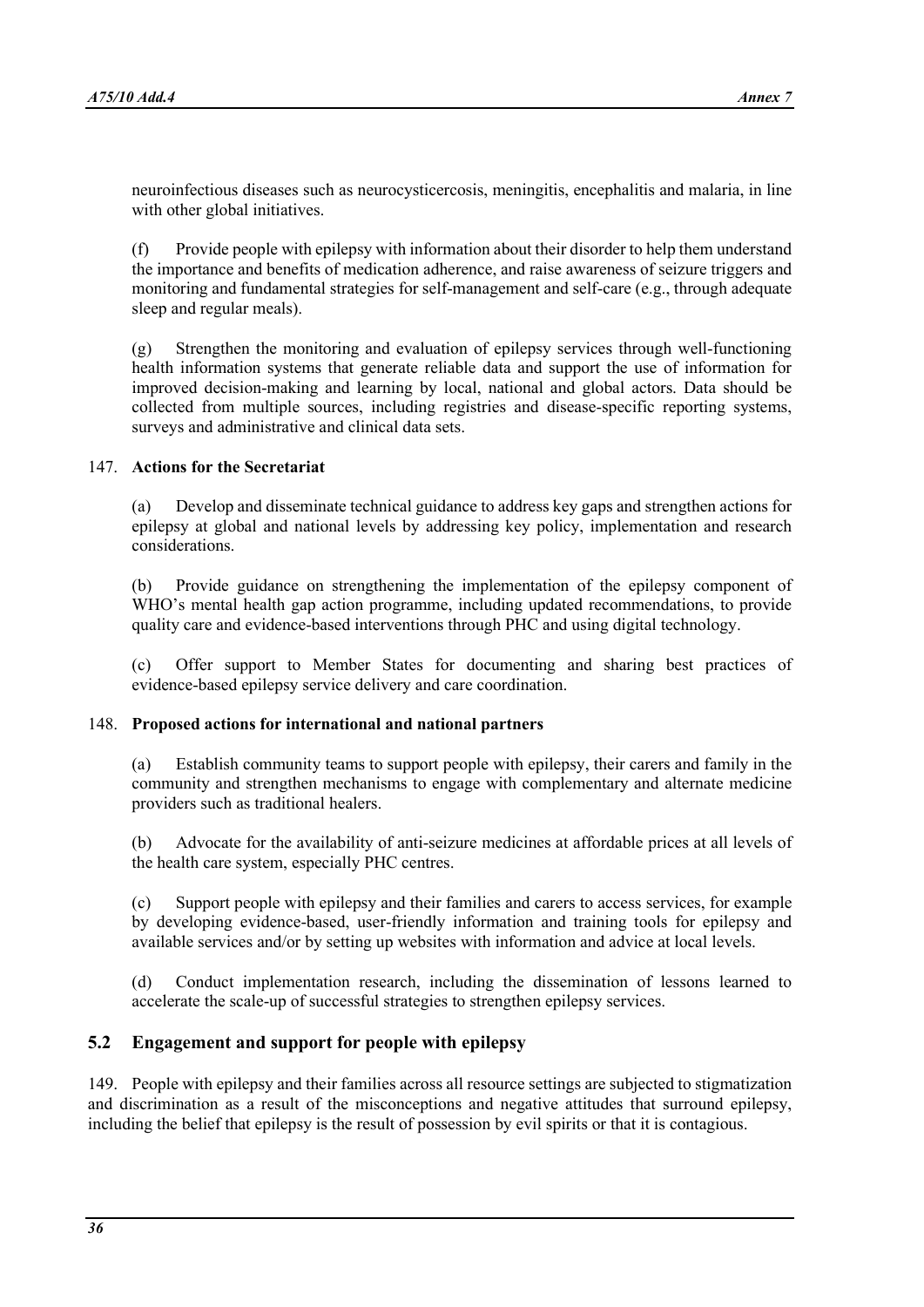150. Stigmatization leads to human rights violations and social exclusion. In some settings, children with epilepsy may not be allowed to attend school, while adults with the condition may not be able to find suitable employment or to marry.

151. Innovative strategies are needed to strengthen international efforts and national leadership to support policies and laws for people living with epilepsy, improve public attitudes and reduce stigma, while fully respecting the human rights of people living with epilepsy.

152. People with epilepsy, their carers and organizations that represent them should be empowered and involved in advocacy, policy, planning, legislation, service provision, monitoring and research in epilepsy.

## 153. **Proposed actions for Member States**

(a) Encourage the inclusion of views and needs of people with epilepsy and their families in relevant health policies and all aspects of developing and strengthening services that support their autonomy. Strong attention to gender, diversity and equity is needed to empower the most vulnerable.

(b) Develop or strengthen legislation to promote and protect the rights of people with epilepsy and prohibit discrimination with respect to education, employment, marriage and family planning, obtaining a driving licence and recreation, among others. Improve accountability by setting up mechanisms, using existing independent bodies where possible, to monitor and evaluate the implementation of policies and legislation relevant to epilepsy in order to ensure compliance with the Convention on the Rights of Persons with Disabilities.

(c) Facilitate joint community initiatives, with strong community provider leadership and civil society engagement, as part of scaling up community-owned initiatives on epilepsy.

(d) Enhance access to a range of person-centred, culturally appropriate and responsive services, including liaison with local nongovernmental organizations and other stakeholders, in order to provide information that empowers people with epilepsy to make informed choices and decisions about their care.

#### 154. **Actions for the Secretariat**

(a) Support the active participation of people with epilepsy and their families in the development of relevant technical products, norms and standards.

(b) Support Member States in developing key capacities to effectively engage in participatory processes that involve people with epilepsy and their families and to leverage these results for decision-making.

#### 155. **Proposed actions for international and national partners**

(a) Ensure that people with epilepsy are included in the activities of the wider community and foster cultural, social and civic participation by enhancing their autonomy.

(b) Support advocacy efforts and public education activities related to epilepsy for community health workers, community leaders and people with epilepsy and their families in order to correct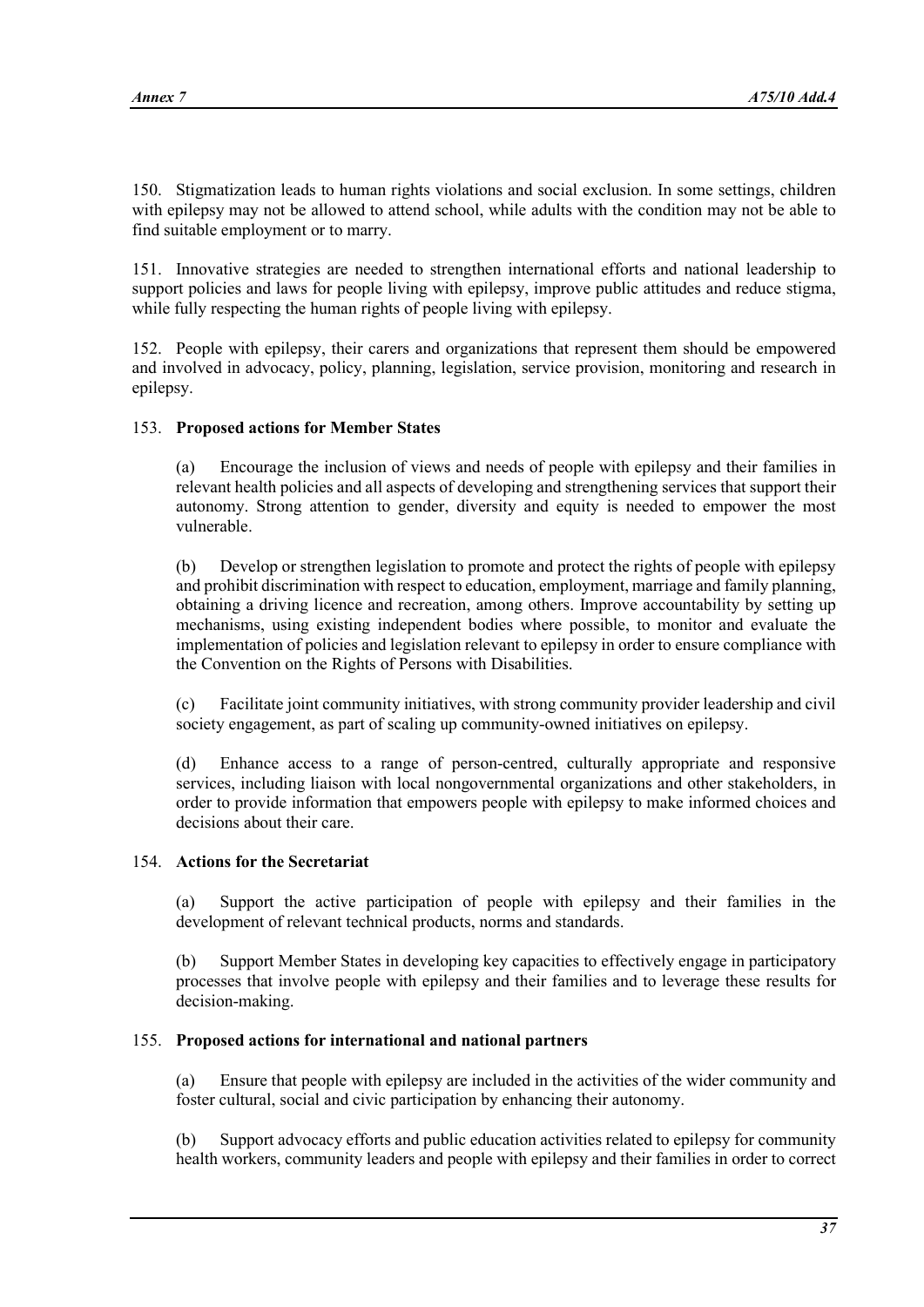misconceptions, counter negative attitudes towards people with epilepsy and provide knowledge of how to help a person having a seizure.

## **5.3 Epilepsy as an entry point for other neurological disorders**

156. Epilepsy can result from genetic or other often unknown causes, but may also be a consequence of other neurological conditions. For example, epilepsy can be secondary to stroke, infections, brain tumours or traumatic brain injury. Epilepsy is also comorbid with other neurological conditions. For example, migraine occurs in about 19% of people with epilepsy and intellectual disability in approximately 26% of adults and 30–40% of children with epilepsy.[1](#page-37-0)

157. A seizure can also be a manifestation of other conditions such as infections, metabolic imbalance, brain tumours and neurodegenerative diseases. It can also be a signal of deterioration or change in an underlying neurological condition.

158. Epilepsy and a wide range of other neurological disorders share similar diagnostic and therapeutic technologies, as well as similar research, pharmacological and psychosocial approaches.

159. A well-functioning epilepsy care service can present a good opportunity for strengthening the management of other neurological disorders. Epilepsy can therefore serve as an entry point for accelerating the strengthening of services and support for both epilepsy and other neurological disorders. Other neurological disorders, identified based on national priorities, should be considered concurrently alongside epilepsy treatment and care to achieve the best results for all. This approach may be applicable in some parts of the world, while in others stroke, dementia and neurodegenerative disorders, migraine and other headache disorders may serve as the entry point.

#### 160. **Proposed actions for Member States**

(a) Orient health systems to expand existing epilepsy prevention, diagnosis, treatment and care to the management of comorbidities as an essential component at all levels of care. For example, good interdisciplinary team care for epilepsy can be transferred to the care of other neurological disorders.

(b) Strengthen the capacity of health workers serving at the PHC level to develop competencies that extend beyond epilepsy care to cut across other neurological disorders, including the treatment of comorbidities, drawing on WHO's mental health gap action programme.<sup>[2](#page-37-1)</sup>

(c) Leverage epilepsy diagnostics such as the electroencephalogram (EEG), neuroimaging technology (including CT and MRI) and specialized referral services (e.g., surgery) to include facilities for diagnosis and management of other neurological disorders.

(d) Expand procurement systems developed for anti-seizure medicines to improve access to effective and quality medicines for other neurological disorders.

 $<sup>1</sup>$  Epilepsy: a public health imperative. Geneva: World Health Organization; 2019.</sup>

<sup>2</sup> Mental Health Gap Action Programme (mhGAP). Geneva: World Health Organization

<span id="page-37-1"></span><span id="page-37-0"></span>[<sup>\(</sup>https://www.who.int/teams/mental-health-and-substance-use/treatment-care/mental-health-gap-action-programme,](https://www.who.int/teams/mental-health-and-substance-use/treatment-care/mental-health-gap-action-programme) accessed 1 December 2021).